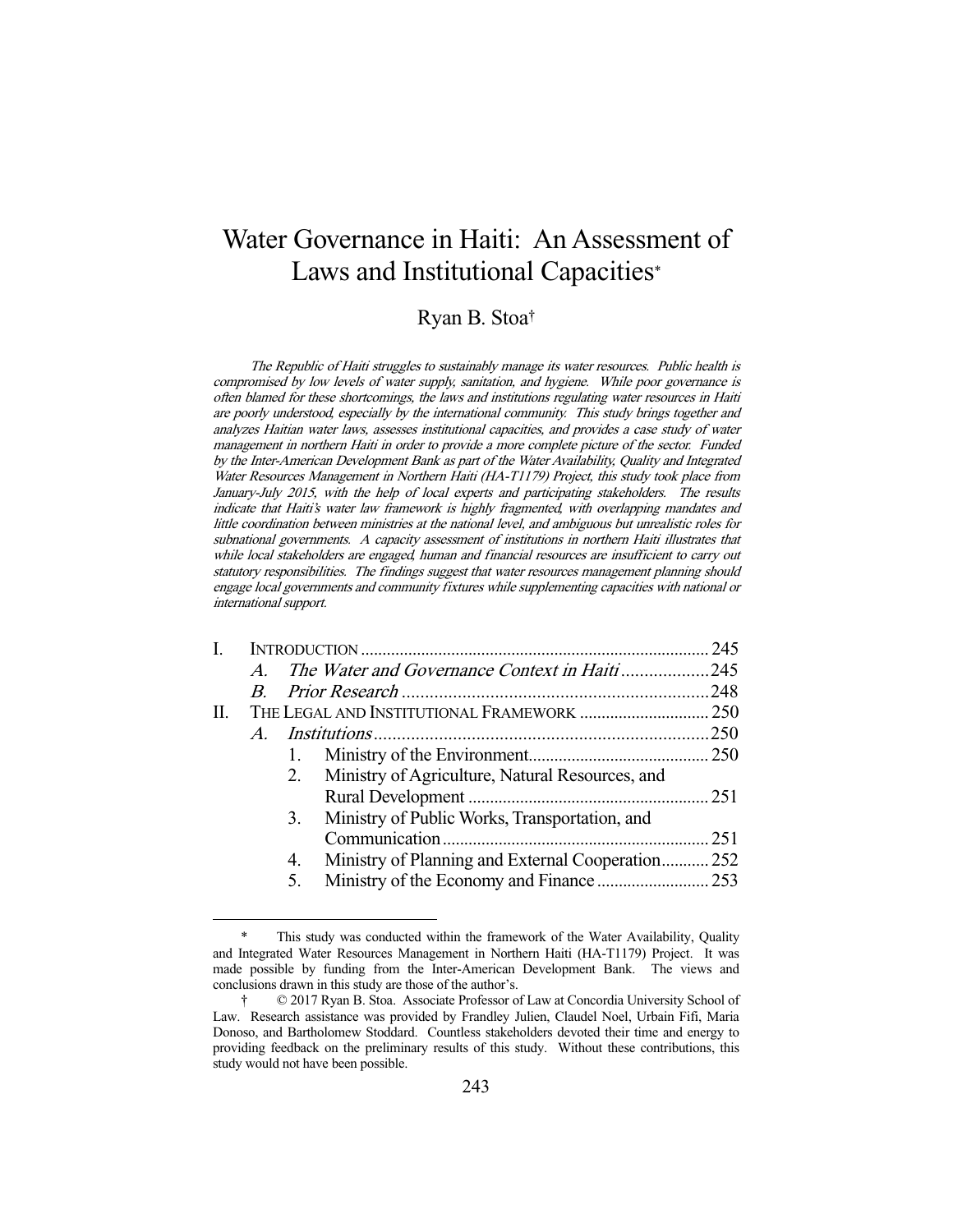|     |                 | 6.               |                                                     |      |
|-----|-----------------|------------------|-----------------------------------------------------|------|
|     |                 | 7.               | Foreign Donors and Private Sector Actors  254       |      |
|     | В.              |                  |                                                     |      |
|     |                 | 1.               | 1984 Rural Code of François Duvalier 255            |      |
|     |                 | 2.               | 1987 Constitution of the Republic of Haiti 256      |      |
|     |                 | 3.               | 1999 Ministry of the Environment Environmental      |      |
|     |                 |                  |                                                     |      |
|     |                 | $\overline{4}$ . | 1999 Ministry of Agriculture Watershed              |      |
|     |                 |                  |                                                     |      |
|     |                 | 5.               | 2006 Environmental Management Decree  257           |      |
|     |                 | 6.               |                                                     |      |
|     |                 | 7.               | 2009 Framework Law on Water Supply 259              |      |
|     | $\mathcal{C}$ . |                  |                                                     |      |
|     |                 | 1.               |                                                     |      |
|     |                 | 2.               |                                                     |      |
|     |                 | 3.               |                                                     |      |
|     |                 | 4.               |                                                     |      |
|     |                 | 5.               |                                                     |      |
|     |                 | 6.               |                                                     |      |
| Ш.  |                 |                  | <b>INSTITUTIONAL CAPACITIES IN THE TROU-DU-NORD</b> |      |
|     |                 |                  |                                                     |      |
|     | A.              |                  |                                                     |      |
|     |                 | 1.               |                                                     |      |
|     |                 | 2.               |                                                     |      |
|     |                 | 3.               |                                                     |      |
|     |                 | 4.               |                                                     |      |
|     | В.              |                  | Implications for Water Resources Management         |      |
|     |                 |                  |                                                     |      |
|     |                 | 1.               | Strategic Governance Capacity Building 272          |      |
|     |                 | 2.               |                                                     |      |
|     | $\mathcal{C}$ . |                  | Toward a Water Management Plan for the Trou-du-     |      |
|     |                 |                  |                                                     |      |
| IV. |                 |                  |                                                     |      |
|     | А.              |                  | Stakeholder Review: Limonade, Haiti, June 16,       |      |
|     |                 | 2015.            |                                                     | .282 |
|     | В.              |                  | Stakeholder Review: Port au Prince, Haiti, June 18, |      |
|     |                 | 2015             |                                                     | .284 |
|     | Ċ.              |                  |                                                     |      |
| V.  |                 |                  |                                                     |      |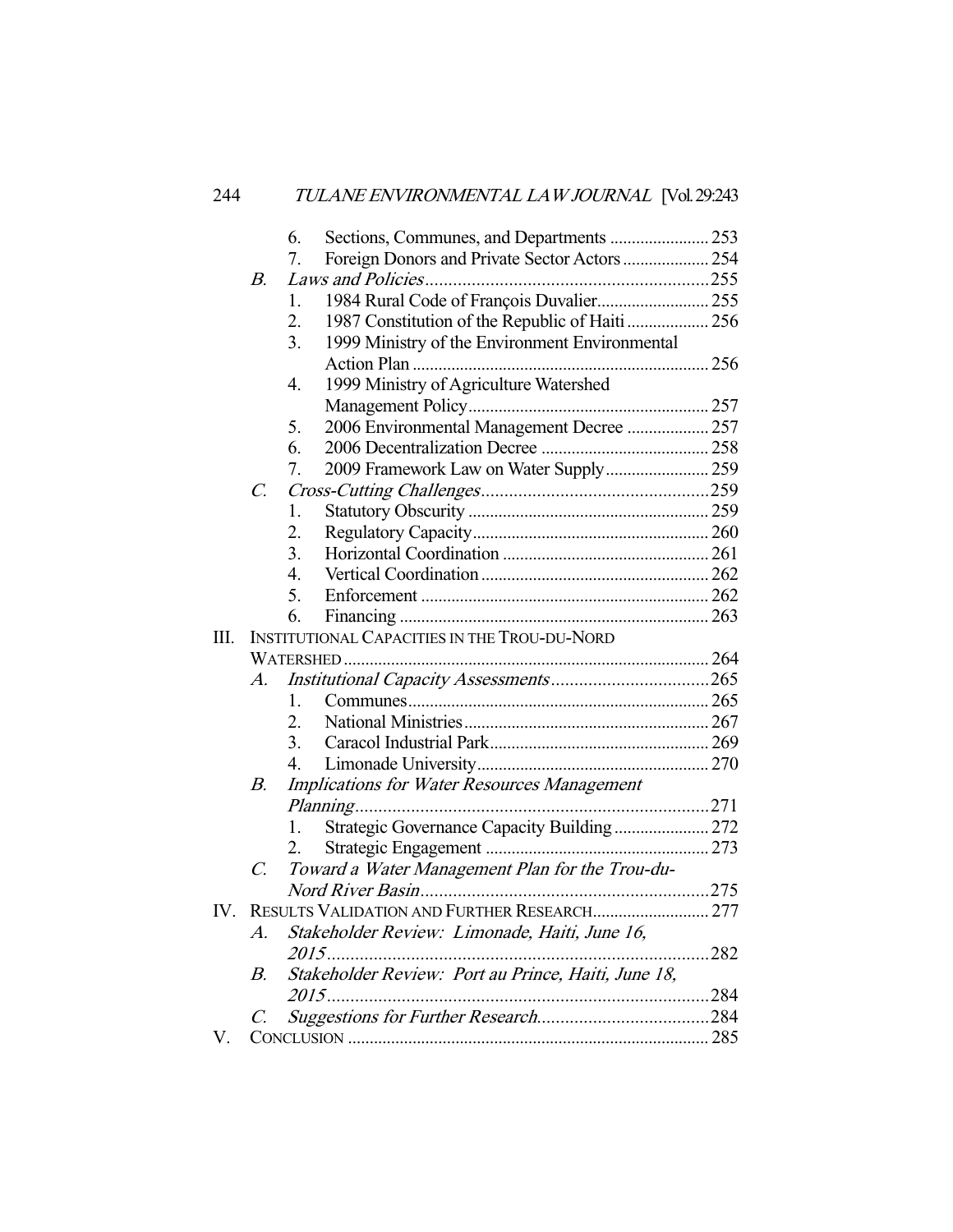#### I. INTRODUCTION

 In October 2014, Florida International University (FIU) initiated a 27-month program to analyze water challenges in Haiti. Sponsored by the Inter-American Development Bank (IDB), the program has four primary objectives: (1) to analyze Haitian water laws and policies, and the institutions that implement them; (2) to identify gaps in hydrological data; (3) to model future risk scenarios for the Trou-du-Nord Watershed; and (4) to create a water management plan for the Caracol Industrial Park and the Trou-du-Nord Watershed.<sup>1</sup>

 This study represents the first of the project's objectives. It is intended to fill the gap of existing knowledge on water laws, policies, and institutions in Haiti, as well as to provide an assessment of issues, challenges, and opportunities for reform. An assessment of institutional capacities in the Trou-du-Nord Watershed in northern Haiti provides a case study of the complex and multilayered challenges faced by water managers in the region and will serve as a guide for the Caracol Industrial Park's water management plan.

 The results of this study were presented to stakeholders in the Troudu-Nord Watershed, as well as national ministries, nongovernment organizations (NGOs), and intergovernmental organizations, in June 2015. The workshops validated preliminary results, while making clarifications and providing important insights that contributed to the final analyses presented below. Research and development efforts worldwide are not possible without meaningful stakeholder participation; this study is no exception. In this introductory section, the scope of Haiti's water resources management challenges is broadly outlined, as well as prior efforts to analyze laws and institutional capacities that provide context to the results of this study that follow.

## A. The Water and Governance Context in Haiti

-

 Haiti has the lowest rates of access to improved water supply and sanitation facilities in the western hemisphere.<sup>2</sup> In 2002 Haiti was ranked last in the global Water Poverty Index,<sup>3</sup> and according to World Health

<sup>1.</sup> See Ryan Stoa, Projects & Field Research, RYAN STOA BLOG, http://www.ryan stoa.com/projects (last visited Jan. 24, 2016).

<sup>2.</sup> Richard Gelting et al., Water, Sanitation and Hygiene in Haiti: Past, Present, and Future, 89 AM. J. TROPICAL MED. & HYGIENE 665, 665 (2013) (citing UNITED NATIONS CHILDREN'S FUND (UNICEF) ORG. & WORLD HEALTH ORG. (WHO), PROGRESS ON DRINKING WATER & SANITATION: 2012 UPDATE 44-45 (2012)).

 <sup>3.</sup> Peter Lawrence et al., The Water Poverty Index: An International Comparison, 19 KEELE ECON.RES. PAPERS 11, 11 (2002).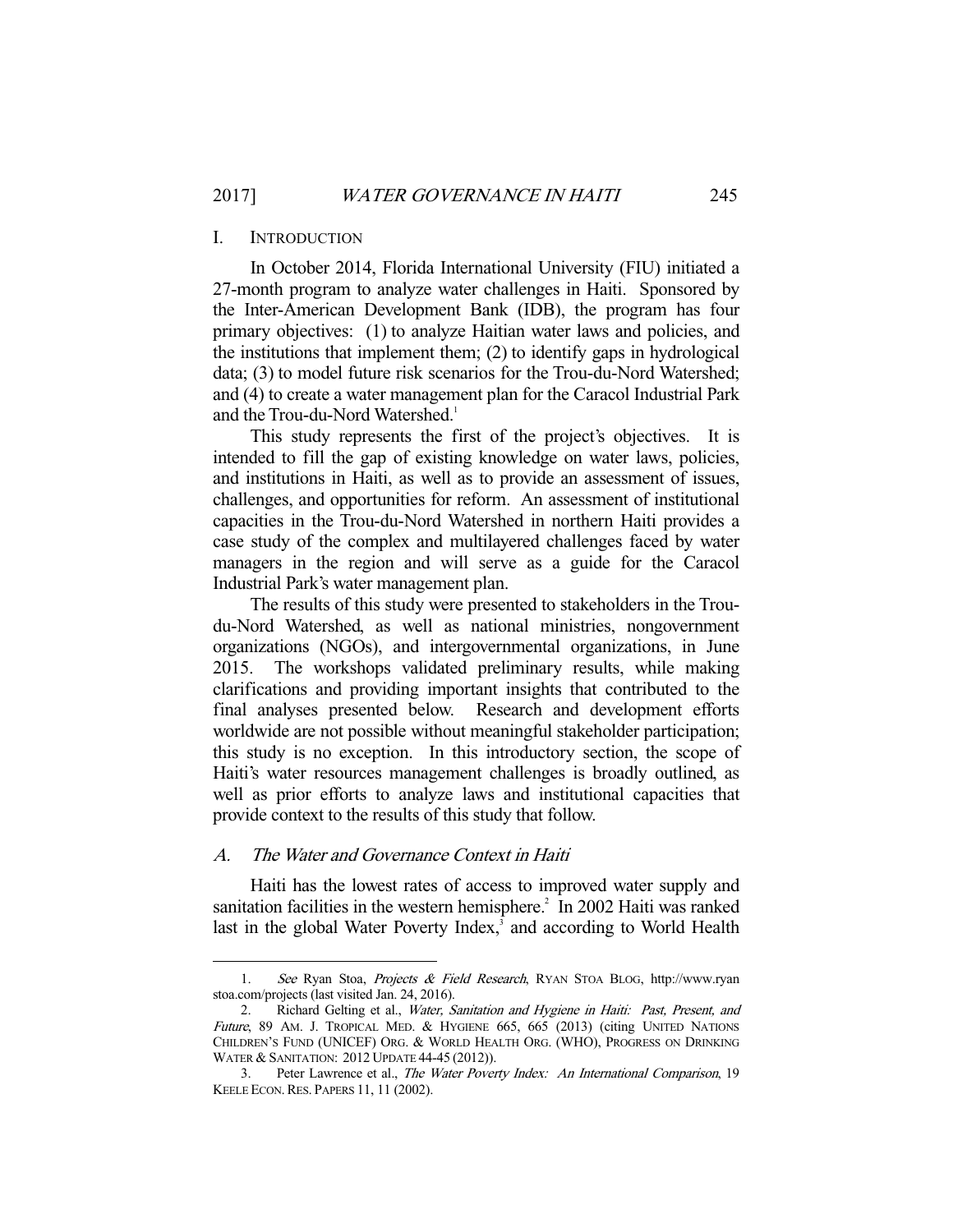Organization data, it is the only country in the world whose access to sanitation facilities *decreased* from 1995-2010.<sup>4</sup> Those figures likely understate the situation considering the devastating impact of the 2010 earthquake near Port au Prince, Haiti's capital and largest city. Critical infrastructure (e.g., hospitals, roads, seaports, airports, sewage systems, water treatment facilities) was destroyed, and the United States Agency for International Development (USAID) estimates that 1.5 million people were displaced into approximately 15,000 camps.<sup>5</sup> A 2014 survey found that 74% of families forced to leave their homes in 2010 still considered themselves displaced, even though they no longer lived in displacement camps.<sup>6</sup> From a governance perspective, the earthquake also had the effect of shifting Haiti's water management priorities from long-term development to emergency response.<sup>7</sup> These conditions were exacerbated by an unexpected cholera epidemic that hospitalized thousands and killed more than 700.<sup>8</sup> Water for domestic human needs has been, and continues to be, a pressing demand that remains unfulfilled.

 Other sectors suffer from an acute lack of sustainably managed water resources as well. The Water Poverty Index ranked Haiti last in the world on environmental indicators, a measure that includes water quality, water stress, water management capacity, information, and biodiversity.<sup>9</sup> Haiti's water management landscape is dominated by small-scale agriculture, a water-intensive industry that by 2013 accounted for more than half of Haiti's labor force, 82% of total water withdrawals, and almost two-thirds of Haiti's land area.<sup>10</sup> Agricultural expansion has

 <sup>4.</sup> UNITED NATIONS CHILDREN'S FUND (UNICEF) ORG. & WORLD HEALTH ORG. (WHO), supra note 2, at 39-55.

 <sup>5.</sup> U.S. AGENCY FOR INT'L DEV. & OFFICE OF U.S. FOREIGN DISASTER ASSISTANCE, HAITI—EARTHQUAKE: FACT SHEET #10, FISCAL YEAR (FY) 2001 (Feb. 4, 2011), http://www. usaid.gov/our\_work/humanitarian\_assistance/disaster\_assistance/.

 <sup>6.</sup> Megan Bradley, Four Years After the Haiti Earthquake, the Search for Solutions to Displacement Continues, BROOKINGS INST. UP FRONT BLOG (Jan. 13, 2014), http://www. brookings.edu/blogs/up-front/posts/2014/01/13-haiti-earthquake-anniversay-bradley.

<sup>7.</sup> See Gelting et al., *supra* note 2, at 667.

<sup>8.</sup> David A. Walton & Louise C. Ivers, Responding to Cholera in Post-Earthquake Haiti, 364 NEW ENG. J. MED. 3, 4 (2011); see also Matthew Smallman-Raynor et al., Geographical Perspectives on Epidemic Transmission of Cholera in Haiti, October 2010-March 2013, 105 ANNALS ASS'N AM. GEOGRAPHERS 665 (2015); Jocelyn M. Widmer et al., Water Related Infrastructure in a Region of Post-Earthquake Haiti: High Levels of Fecal Contamination and Need for Ongoing Monitoring, 91 AM. J. TROPICAL MED. & HYGIENE 790 (2014); Andrea Rinaldo et al., Reassessment of the 2010-2011 Haiti Cholera Outbreak and Rainfall-Driven Multiseason Projections, 109 PROCEEDINGS NAT'L ACAD. SCI. 6602 (2012).

<sup>9.</sup> See Lawrence et al., *supra* note 3, at 8, 14.

<sup>10.</sup> Haiti: Geography, Climate and Population, FOOD & AGRIC. ORG., www.fao.org/ nr/water/aquastat/countries\_regions/hti/index.stm (last visited Jan 23, 2016).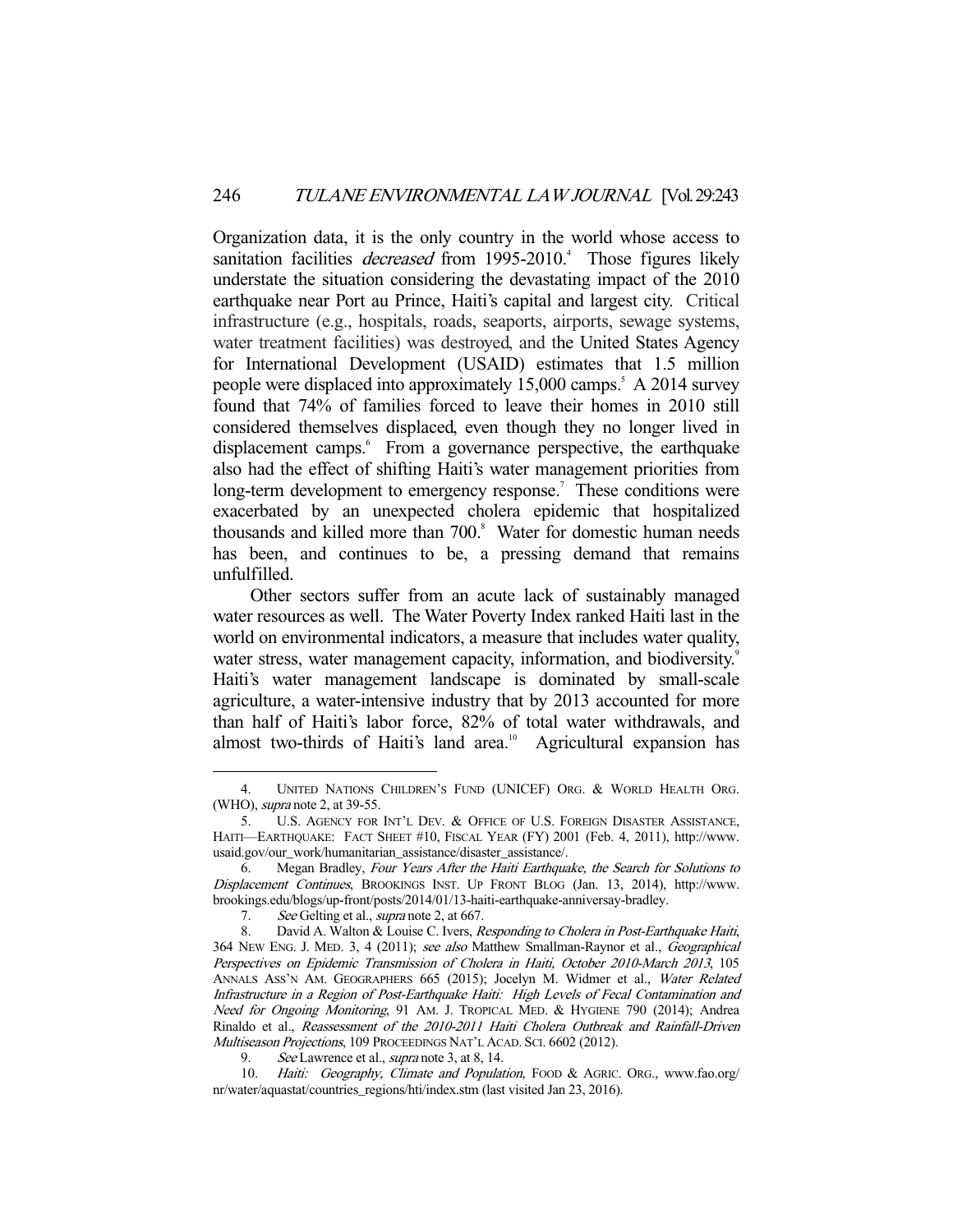fostered widespread deforestation, which in turn leads to soil erosion, water quality degradation, drought vulnerabilities and flooding hazards, and habitat destruction.<sup>11</sup> Today, less than 2% of land area in Haiti is forested.12 The fragmented nature of small-scale agriculture may provide some measure of employment to Haiti's population, but presents enormous barriers to monitoring and regulation of water resources.

 These resources appear to be unsustainably exploited, in part because very little information exists about water supplies and demands. In the Trou-du-Nord Watershed in northern Haiti, for example, largescale housing developments, mining operations, infrastructural improvements, and industrial manufacturing have either been planned or recently introduced despite the virtual nonexistence of data on precipitation, climate, surface water flows, or groundwater that would normally precipitate such investments to ensure reliable water supplies exist for development.<sup>13</sup>

 Shortcomings in water resources management can be partly attributed to forces outside of Haiti's control. The 2010 earthquake, a mountainous geography prone to hurricanes and extreme precipitation, cheap agricultural imports, and a history of brutal colonial enslavement and economic isolation have made their mark on the water sector.<sup>14</sup> But by and large, Haiti's water resources management challenges are challenges of governance that go beyond the water sector. Since the Duvalier family took power in 1957, Haiti's political landscape has been marred by pervasive corruption, political (and at times violent) turmoil, and irresponsible fiscal policies that enriched a few while leaving the majority of Haiti's population with little in the way of government services.<sup>15</sup> As is common under these circumstances, natural resources were unsustainably exploited.<sup>16</sup>

 Today the Haitian state continues to suffer from low levels of human and financial resources, affecting regulatory development and

<sup>11.</sup> See Richard M. Foxx, Te Terre a Fatige 'The Earth is Tired': Reversing Deforestation in Haiti, 27 BEHAV. INTERVENTION 105 (2012).

 <sup>12.</sup> Id.

<sup>13.</sup> Henry Briceno, Data Gap Analysis and Review of Available Modeling Data in the Pic and Its Contributing Watershed 59 (2015) (on file with author).

<sup>14.</sup> See, e.g., PAUL FARMER, THE USES OF HAITI (Common Courage Press 1994); ROBERT DEBT HEINL & NANCY GORDON HEINL, WRITTEN IN BLOOD: THE STORY OF THE HAITIAN PEOPLE 1942-1995 (UPA newly revised ed. 2005); LAURENT DUBOIS, AVENGERS OF THE NEW WORLD: THE STORY OF THE HAITIAN REVOLUTION (Michael Heinl ed., First Harv. Univ. Press ed. 2005).

<sup>15.</sup> See POLITICS & POWER IN HAITI (Kate Quinn & Paul Sutton eds., 2013); LAURENT DUBOIS, HAITI: THE AFTERSHOCKS OF HISTORY (2012).

 <sup>16.</sup> JACQUES NICOLAS LEGER, HAITI: HER HISTORY AND HER DETRACTORS 256 (1907).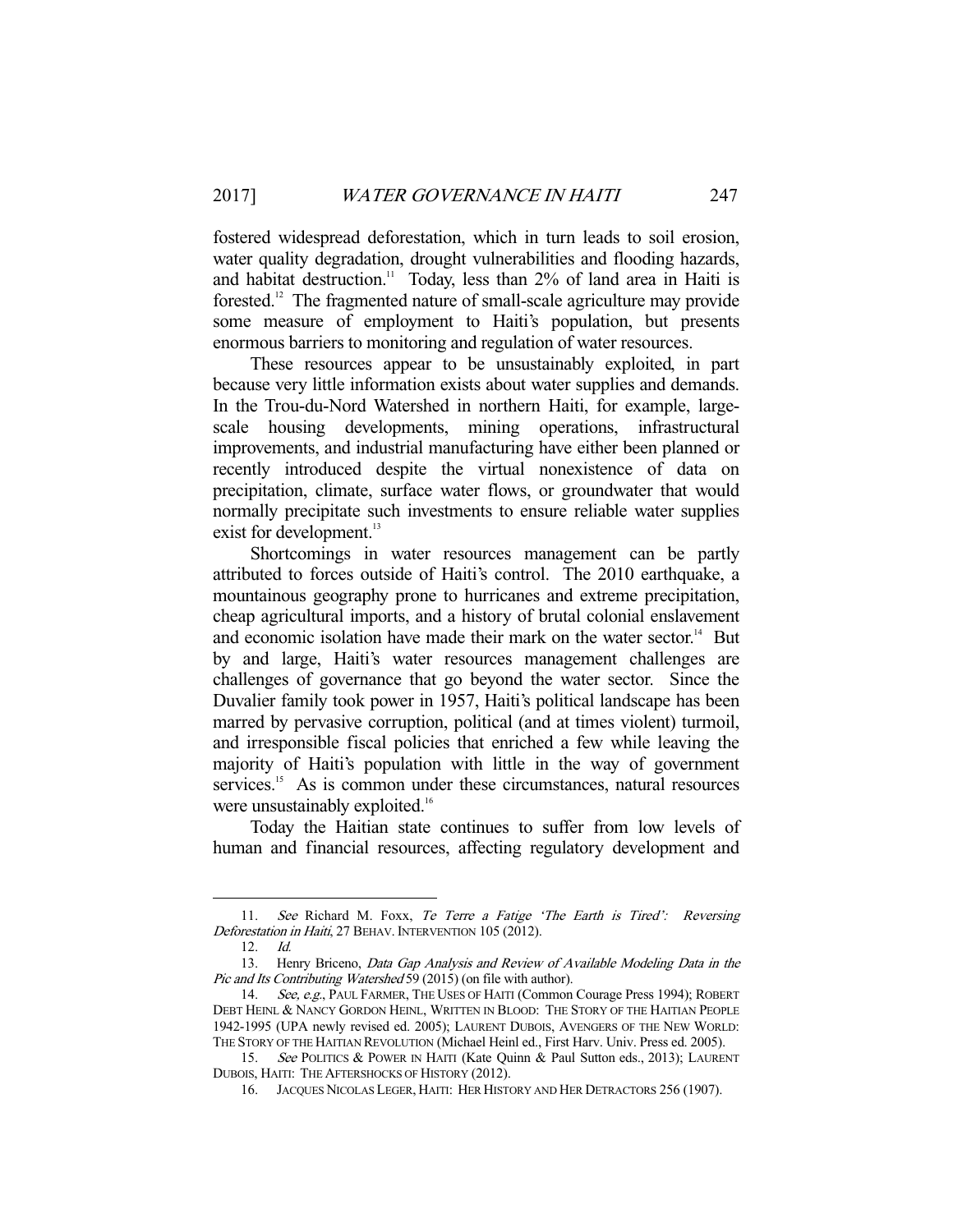enforcement capacities.<sup>17</sup> The breakdown of effective governance creates many challenges, among them the ability to understand how a sector is organized, who has authority to manage it, and whether that authority is matched with capacity and political will. This study targets the water sector in order to fill the gap in understanding the laws, policies, institutions, and capacities that collectively form the water governance framework of Haiti.

#### B. Prior Research

 This study is not the first attempt to analyze water governance in Haiti. Of the various thoughtful articles that touch on this subject in some capacity,<sup>18</sup> three are profiled here. Each identifies similar challenges, suggesting that shortcomings in the sector are the result of embedded or underlying conditions. Nonetheless, prior studies come to different conclusions regarding reform. While this study does not take a position on these proposals, they are provided to display the diversity in approaches recommended for the sector.

In 1998 Evens Emmanuel and Jean Dubus produced the *Bilan*-Diagnostic Du Secteur Eau/Assainissement; Scenario Pour la Creation d'une Autorite Nationale de L'Eau,<sup>19</sup> which comprehensively examined the institutions and policies responsible for composing the water sector in Haiti. The review is two-parted. In the first, Emmanuel and Dubus assess the state of the water sector, and they conclude that three groups of actors merit further support and scrutiny: administrative agencies, which require increased capacity; educational institutions, who should make partnerships with foreign research groups; and NGOs, who should focus their attention on water supply, sanitation, and hygiene.<sup>20</sup> Many of the observations made in 1998 appear valid to this day.

 <sup>17.</sup> Data: Haiti, WORLD BANK, http://www.data.worldbank.org/country/Haiti (last visited Feb. 16, 2016).

<sup>18.</sup> See, e.g., MINISTRE DE L'ENVIRONNEMENT, UNITE DE MIFE EN OEUVRE DU PLAN D'ACTION POUR L'ENVIRONNEMENT, INTEGRATING THE MANAGEMENT OF WATERSHEDS AND COASTAL AREAS IN HAITI, HAITI NAT'L REPORT (Sept. 2001), http://www.monroecollege.edu/ upluadeaFiles/\_site\_Assets/PDF/Haiti-national-reportl.pdf; JEAN ANDRÉ VICTOR, SYNTHESE DE LA LEGISLATION ET DES POLITIQUES ENVIRONNEMENTALES (2006); MARC-ANTOINE NOEL & JEAN-ANDRÉ VICTOR, ENVIRONMENTAL RISKS & OPPORTUNITIES IN HAITI: A BACKGROUND ANALYSIS (Glenn Smucker ed., 2006) (cited in USAID, ENVIRONMENTAL VULNERABILITY IN HAITI FINDINGS & RECOMMENDATIONS (April 2007), http://pdf.usaid.gov/pdf\_docs/Pnadn816.pdf).

 <sup>19.</sup> EVENS EMMANUEL & JEAN DUBUS, BILAN-DIAGNOSTIC DU SECTEUR EAU/ ASSAINISSEMENT: SCENARIO POUR LA CREATION D'UNE AUTORITE NATIONALE DE L'EAU, RAPPORT DE LA MISION DE CONSULTATION (Dec. 1998), http://www.fichier-pdf.fr/2012/11/281 eau-en-ha-ti-scenario-pour-la-creation-d-une-autorite-nationale-l.

 <sup>20.</sup> Id. at 46.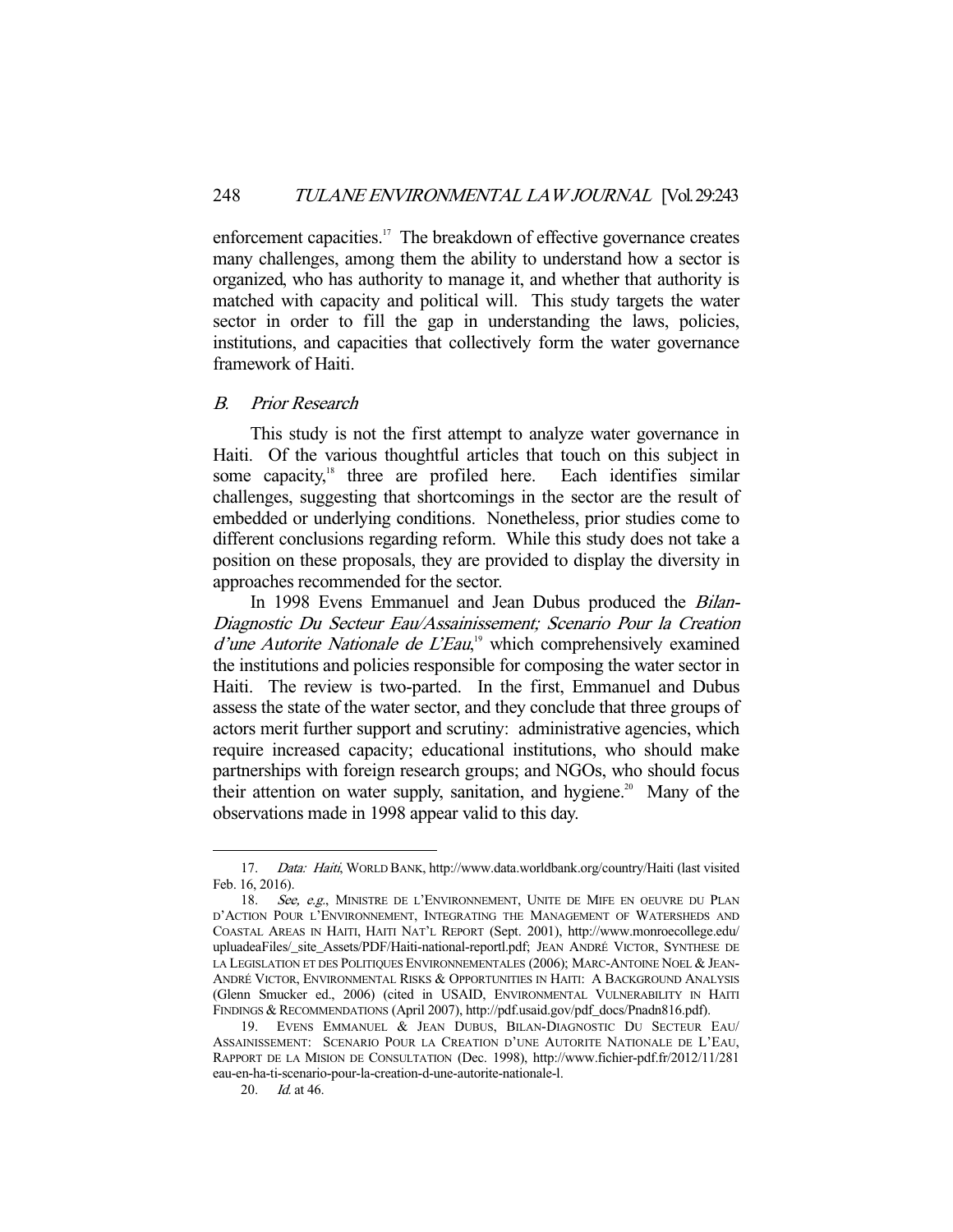In the second part, the authors state their case for a reorganization of the water sector. First and foremost, a national water authority is envisioned, wherein an inter-ministerial council, Water Ministry, and National Water Fund are to be established under the auspices of the Prime Minister.<sup>21</sup> The authors advocate for a somewhat decentralized approach by creating Basin and Aquifer Commissions, but philosophically the paper places most emphasis on strengthening national administrative agencies and capacities by creating institutions devoted to water resources management. $\overline{2}$  It is important to note that the Emmanuel-Dubus report was published before many of the laws and policies analyzed in this document were enacted, and therefore should be read with historical context in mind. That dynamic notwithstanding, many of the report's observations appear to hold true today, and the proposals for a national water authority address the same concerns expressed in this study.

 In 2008, a research team led by the Center for Human Rights and Global Justice at the New York University (NYU) School of Law produced Woch nan Soley: The Denial of the Right to Water in Haiti.<sup>23</sup> The study integrates human rights law and public health to assess the state of water provision in Haiti.<sup>24</sup> By taking a human rights-based approach to its water sector analysis, the researchers argue that the Haitian state and foreign institutions (including the United States and the IDB) violate the rights of the Haitian people by not following through on commitments to provide water in sufficient quantity, quality, and  $accessibility<sup>25</sup>$ . The findings are significant in that, while many observers place blame on Haitian institutions for an underperforming water sector, the researchers criticize international organizations for filling the gap without providing transparency or accountability.<sup>26</sup> The solution, they argue, is a national water strategy that follows a rights-based approach, creating tangible obligations for the Haitian government and foreign institutions.<sup>27</sup> The veracity of this approach likely turns on whether the right to water is found to exist in international law and in Haiti.

 Finally, in 2009 Martin Bush and Emmanuel Sildor—contracted by the USAID—released "Watershed Management in Haiti: Recommended

<sup>21.</sup> *Id.* at 56-57.

<sup>22.</sup> See id. at 67-69.

<sup>23.</sup> Monika Kaira Varma et al., Woch nan Soley: The Denial of the Right to Water in Haiti, 10 HEALTH & HUM. RTS. 67 (2008).

 <sup>24.</sup> Id.

<sup>25.</sup> *Id.* at 69-70.

 <sup>26.</sup> Id. at 80.

<sup>27.</sup> *Id.* at 80-81.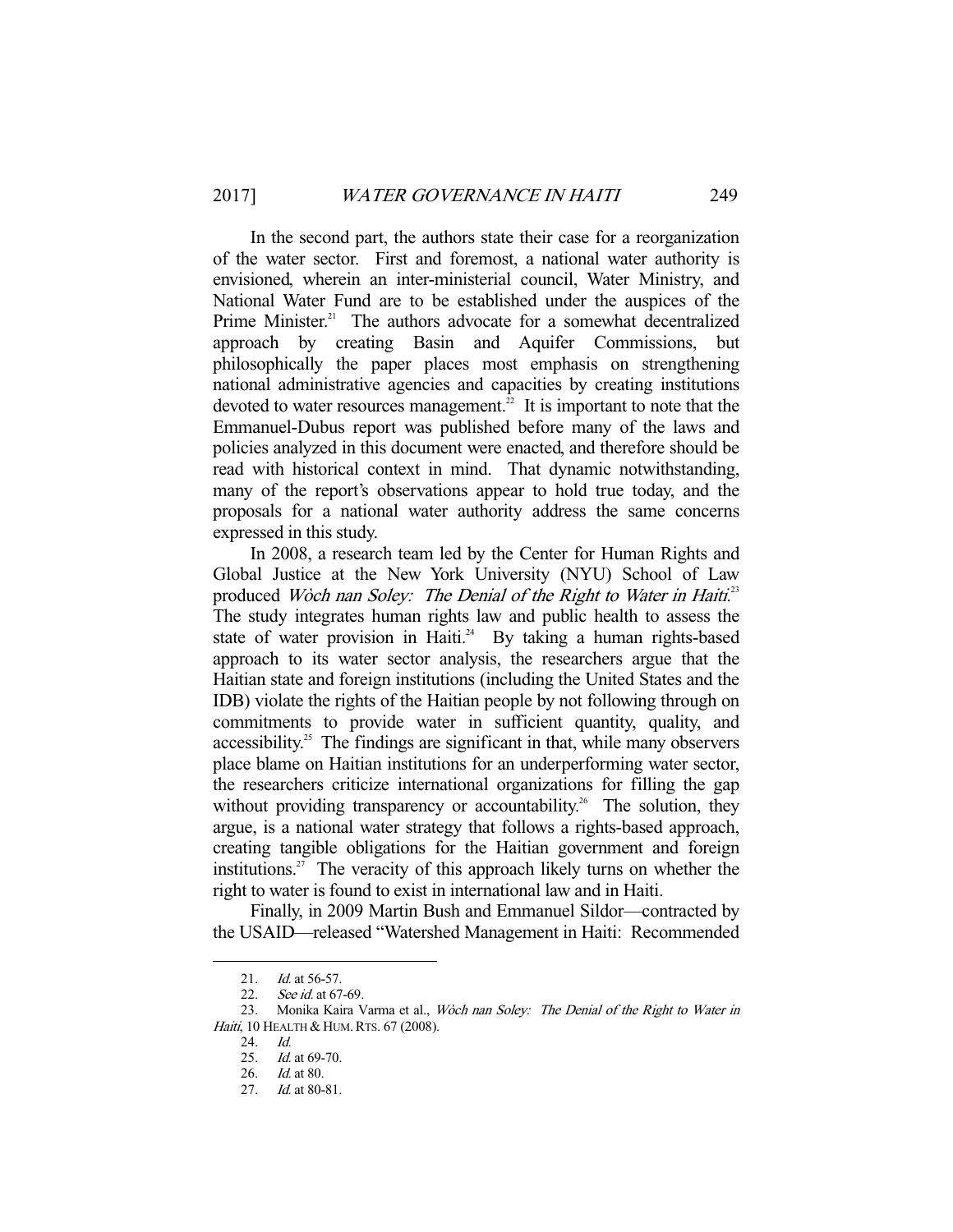Revisions to National Policy."28 The report focuses on the apparent disconnect between the Ministry of the Environment and the Ministry of Agriculture with respect to water resources management, but concludes that both ministries show substantial agreement towards, and support for, strengthening local government management of water resources.<sup>29</sup> The recommendations that follow largely support this point of agreement, calling for increased capacity to both ministries for staff in the field and at the watershed level, as well as increased support for watershed councils and local governments.<sup>30</sup> The report summarizes overlaps in jurisdiction and mandate between ministries, while largely leaving the existing water sector framework in place.<sup>31</sup>

 Much has changed since these research efforts were undertaken, not least of which was the 2010 earthquake that leveled much of Port-au-Prince.<sup>32</sup> In January of 2015, the parliament of Haiti was dissolved, allowing the national government to rule by decree and sparking regular protests in the nation's capital.<sup>33</sup> Nonetheless, many of the conclusions drawn by prior researchers describe challenges Haiti continues to face today, and their proposals for reform address many of the same issues this study identifies. The following analysis is thus an affirmation, update, and, where applicable, divergence from prior research.

- II. THE LEGAL AND INSTITUTIONAL FRAMEWORK
- A. Institutions
- 1. Ministry of the Environment<sup>34</sup>

 The Ministry of the Environment is statutorily responsible for most aspects of water resources management, including water quality regulation, policy-making, monitoring and evaluation, inter-ministerial

 <sup>28.</sup> MARTIN BUSH & EMMANUEL SILDOR, U.S. AGENCY FOR INT'L DEV., WATERSHED MANAGEMENT IN HAITI: RECOMMENDED REVISIONS TO NATIONAL POLICY (Sept. 2009), http:// www.pdf.usaid.gov/pdf\_docs/Pnadp134.pdf.

<sup>29.</sup> *Id.* at 33.

 <sup>30.</sup> Id. at 35.

 <sup>31.</sup> Id. at 35-39.

 <sup>32.</sup> For a general examination of the earthquake and its aftermath, see Janet Reitman, Beyond Relief: How the World Failed Haiti, ROLLING STONE (Aug. 4, 2011), http://www.rolling stone.com/politics/news/how-the-world-failed-haiti-20110804.

<sup>33.</sup> Jacqueline Charles, Haiti Launches Campaign Season for Elections, MIAMI HERALD (July 9, 2015, 9:51 PM), http://www.miamiherald.com/news/nation-world/world/americas/haiti/ article26921350.html.

 <sup>34.</sup> MINISTERE DE L'ENVIRONMENT, http://www.mde-h.gouv.ht/ (last visited Feb. 15, 2016).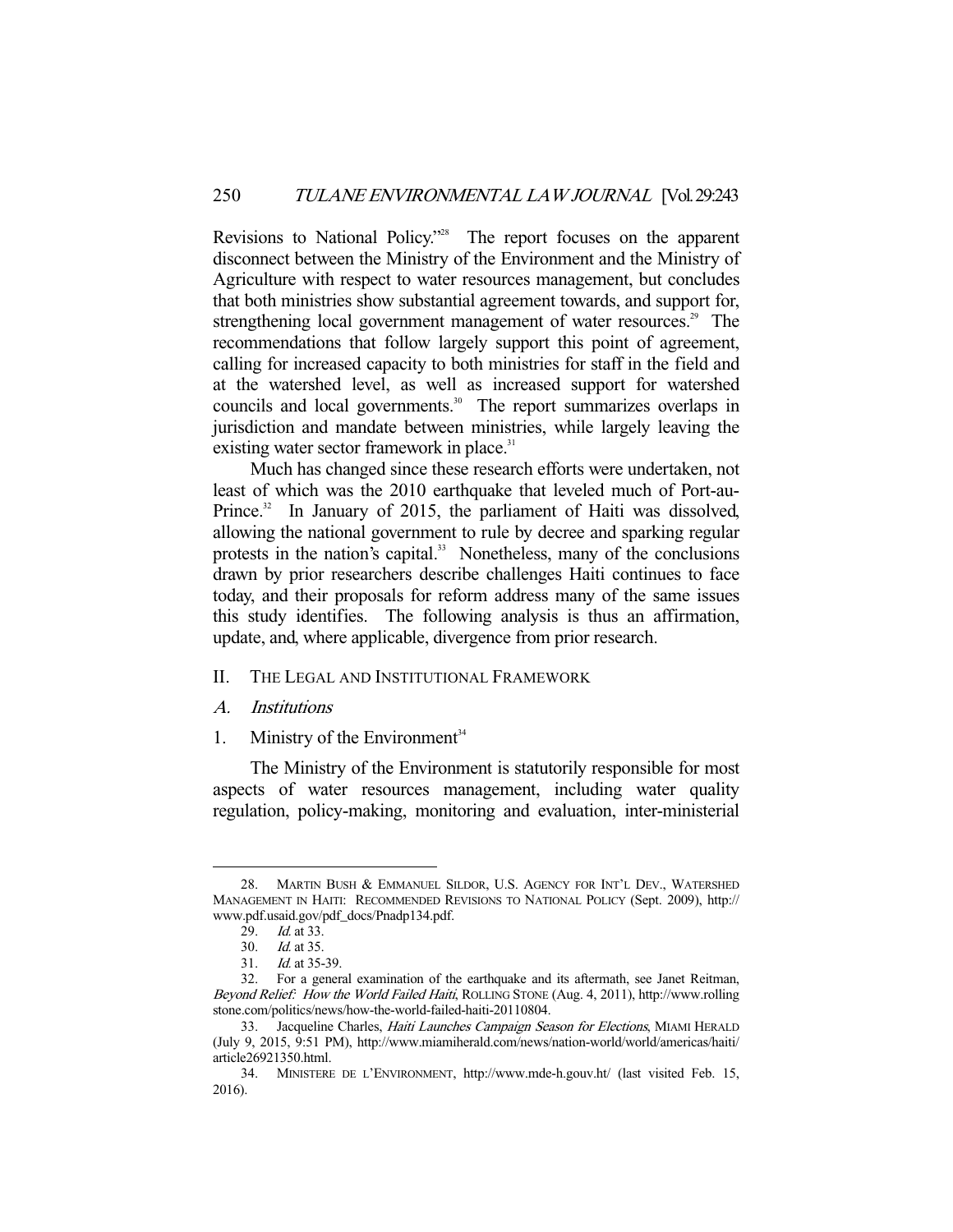coordination, conservation, and enforcement.<sup>35</sup> Some of these powers were explicitly inherited from the Ministry of Agriculture in recent years.36 Its broad and ambitious mandate is unfortunately coupled with an acute lack of capacity in both management and technical expertise.<sup>37</sup> It has too few staff to work on the many environmental challenges facing the country, and the staff it does have lack key skills, tools, and resources to effectively carry out their assignments.

2. Ministry of Agriculture, Natural Resources, and Rural  $Development<sup>38</sup>$ 

 By contrast, the Ministry of Agriculture, Natural Resources and Rural Development (Ministry of Agriculture) has extensive resources (both human and financial) at its disposal, and exerts significant control over water resources management decisions, particularly those actions affecting irrigation and land use.<sup>39</sup> It retains significant and nearly exclusive authority over irrigation and agricultural water management, although it has recently attempted to broaden its powers to include watershed management in general.<sup>40</sup> Its watershed management policies attempt to bring local governments into its policy regime, though from a legal-regulatory perspective, the Ministry of Agriculture has little statutory support for its role in establishing water resources policy. Still, it exerts significant influence in the sector due to its financial and human resources, and the importance of agriculture to the Haitian economy.<sup>41</sup>

#### 3. Ministry of Public Works, Transportation, and Communication<sup>42</sup>

 The Ministry of Public Works, Transportation, and Communication (Ministry of Public Works) is responsible for water supply, sanitation,

Le Ministère en Brof, MINISTERE DE L'ENVIRONMENT, http://www.mde-h.gouv.nt/ ministerebrief.htm (last visited Feb 17, 2016).

 <sup>36.</sup> See BUSH & SILDOR, supra note 28, at 35.

 <sup>37.</sup> Id.

 <sup>38.</sup> MINISTERE DE L'AGRICULTURE DES RESSOURCES NATURELLES ET DU DEVELOPPEMENT RURAL, SITE WEB OFFICIEL DU MARNDR, NATURAL RESOURCES, AND RURAL DEVELOPMENT, http://www.agriculture.gouv.ht/view/01/ (last visited Feb. 15, 2016).

 $39 \frac{Id}{ }$ 

 <sup>40.</sup> MINISTRY OF AGRIC., WATERSHED MANAGEMENT POLICY (1999) (cited in USAID, supra note 18).

 <sup>41.</sup> Agriculture remains the largest sector of the Haitian economy, despite efforts to diversify. See, e.g., Rashmee Roshan Lall, Haiti's Employment Push Turns to Textiles as Farming Tradition Uprooted, GUARDIAN (Aug. 21, 2015), http://www.theguardian.com/globaldevelopment/poverty-matters/2013/aug/21/haiti-employment-textiles-farming.

 <sup>42.</sup> See MINISTERE DES TRAVAUX PUBLICS, TRANSPORTS ET COMMUNICATIONS, http:// www.mtptc.gouv.ht/ (last visited Feb. 15, 2016).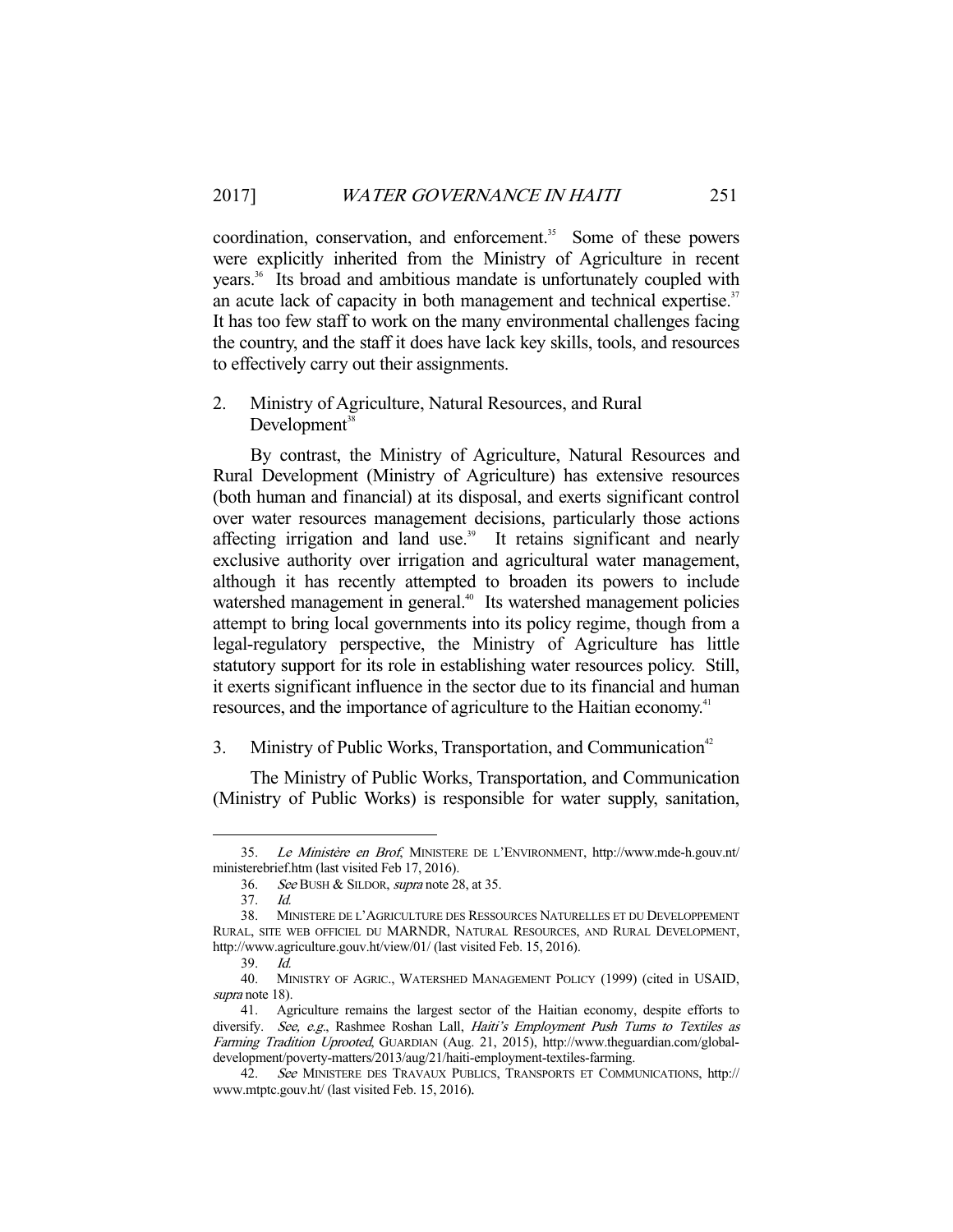and hygiene through its Direction Nationale de l'Eau Potable et de l'Assainissement (DINEPA—National Directorate for Water Supply and Sanitation),<sup>43</sup> a poorly funded agency tasked with implementing the 2009 Framework Law on Water Supply,<sup>44</sup> coordinating donor assistance, regulating water service providers, and facilitating decentralization of water supply management. In addressing water supply and sanitation DINEPA is taking on one of Haiti's foremost challenges, $45$  though it appears the agency's staff are ill-equipped to address Haiti's water supply needs and rely heavily on NGOs and international development assistance.

## 4. Ministry of Planning and External Cooperation<sup>46</sup>

 The Ministry of Planning and External Cooperation (Ministry of Planning) plays a coordinating role between the various government ministries, as well as the multitude of donors and donor-funded projects. Of particular interest is the Comité Interministériel d'Aménagement du Territoire (CIAT—Inter-ministerial Committee for the Management of the Territory), $47$  a committee charged with coordinating actions among Ministries. The CIAT is composed of the Ministries of Agriculture, Environment, and Planning, as well as the Ministries of the Interior, Public Works, and Finance.<sup>48</sup> It is chaired by the Prime Minister, and has the potential to be a strong voice in setting water policy.<sup> $49$ </sup> Its operational and management framework, however, is relatively ambiguous. One of its explicit components is watershed management,<sup> $50$ </sup> but to date there is little evidence that watershed management is a priority for the committee.

<sup>43.</sup> See DINEPA: DIRECTION NATIONALE DE L'EAU POTABLE ET AE L'ASSAINISSEMENT, http://www.dinepa.gouv.ht/ (last visited Feb. 18, 2016).

 <sup>44.</sup> FRAMEWORK LAW ON WATER SUPPLY (2009) (on file with author).

<sup>45.</sup> See, e.g., Gelting, supra note 2 ("Haiti is the most underserved country in the western hemisphere in terms of water and sanitation infrastructure by a wide margin.").

 <sup>46.</sup> See MINISTERE DE LA PLANIFICATION ET DE LA COOPERATION ETERNE, http://www. mpce.gouv.ht/ (last visited Feb. 15, 2016).

 <sup>47.</sup> See CIAT: COMITE INTERMINISTERIEL D'AMENAGEMENT DU TERRITOIRE, http://www. ciat.gouv.ht/ (last visited Feb. 15, 2016).

<sup>48.</sup> Les Ministères Membres du Ciat, CIAT: COMITE INTERMINISTERIEL D'AMENAGEMENT DU TERRITOIRE, http://www.ciat.gouv.ht/ministeres (last visited Feb. 18, 2016).

<sup>49.</sup> Organigramme, CIAT: COMITE INTERMINISTERIEL D'AMENAGEMENT DU TERRITOIRE, http://www.ciat.gouv.ht/pages/organigramme (last visited Feb. 18, 2016).

<sup>50.</sup> Gestion de L'eau, CIAT: COMITE INTERMINISTERIEL D'AMENAGEMENT DU TERRITOIRE, http://www.ciat.gouv.ht/axes/gestion-de-leau (last visited Feb. 15, 2016).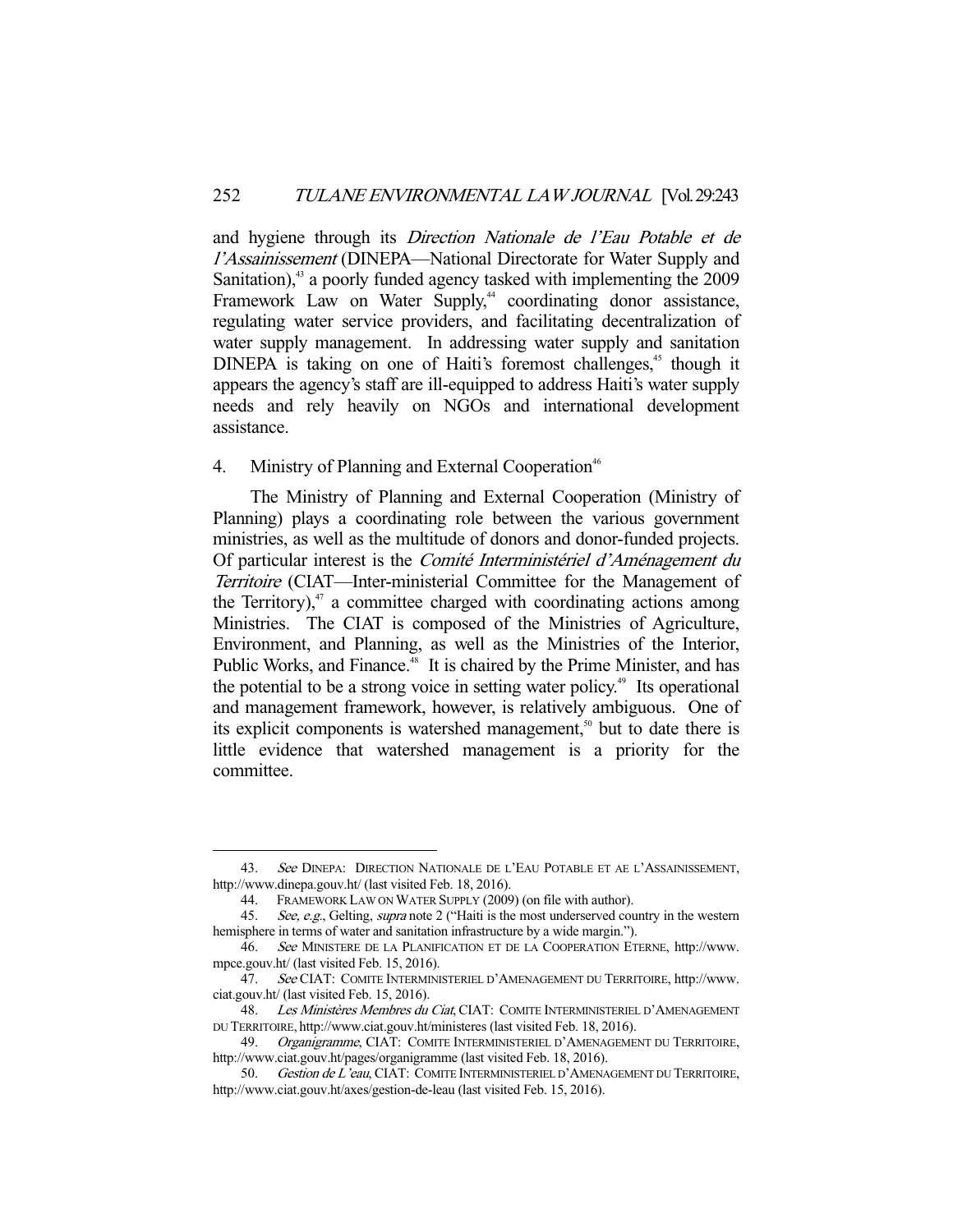# 5. Ministry of the Economy and Finance<sup>51</sup>

 The Ministry of the Economy and Finance (Ministry of the Economy) coordinates the national budget approval process and helps establish priority funding targets.<sup>52</sup> Due to this responsibility, it plays a large role in determining how much support the Ministries and local governments involved in water management will receive. In general Haiti's national budget is relatively limited, but is still relied on to provide essential water management services.<sup>53</sup> A Technical Execution Unit (UTE) of the Ministry of the Economy and Finance also oversees the administration of projects affecting water resources, such as the Caracol Industrial Park.<sup>54</sup>

#### 6. Sections, Communes, and Departments

 Haitian government life is divided between the national government and local collectivities.<sup>55</sup> Sections form communes, and communes form departments.<sup>56</sup> Departments form the highest level of sub-national government.<sup>57</sup> In principle Haiti has embraced decentralized water In principle Haiti has embraced decentralized water management policies, which promote water management and service delivery at the lowest appropriate governance level. Accordingly, the national government has promulgated several laws transferring authority over water resources (including water supply, sanitation, and hygiene, and the development of environmental action plans) to local territories (including Sections, Communes, and Departments).<sup>58</sup> However, the legislation has not clearly articulated a coordinated or strategic direction for water resources management, and has not provided local institutions with the funding or human resources necessary to carry out a successful and sustainable decentralization strategy. The laws also fail to clearly

 <sup>51.</sup> MINISTERE DE L'ECONOMIE ET DES FINANCES (MEF), http://www.mef.gouv.ht/ (last visited Feb. 15, 2016).

 <sup>52.</sup> Missions et Attributions, MINISTERE DE L'ECONOMIE ET DES FINANCES (MEF), http://www.mef.gouv.ht/inaex.php?page=Missions7020et7020Attributions (last visited Feb. 18, 2016).

 <sup>53.</sup> Ministère de l'Economie et des Finances (MEF), L'Economie l'Agriculture: Eyel Avenir Pour Haiti?, PARLONS ECO. MAG. (Jan 2016), http://www.mef.gov.ht/docs/mef\_mag.pdf.

<sup>54.</sup> Présentation de l'UTE, UTE: UNITE TECHNIQUE D'EXECUTION MINISTERE DE L'ECONOMIE ET DES FINANCES, http://www.ute.gouv.ht/bm/ (last visited Feb. 18, 2016).

 <sup>55.</sup> See, for example, SIGIFREDO RAMIREZ ET AL., U.S. AGENCY FOR INT'L DEV., LOCAL GOVERNMENT DECENTRALIZATION ASSESSMENT IN HAITI: SUSTAINABLE URBAN MANAGEMENT (SUM LEC QUICK RESPONSE TARK ORDER 8) (July 2006), http://www.pdf.usaid.gov/pdf\_docs/ Pnadn818.pdf for an overview of the decentralization of Haitian government.

 <sup>56.</sup> Id.

 <sup>57.</sup> Id.

 <sup>58.</sup> See id.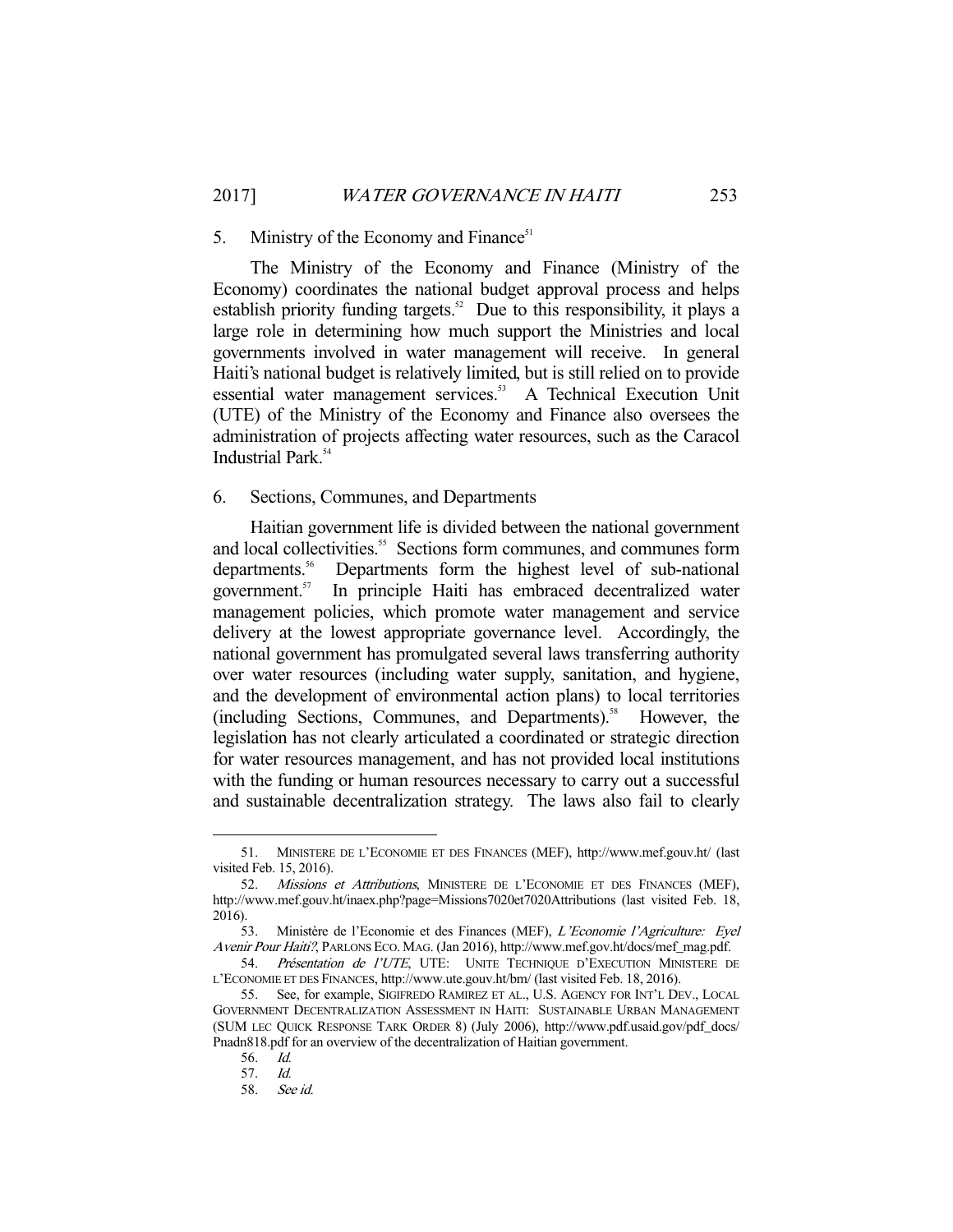establish which ministry or ministries the municipalities should work with to develop their water resource management plans. These challenges are demonstrated by the case study of the Trou-du-Nord watershed below.

#### 7. Foreign Donors and Private Sector Actors

 There are a multitude of non-Haitian actors playing a role in the water sector, including foreign governments, intergovernmental organizations, and NGOs that occupy the governance gap in the water sector created by a weak Haitian state and private sector businesses and organizations that operate for-profit enterprises. As mentioned above, the Ministry of Planning coordinates donor activity, broadly authorizing projects and guiding donors toward areas of critical need.<sup>59</sup> In practice this is a difficult task, as Haiti attracts an overwhelming number of nonprofit entities seeking to make an impact.<sup>60</sup>

 The private sector also plays a large role in water management. Private companies offering to build manufacturing plans and provide foreign investment in Haiti have significant influence over local and national governmental affairs and can demand water rights or shield themselves from prosecution. $61$  In other ways the private sector may organize its affairs to promote its interests. The Société Nationale des Parcs Industriels (SONAPI—National Society of Industrial Parks) is an "industrial and commercial autonomous body [whose] duty is to implement, promote, organize and manage Industrial Parks in the Republic of Haiti, including the Caracol Industrial Park and Metropolitan Industrial Park.<sup>62</sup> While SONAPI's capacity to craft water policy is limited, its importance to the Haitian economy gives it a voice in national affairs.

<sup>59.</sup> Attributions, MINISTERE DE LA PLANIFICATION ET DE LA COOPERATION EXTERNE, http://www.mpce.gouv.ht/fr/attributions (last visited Feb. 18, 2016).

 <sup>60.</sup> See Reitman, supra note 32, for a critique of the international community's overwhelming and at times uncoordinated presence in Haiti.

 <sup>61.</sup> See Varma et al., supra note 23, at 71 (citing Shoshana Guy, Haiti: The Struggle for Water, FRONTLINE WORLD (Oct. 2004), http://www.pbs.org/frontlineworld/fellow/Haiti/indexa. html).

<sup>62.</sup> Haiti-Economy: The SONAPI Proud of Its Caracol Industrial Park, HAITI CIBRE (Oct. 24, 2012), http://www.hatielire.com/en/news-6984-haiti-economy-the0sonapi-proud-of-itscaracol-industrial-park.html.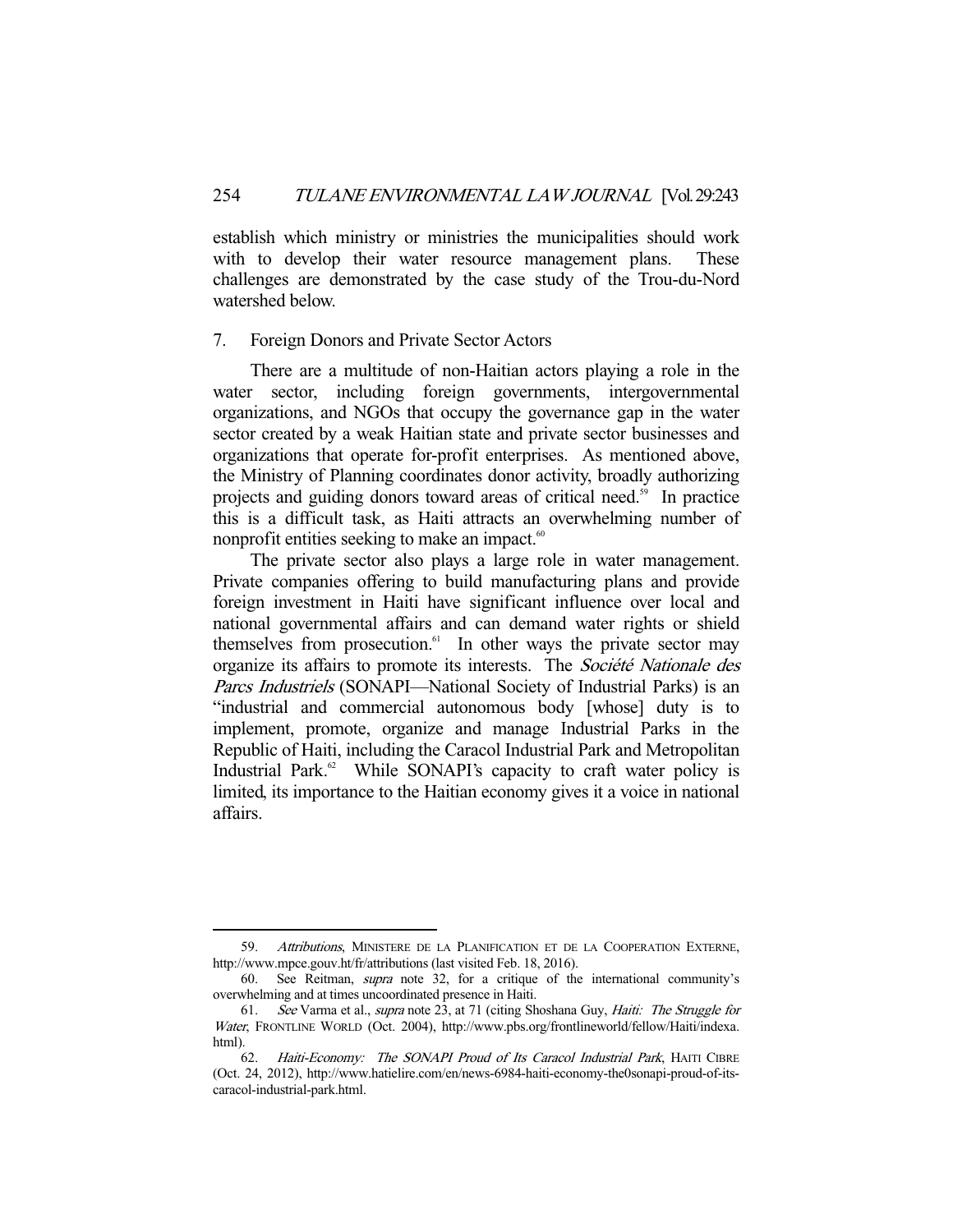#### B. Laws and Policies

# 1. 1984 Rural Code of François Duvalier $63$

 The Rural Code is a framework legal instrument regulating many aspects of rural Haitian life.<sup>64</sup> As a general matter it does not delegate much authority to collectivities or provide a baseline from which collectivities can add localized regulations.<sup>65</sup> Instead many aspects of rural life are proscribed by the national government in surprisingly specific ways.<sup>66</sup> As pertains to water management, the Rural Code is similarly rigid, requiring for example that anyone seeking to make a diversion from a water source apply for a permit and that the application be investigated on-site.<sup>67</sup> A permit can be issued as long as the water is not already allocated and promotes the public interest.<sup>68</sup> In principle this type of water allocation doctrine is reasonable and reflects legal doctrine of other jurisdictions (regulated riparianism in the United States, for example).<sup>69</sup> In this case the Rural Code appears not to appreciate how difficult implementation and enforcement might be.

 In other cases the Rural Code appears to articulate a broad water management philosophy but does not follow through on that promise with subsequent support or clarification.<sup>70</sup> In article 132, for example, a landowner is entitled to use streamwater passing through his/her property as long as the land is well maintained and at least two-thirds of it is used for agriculture. $71$ 

 The passage raises a number of questions: How are we to define "well-maintained"? Who has the authority to make that determination? Why prioritize agricultural uses over all other potential uses? Why was two-thirds chosen as the threshold? Absent a broader approach toward water management, the Rural Code comes off as arbitrary and centrally imposed.

 <sup>63.</sup> CODE RURAL (Haiti).

 <sup>64.</sup> See id.

 <sup>65.</sup> See id.

 <sup>66.</sup> See id.

 <sup>67.</sup> For a guide to the permit process, see World Bank Group [WBG], Dealing with Construction Permits in Haiti, DOING BUSINESS.ORG, http://www.doingbusiness.org/data/explore economies/haiti/dealing-with-construction-permits/ (last visited Feb. 19, 2016).

 <sup>68.</sup> CODE RURAL arts. 138-40 (Haiti).

<sup>69.</sup> See Robert E. Beck, The Regulated Riparian Model Water Code Blueprint for Twenty First Century Water Management, 25 WM. & MARY ENVTL. L. & POL'Y REV. 113 (2000).

 <sup>70.</sup> CODE RURAL (Haiti).

 <sup>71.</sup> CODE RURAL art. 132 (Haiti).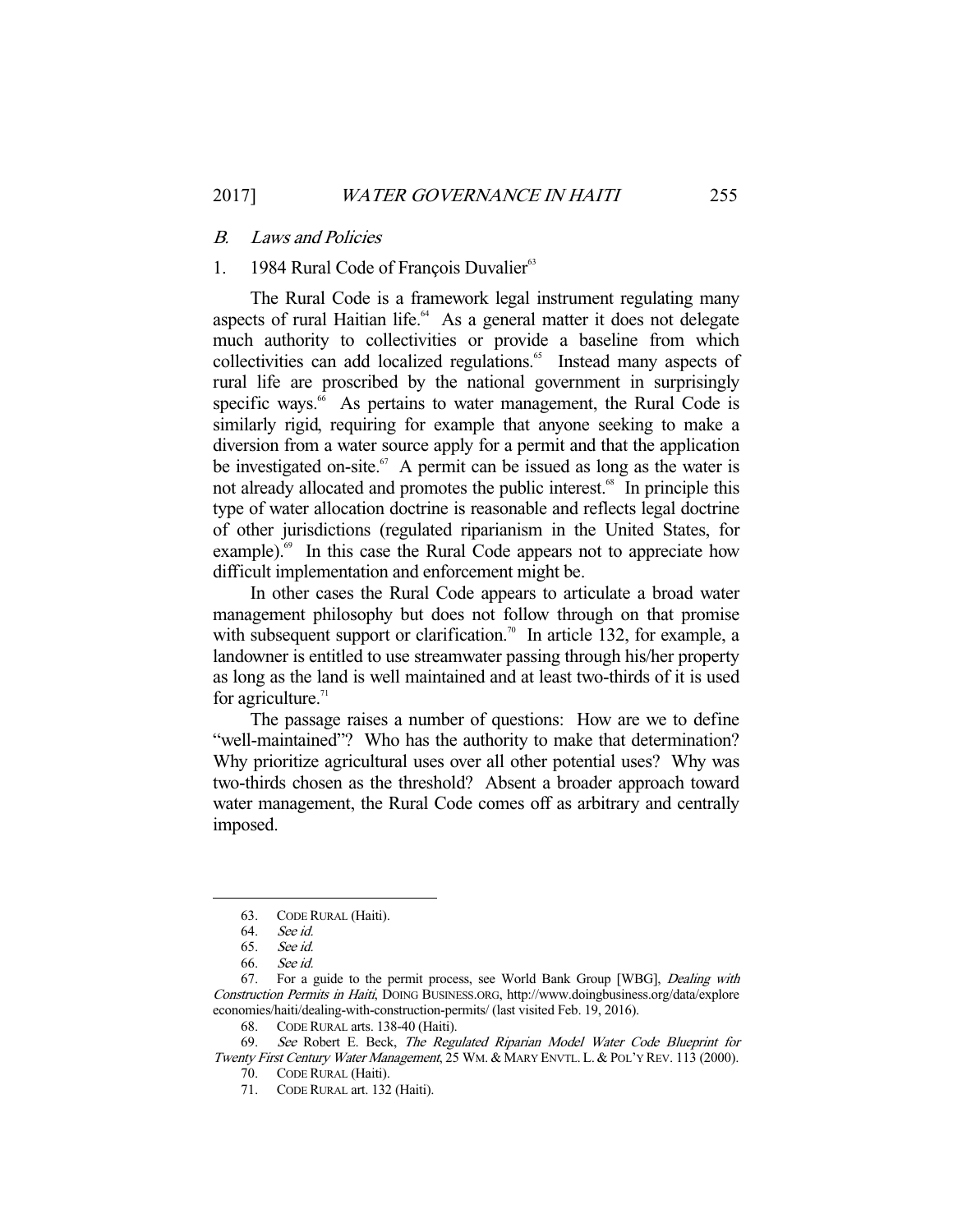#### 2. 1987 Constitution of the Republic of Haiti<sup>72</sup>

 The Haitian Constitution contains several provisions that indirectly address water resources management. Article 22 recognizes a right of every citizen to decent housing, education, food, and social security,<sup>73</sup> while Article 23 recognizes a right to appropriate means to protect human health.<sup>74</sup> Article 36-5 distinguishes an individual's right to property from coasts, springs, rivers, and watercourses, which belong to the state.<sup>75</sup> Article 52-1 imposes on citizens a duty to respect and protect the environment.<sup>76</sup> Articles 253-258 broadly address the government's role towards the environment, articulating vague principles of environmental protection.<sup>77</sup>

 The question is whether or not the Constitution imposes on the state or individuals a meaningful right or duty with respect to water resources. Some observers (such as the NYU research team) argue that because water is necessary to fulfill explicit rights (like food), it is an implicit right provided by the Constitution.<sup>78</sup> A more strict interpretation of the text would dismiss any notion of implicit rights. In any case, it is not clear what impact environmental rights would have even if they were explicit.

# 3. 1999 Ministry of the Environment Environmental Action Plan<sup>79</sup>

 The Ministry of the Environment's Environmental Action Plan created a grand vision for environmental management in Haiti. Of particular importance here is Priority Program 5: Management of Strategic Watersheds. The program calls for several implementing strategies, including land-use plans, watershed management plans, and the promotion of "conservationist agriculture."80 Unfortunately, while the plan receives high marks for its vision and participatory approach, it fails to demonstrate how the vision will be carried out. Its goals are ambitious but the plan does not address the incremental steps that will be necessary to reach those goals.<sup>81</sup> It does not, for example, address inter-ministerial coordination or establish firm commitments.

 <sup>72. 1987</sup> CONST.(HAITI).

 <sup>73.</sup> Id. art. 22.

 <sup>74.</sup> Id. art. 23.

<sup>75.</sup> *Id.* art. 36-5.<br>76. *Id.* art. 52-1(

<sup>76.</sup> *Id.* art. 52-1(n).<br>77. *Id.* arts. 253-58<br>78. Varma et al., *st*.

Id. arts. 253-58.

Varma et al., *supra* note 23, at 77.

<sup>79.</sup> ENVIRONMENTAL ACTION PLAN, MDE (1999) (cited in USAID, *supra* note 18).

 <sup>80.</sup> Id.

 <sup>81.</sup> Id.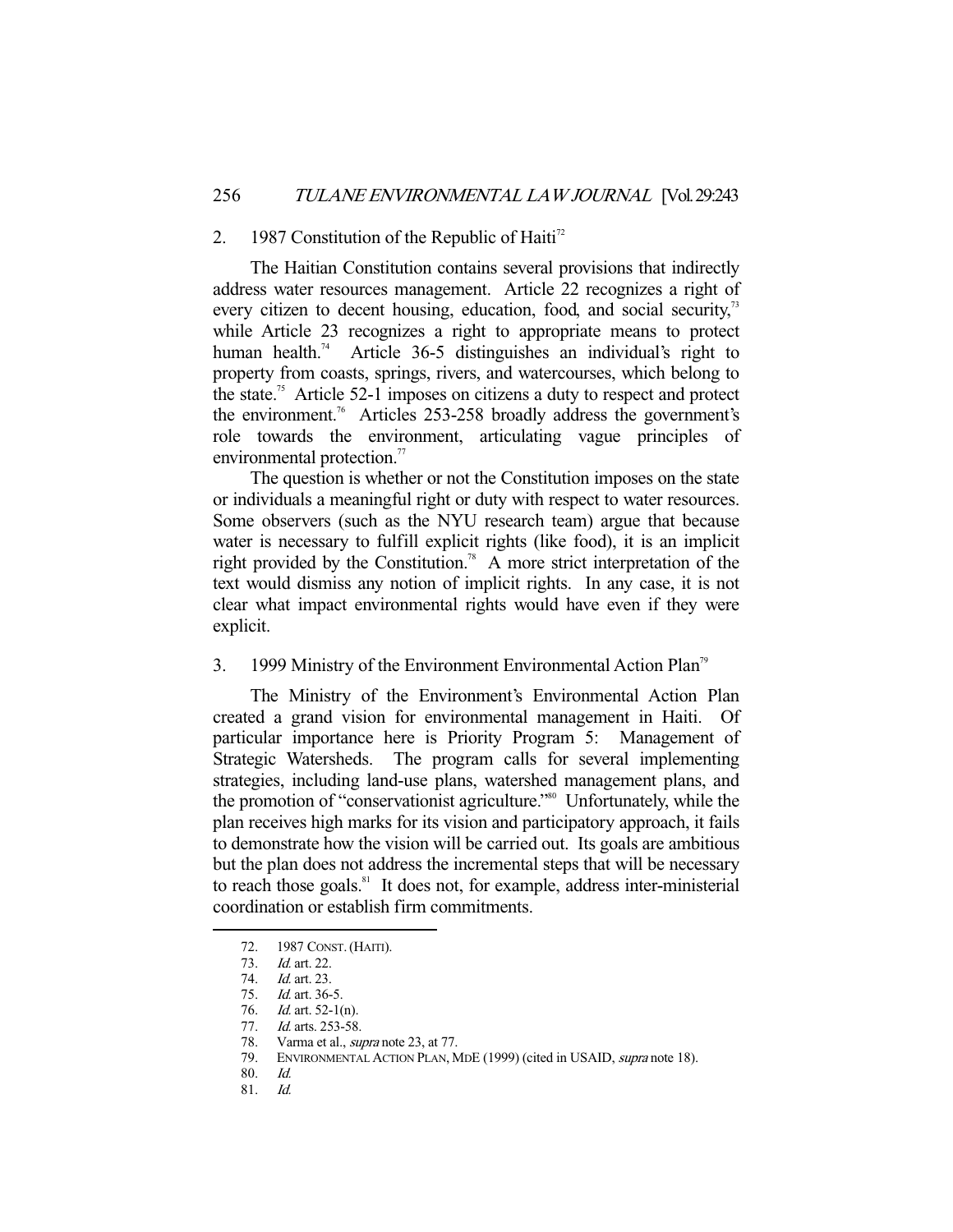## 4. 1999 Ministry of Agriculture Watershed Management Policy<sup>82</sup>

 Around the same time that the Environmental Action Plan was being developed, the Ministry of Agriculture was setting in motion its own vision for water policy. The Watershed Management Policy is remarkable for two reasons. First, the policy set up a bottom-up approach towards developing watershed management plans by requiring collectivities to develop a micro-watershed plan that would be integrated into plans developed by the next highest level of government.<sup>83</sup> The policy asserts that financial and human resources would be made available to collectivities to undertake this process, $84$  though this has rarely been the case. Second, the policy appears to broaden the jurisdiction of the Ministry of Agriculture significantly. While the Ministry was authorized to regulate water used for irrigation, it had not previously been in charge of creating watershed management plans, which are by nature cross-sectoral and address water uses other than agriculture.<sup>85</sup> It is largely for this reason, and the Environmental Management Decree that followed, that the Ministry of Agriculture's Watershed Management Policy is viewed as lacking the statutory authority to wield the force of law.<sup>86</sup> Because the Ministry is relatively well-staffed relative to other agencies this has not prevented it from exerting some control over watershed management, but there remains a disconnect between the Ministry's internal policy and its statutory authority.

# 5. 2006 Environmental Management Decree<sup>87</sup>

 Perhaps because the Ministry of Agriculture expanded its authority over water resources management, in 2006 the Environmental Management Decree made explicit the Ministry of the Environment's authority over national environmental policy.<sup>88</sup> This includes the right to declare eroded land to be inappropriate for agriculture and explicitly transfer powers over forest management and water resources from the

<sup>82.</sup> MINISTRY OF AGRIC., supra note 40.

<sup>83.</sup> For further discussion, see BUSH & SILDOR, *supra* note 28, at 13-14.

<sup>84.</sup> MINISTRY OF AGRIC., supra note 40.

 <sup>85.</sup> Id.

<sup>86.</sup> This sentiment is shared by BUSH & SILDOR, *supra* note 28, at 14 (citation omitted), as well as VICTOR (2006), *supra* note 18.

<sup>87.</sup> Environmental Management Decree, art. 1-162 (2006); see generally 11 Official Gazette of the Republic of Haiti 161 (Aug. 3, 2015), http://law.sc.edu/pathfinder/haiti/docs/2006 0126-environmental\_management.pdf (last visited Feb. 2, 2016).

 <sup>88.</sup> Id. art. 20.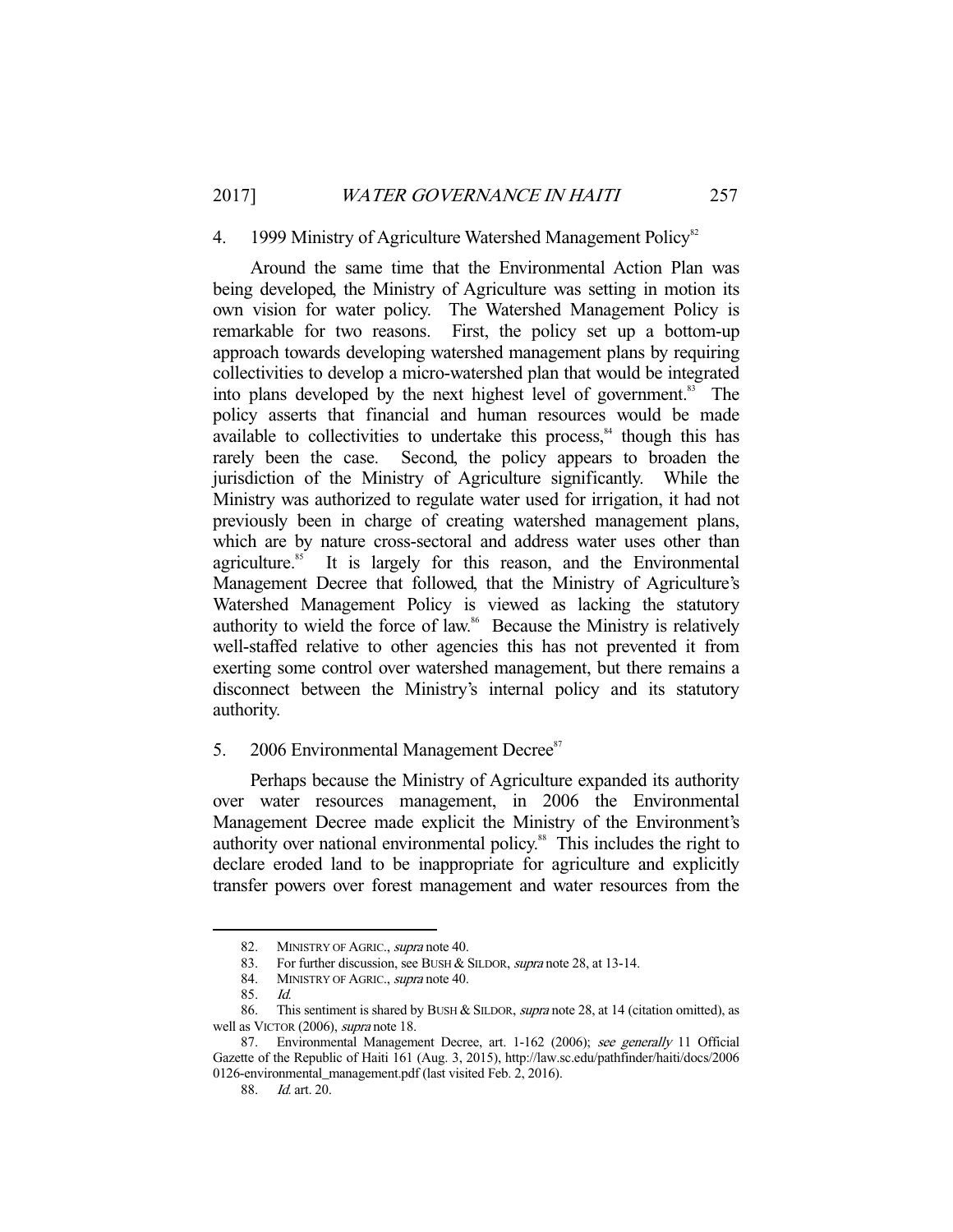Ministry of Agriculture to the Ministry of the Environment.<sup>89</sup> It also requires the Ministry of the Environment to lead the coordination effort between ministries and local governments and creates the same bottomup approach to environmental management planning that the Ministry of Agriculture's Watershed Management Policy created in 1999.<sup>90</sup>

 The Environmental Management Decree is somewhat more specific regarding roles and responsibilities, clearly vesting authority over water resources to the Ministry of the Environment, and clarifying that material support to collectivities will be provided by the central government budget. $91$  Still, by keeping authority over irrigation systems with the Ministry of Agriculture, the Decree somewhat ambiguously creates a competitive dynamic between the two ministries.<sup>92</sup> The Decree also does not provide commitments toward staffing and financing the Ministry of the Environment,<sup>93</sup> a vital component of any environmental management strategy.

## 6. 2006 Decentralization Decree<sup>94</sup>

In line with the principle of subsidiarity,<sup>95</sup> the Decentralization Decree aimed to delegate certain powers to local governments.<sup>96</sup> Chapter 3 of the Decree addresses the environment, imposing on sections, communes, and departments the duty to enforce logging prohibitions, protect watercourses, control pollution, and regulate livestock farming.<sup>97</sup> Communes are specifically responsible for elaborating resource management plans and building dams and reservoirs, and departments must monitor facilities, verify impact studies, and establish protected areas.<sup>98</sup> The Decree may seek to empower local governments, but without a commitment to provide financial and human resources to them, a Decree of this nature cannot be fulfilled. Many sections, communes, and departments have poor or nonexistent offices, part-time

-

96. Decret sur le cadre de la Decentralisation, Ch.3 (2006).

 <sup>89.</sup> Id. art. 100.

 <sup>90.</sup> Id. arts. 20, 115, 116.

<sup>91.</sup> *Id.* art. 117.

<sup>92.</sup> *Id.* Article 117 of the Decree gives water use priority to ecosystems over agriculture or irrigation, but acting on this priority remains challenging. Id. art. 117.

 <sup>93.</sup> Environmental Management Decree, arts. 77-9 (2006).

 <sup>94.</sup> Decret sur le Cadre de la Decentralisation, Fevrier (2006), http://www.leparlement haitien.info/lesenat/images/Proposition\_de\_loi\_decentralisation\_votee\_le\_10\_avril\_2013\_au\_sen at.pdf.

<sup>95.</sup> See Ryan Stoa, Subsidiarity in Principle: Decentralization of Water Resources Management, 10 UTRECHT L. REV. 31 (2014) for a discussion of the principle of subsidiarity.

 <sup>97.</sup> Id.

 <sup>98.</sup> Id.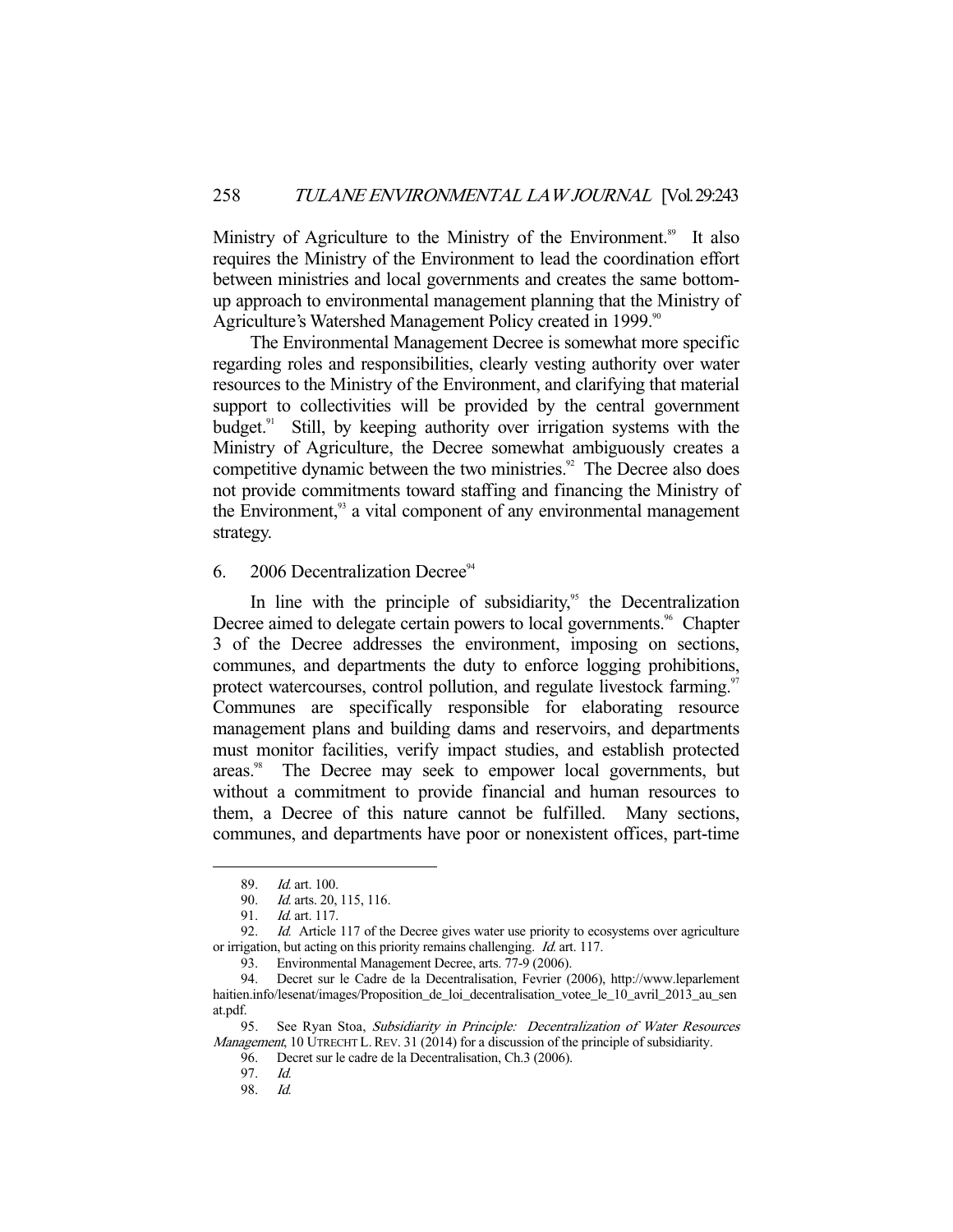staff with low qualifications, and/or more pressing political concerns. The idea that sections are equipped to combat illegal logging, for example, is unrealistic. Absent a complementary plan to build capacity of local governments, the Decree has little positive impact on water resources management.

#### 7. 2009 Framework Law on Water Supply<sup>99</sup>

 Water supply, sanitation, and hygiene is an immense problem in Haiti. According to the World Health Organization, approximately onethird of Haitians do not have access to an improved water source<sup>100</sup> and four-fifths do not have access to improved sanitation.<sup>101</sup> To combat the situation the government enacted the Framework Law on Water Supply. The Framework vests significant authority in the Ministry of Public Work's DINEPA, including the authority to set policy, create pricing schemes, establish water quality standards, issuing permits, enforcing violations, and mediating disputes. $102$  These are important powers to enumerate in an implementing agency, and with the authority to set further policies and regulations, DINEPA should be well-suited, from a statutory perspective, to improve water and sanitation services.<sup>103</sup> Unfortunately, the law does not commit the government to adequate funding sources, nor does it create and staff institutions or mechanisms to implement many of its provisions.<sup>104</sup> The Framework Law on Water Supply is a good first step, but the scale of the problem (compounded by the 2010 earthquake) is so vast that the law alone is not enough to adequately address water and sanitation issues.

# C. Cross-Cutting Challenges

#### 1. Statutory Obscurity

 Successful implementation of a law or policy starts with the statutory text of the law itself. If the law is written clearly enough the

<sup>99.</sup> FRAMEWORK LAW ON WATER SUPPLY, *supra* note 44.

<sup>100.</sup> UNICEF & WHO, *supra* note 4, at 45.

<sup>101.</sup> Id. at 44. The percentage of Haitians without access to improved sanitation facilities in Haiti has steadily risen since 1990.

<sup>102.</sup> See A Propos de Nous, DINEPA: DIRECTION NATIONALE DE L'EAU POTABLE ET DE L'ASSINISSEMENT (Aug. 3, 2015), http://www.dinepa.gouv.ht/a-propos-de-nous/ (last visited Feb. 21, 2016) for an overview of DINEPA responsibilities and activities.

 <sup>103.</sup> See id.

<sup>104.</sup> See KATHERINE E. BLISS & MATT FISHER, CTR. FOR STRATEGIC & INT'L STUDIES, WATER AND SANITATION IN THE TIME OF CHOLERA, SUSTAINING PROGRESS ON WATER, SANITATION, AND HEALTH IN HAITI 9 (Sept. 2013), http://www.csis.org/files/publication/130905\_ Bliss\_watersanitationcholera\_WEB.pdf (citation omitted).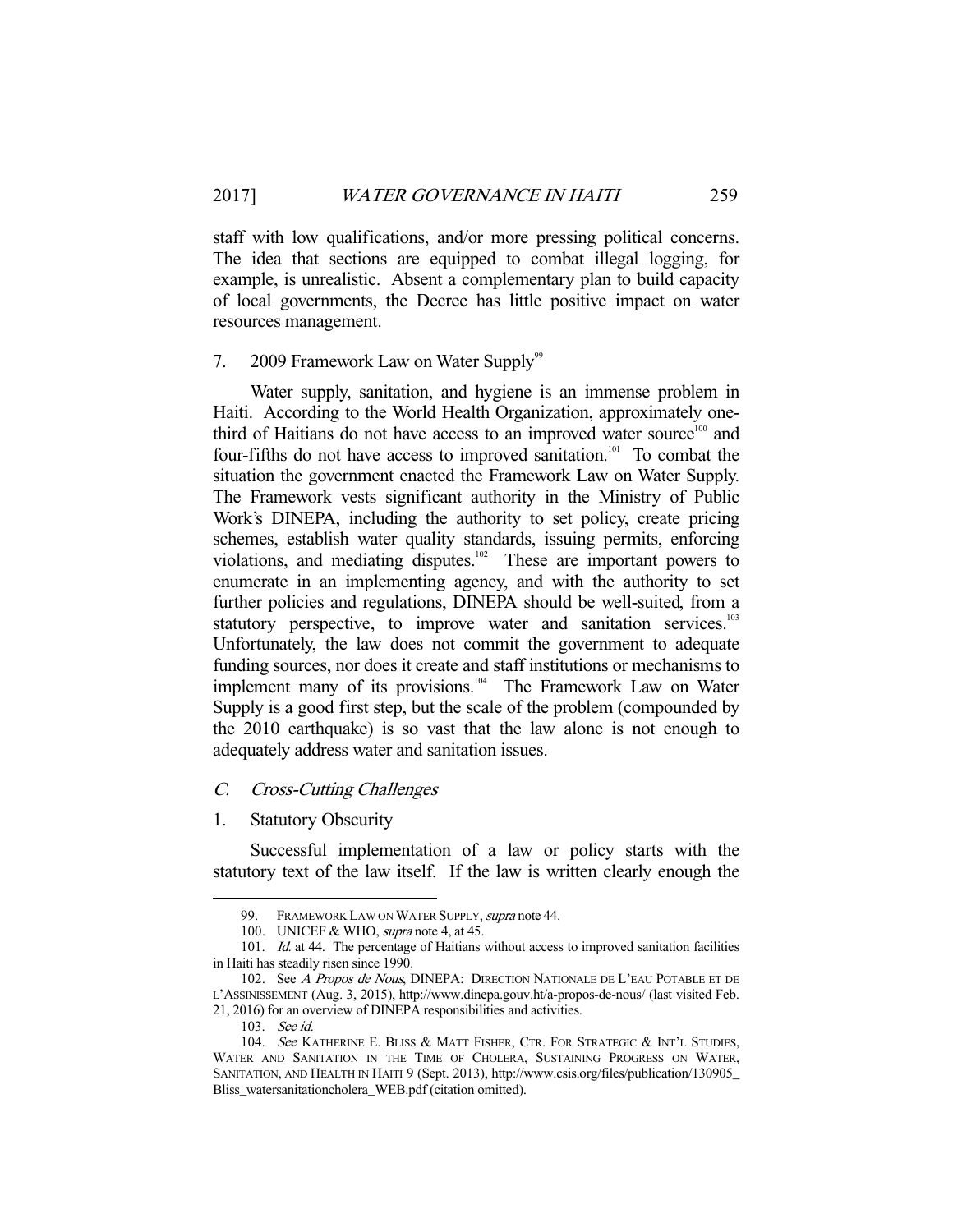implementing agency is enabled to carry out its mandate. If the law is not clearly written, does not create means to enact its desired outcomes, or is not coherently placed in a broader legal framework, successful implementation is doomed from the start.<sup>105</sup> There appear to be examples of all three shortcomings here. Many of the above water laws are ambiguously written or provide too little direction for an agency and other government partners to follow. In other cases, laws are too proscriptive and burdensome for enforcement to be realistic, eroding the legitimacy of the law.

 Consider the Ministry of Agriculture's Watershed Management Policy. On the one hand its policy goals give ambiguously equal weight to agricultural production and environmental conservation, ignoring the fact that production and conservation often conflict and giving Ministry officials little guidance on how to resolve those conflicts.<sup>106</sup> On the other hand, the policy proscribes a rigid watershed resources management plan scheme that requires micro-watershed organizations to create a plan, which is incorporated into a section-level plan, which is incorporated into a commune-level plan, which is incorporated into a department-level plan.107 In practice this process is burdensome on local governments who have neither the means to develop, or the authority to approve, their own plans. As a result this process is largely ignored.

#### 2. Regulatory Capacity

 In other cases the statutory text may strike a balance between ambiguity and rigidity but does not match up with the capabilities of the implementing agency. If a law is too ambitious relative to capacity, the agency will not be able to fulfill its mandate and may have to choose between lesser outcomes the original text did not contemplate.<sup>108</sup> Similarly, if a law is not ambitious enough, the agency will fulfill its mandate and either waste excess capacity by doing nothing, or devote resources to additional tasks the original text did not contemplate. In the Haitian water sector the former scenario is most prevalent. The 2009 Framework Law on Water Supply, for example, vests DINEPA (through

<sup>105.</sup> See, e.g., Young Han Chun & Hal G. Rainey, Goal Ambiguity in U.S. Federal Agencies, 15 J. PUB. ADMIN. RES. & THEORY 1 (2005).

<sup>106.</sup> MINISTRY OF AGRIC., supra note 40.

 <sup>107.</sup> Id.

<sup>108.</sup> See, e.g., Susana Carillo, World Bank Assessing Governance and Strengthening Capacity in Haiti, WORLD BANK INST. (Dec. 2007), http://www.siteresources.worldbank.org/ INTCDRD/Resources/eDBrieg.25.pdf; Jurian Edelenbos & Geert Teisman, Water Governance Capacity: The Art of Dealing with a Multiplicity of Levels, Sectors and Domains, 1 INT'L J. WATER GOVERNANCE 89 (2013).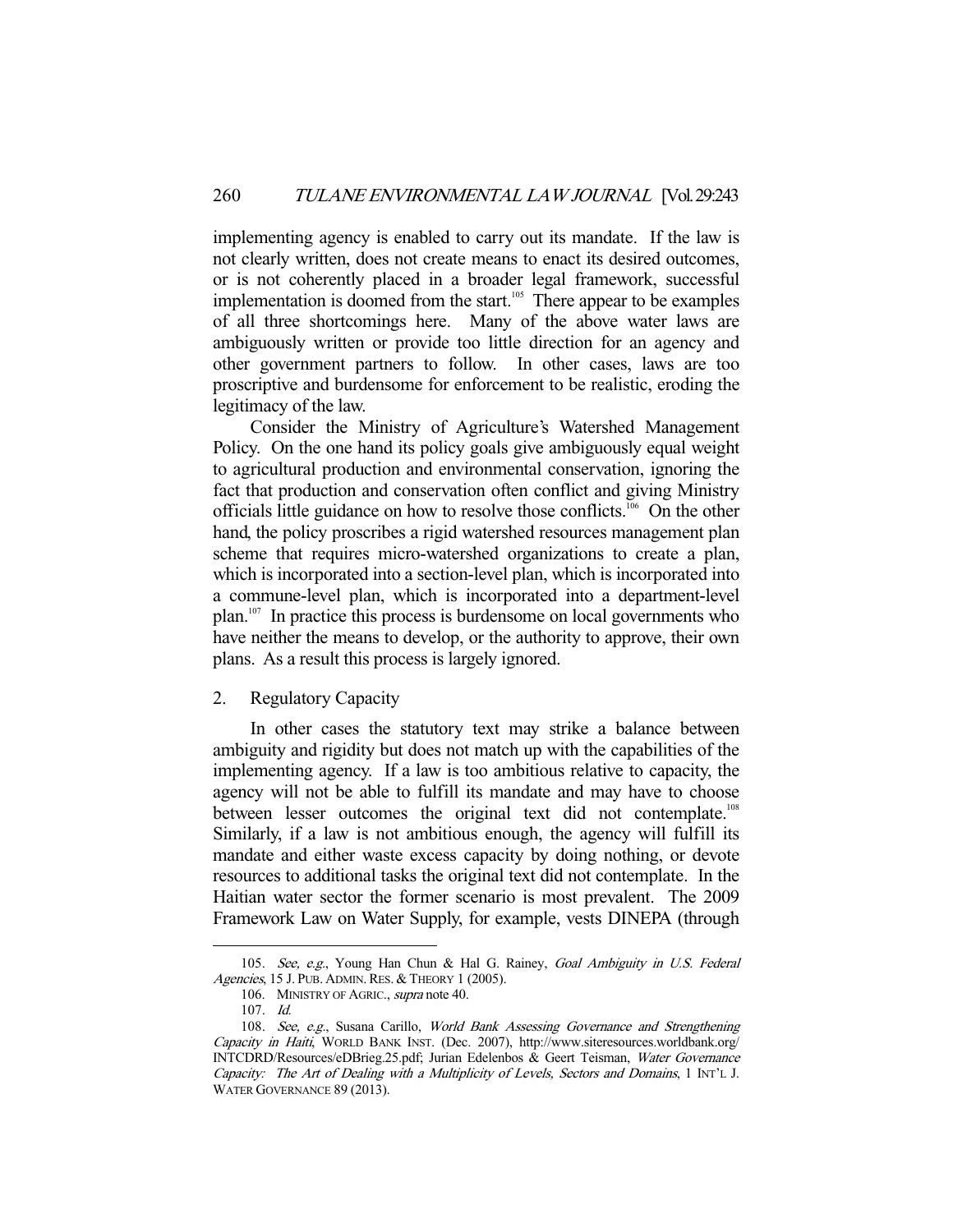the Ministry of Public Works) with broad powers and responsibilities over drinking water and sanitation.<sup>109</sup> These include creating pricing schemes, establishing water quality standards, issuing permits, monitoring and evaluating water quality and system performance, approving infrastructure projects, and mediating between contractors.<sup>110</sup> These responsibilities are not inappropriate in principle, but considering the human and financial resources at DINEPA's disposal and the current state of drinking water and sanitation in Haiti, the law's ambitions do not match the regulatory capacity of its implementing agency.

# 3. Horizontal Coordination

 As the above discussion of the institutional framework demonstrates, water management authority is shared between several national level ministries. While the Ministry of the Environment enjoys broad powers over water resources management, two of the largest and most critical water users—agriculture and water supply—are governed by the Ministries of Agriculture and Public Works, respectively.<sup>111</sup> The Ministry of Planning and its CIAT are responsible for inter-ministerial coordination, but water sector planning is only one of many cross-cutting issues it must address.<sup>112</sup> Not enough is being done to facilitate cooperation and jointly find opportunities between ministries. The Environmental Management Decree assigns the responsibility for water sector coordination to the Ministry of the Environment,<sup>113</sup> but it is not well placed to persuade other Ministries to cooperate.

 Furthermore, there is little in the way of water sector coordination between donors and donor projects. Because regulatory capacity in Haiti is low, many donors have stepped into the vacuum and fulfill public services, such as housing, primary care, or infrastructural development.<sup>114</sup> In each of these sectors there are coordination challenges to overcome. This is true in the water sector as well, where donors and projects carry

<sup>109.</sup> FRAMEWORK LAW ON WATER SUPPLY, supra note 44.

 <sup>110.</sup> Id.

 <sup>111.</sup> MINISTERE DE L'AGRICULTURE DES RESSOURCES NATURELLES ET DU DEVELOPPEMENT RURAL, supra note 38; Les Ministere des TPTC, MINISTERE DES TRAVAUX PUBLICS, TRANSPORTS ET COMMUNICATIONS, http://www.mtptc.gouv.ht/accueil/le-ministere/page\_le-ministere.html (last visited Feb. 21, 2016).

<sup>112.</sup> MINISTERE DE LA PLANIFICATION ET DE LA COOPERATION EXTERNE, *supra* note 59; CIAT: COMITE INTERMINISTERIEL D'AMENAGEMENT DU TERRITOIRE, supra note 47.

 <sup>113.</sup> MINISTERE DE L'ENVIRONMENT, supra note 34.

 <sup>114.</sup> See Appel à l'Investissemen + Privé Ètranger et National, MINISTERE DE LA PLANIFICATION ET DE LA COOPERATION EXTERNE, http://www.MPCE.gouv.ht/fr/appel-investiss ment-prive-etranger-et-national (last visited Feb. 21, 2016).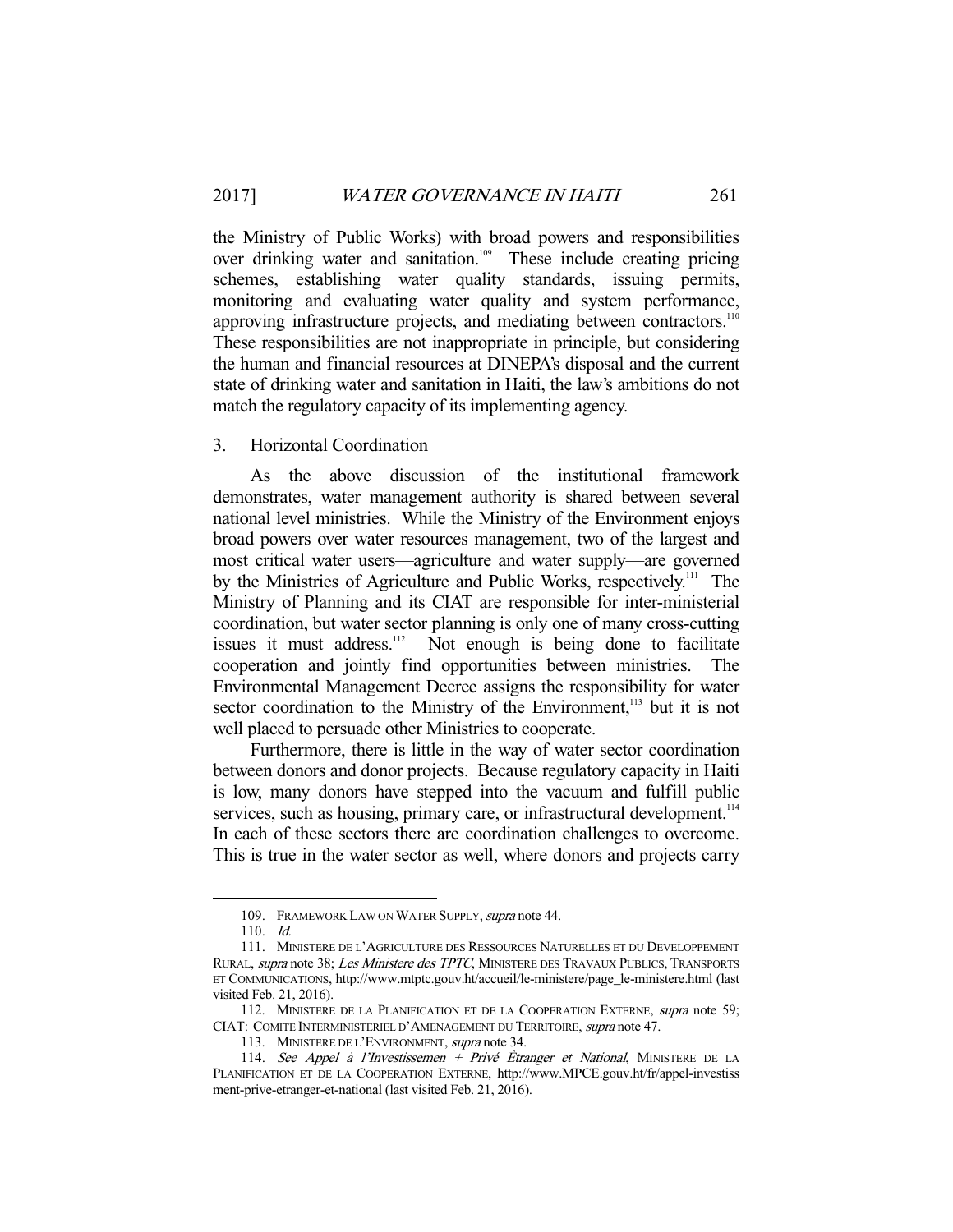out workplans without exploring potential benefits of cooperation.<sup>115</sup> Here, the Ministry of the Environment and to some extent the CIAT are in charge of coordination, but both appear overwhelmed with the task. Whether between ministries, donors, or the sector as a whole, horizontal coordination is lacking in the water sector.

#### 4. Vertical Coordination

 There is too little coordination between local governments and the national government as well. Several water law frameworks identify a role for collectivities or even impose obligations on them, such as the Ministry of Agriculture's Watershed Management Policy, Environmental Management Decree, or Decentralization Decree.<sup>116</sup> And yet, the various roles and responsibilities sections, communes, and departments have with each other and the national ministries is not collectively well thought out.

 For example, both the Ministry of Agriculture's Watershed Management Policy and the Environmental Management Decree establish a bottom-up approach whereby sections, communes, and departments must prepare natural resources management plans and environmental management plans (MoE) for watersheds, which are integrated into the plans of the next highest level of government.<sup>117</sup> Given the similarities between these processes and their subject matter, it would be logical to expect that they be integrated in some way to reduce redundancies and promote holistic thinking. That does not appear to be the case. Instead, to whatever extent these parallel processes are actually carried out is done so independently of each other.<sup>11</sup>

5. Enforcement

-

 If a government agency sets a policy that is subsequently violated, that agency (or another, but at least one) must be able to enforce the policy by prosecuting the violation, thereby obtaining injunctive relief, compensation for damages, or some other equitable solution. An agency

<sup>115.</sup> See MINISTRY OF PUB. HEALTH & POPULATION: NAT'L DIRECTORATE FOR WATER SUPPLY AND SANITATION, NATIONAL PLAN FOR THE ELIMINATION OF CHOLERA IN HAITI 2013- 2022 (Feb. 2013), http://www.lessonsfromhaiti.org/download/Report\_Center/nat-plan-cholera-en. pdf.

<sup>116.</sup> See MINISTRY OF AGRIC., supra note 40; Environmental Management Decree, supra note 93; Decret sur le cadre de la Decentralisation, Fevrier, supra note 96.

<sup>117.</sup> MINISTRY OF AGRIC., *supra* note 40; Environmental Management Decree, *supra* note 93.

<sup>118.</sup> MINISTRY OF AGRIC., *supra* note 40.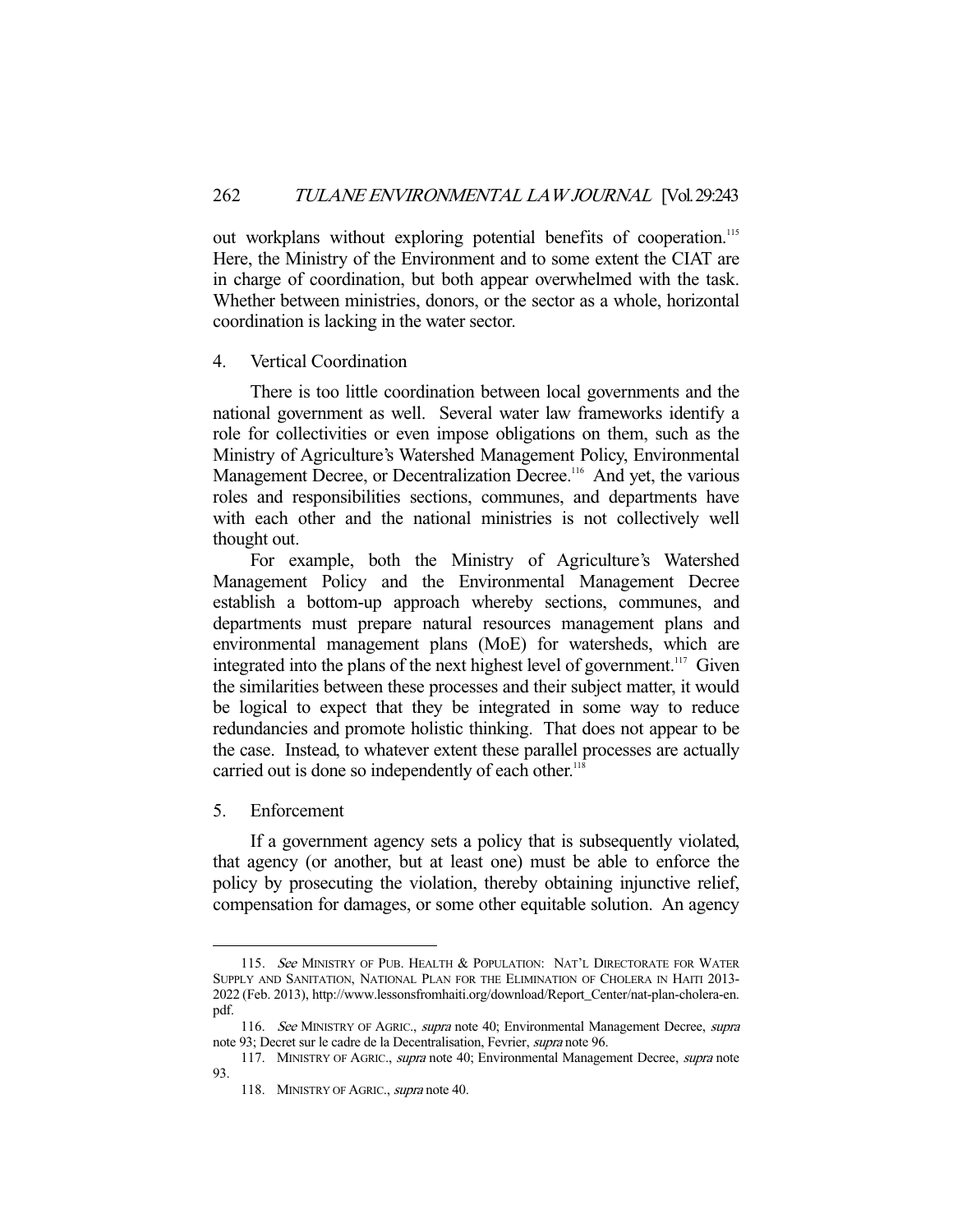can also enforce its policies by making it less likely that a violation will occur in the first place. If an agency cannot enforce a policy, actors become aware and the policy will lose meaning or effect. The water sector in Haiti suffers from a lack of enforcement for several reasons. As mentioned above, agencies have little regulatory capacity to develop policies that have a high likelihood of success, monitor water users for potential violations, or prosecute violators. Second, factors broader than the water sector's scope frustrate enforcement, such as a relatively weak justice system, or a land tenure tradition in which ownership is difficult to ascertain.119 Third, the sheer scope of violations makes it challenging and potentially arbitrary to decide which violators to target. example, Article 137 of the Code Rural made it illegal for anyone to pump water from a stream without a permit from the Ministry of Agriculture, who was required to visit the site and investigate the water use before issuing a permit.<sup>120</sup> If anyone was aware of this policy it was likely disregarded, as the Ministry of Agriculture is not capable of monitoring and enforcing each individual collection point.<sup>121</sup> Individuals might develop a reasonable basis with which to assume the policy is outdated or no longer valid, and punishing some violators in this scenario might be deemed inequitable.

 Enforcement problems arise when donor-funded projects take on a large role in the water sector as well. On the one hand, donors are often based abroad with foreign staff, bank accounts, and constituencies. This makes it difficult for the Haitian government to insist that its policies be respected when donor projects adopt their own approach. On the other hand, donor projects carry out some important public services (such as clean water provision) and therefore take on a government-like role, but they lack the authority to prosecute violations (such as overconsumption of a well or dumping pollutants into a river).

# 6. Financing

-

 An undercurrent of this assessment is that the water sector in Haiti is under-funded. Developing a coherent and integrated legal framework, building regulatory capacity, establishing and staffing coordination mechanisms, and enforcing policies requires money. Haiti is notoriously poor, with meager tax revenues and an economy reliant on small-scale

<sup>119.</sup> See, e.g., Ryan Stoa, The Law of Disaster and Displacement in Haiti (Part II), RYAN STOA BLOG (Apr. 15, 2015), http://ryanstoa.com/blog/2015/4/14/the-law-of-disaster-anddisplacement-in-haiti-part-ii.

 <sup>120.</sup> CODE RURAL art. 137 (Haiti).

<sup>121.</sup> MINISTRY OF AGRIC., supra note 40.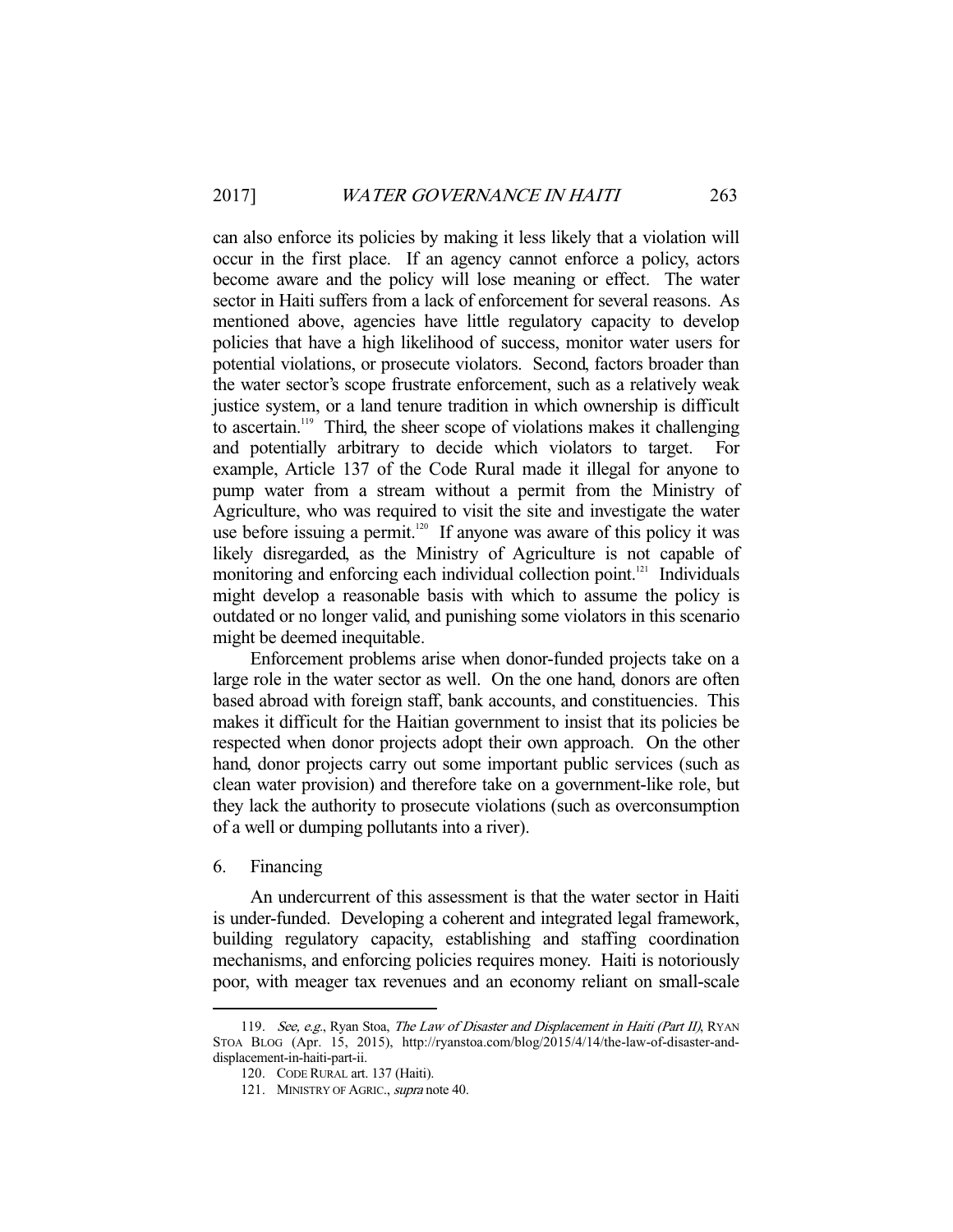agriculture.<sup>122</sup> Low levels of education and corruption are common.<sup>123</sup> The capital was hit hard by the 2010 earthquake, and while foreign countries and international organizations promised billions of dollars in aid, those funds appear to be tightly controlled.<sup>124</sup> As a result the Haitian government has a modest budget for public services, and what budget does exist provides little in the way of water resources management.<sup>125</sup> This is most apparent when observing regulatory capacity, as small teams of ministry staff are tasked with ambitious national mandates. Low levels of financing have many indirect impacts as well. A watershed management plan cannot be developed if stakeholders are not compensated for their time or cannot afford to take time off work to participate in the process. Violations of water law are unlikely to be enforced if the injured party cannot afford representation and an administrative agency will not take action. And a grand vision or philosophy for water law in Haiti will remain illusory if not coupled with a commitment to finance ambitious reforms. There may be budgetneutral solutions to water sector problems, but many solutions will require investment.

# III. INSTITUTIONAL CAPACITIES IN THE TROU-DU-NORD WATERSHED

 The first phase of this study collected and analyzed the laws, policies, and institutions involved in water resources management in Haiti. Results from that phase suggest that the laws and policies affecting water resources create a fragmented and uncoordinated water management framework in which national ministries have overlapping mandates and rarely coordinate their efforts effectively. In addition, while the legal framework transfers significant management authorities (and responsibilities) to local governments, there is little else in the way of statutory or regulatory guidance for these governments to rely on. For that reason, the legal framework creates broad ambiguities regarding how local governments are to be financed, staffed, or otherwise carry out their

<sup>122.</sup> Mario Silva, *Island in Distress: State Failure in Haiti*, 23 FLA. J. INT'L L. 49, 65-66 (2011) (citing REPUBLIC OF HAITI PREPARATORY COMM., GROWTH AND POVERTY REDUCTION STRATEGY PAPER: MAKING A QUALITATIVE LEAP FORWARD 54 (Nov. 2007), http://siteresources. worldbank.org/INTHAITIINFRENCH/Resources/HaitiDSNCRPEnglish.pdf).

<sup>123.</sup> *Id.* at 50, 65.

<sup>124.</sup> See, e.g., Laura Sullivan, In Search of the Red Cross' \$500 Million in Haiti Relief, NAT'L PUB. RADIO (June 3, 2015, 11:35 PM), http://www.npr.org/2015/06/03/411524156/insearch-of-the-red-cross-500-million-in-haiti-relief.

 <sup>125.</sup> VIJAYA RAMACHANDRAN & JULIE WALZ, CTR. FOR GLOBAL DEV. POL'Y PAPER 004, HAITI: WHERE HAS ALL THE MONEY GONE? 18-19 (May 2012), http://www.cgdev.org/sites/ default/files/1426185\_file\_Ramachandran\_Walz\_haiti\_FINAL\_0.pdf.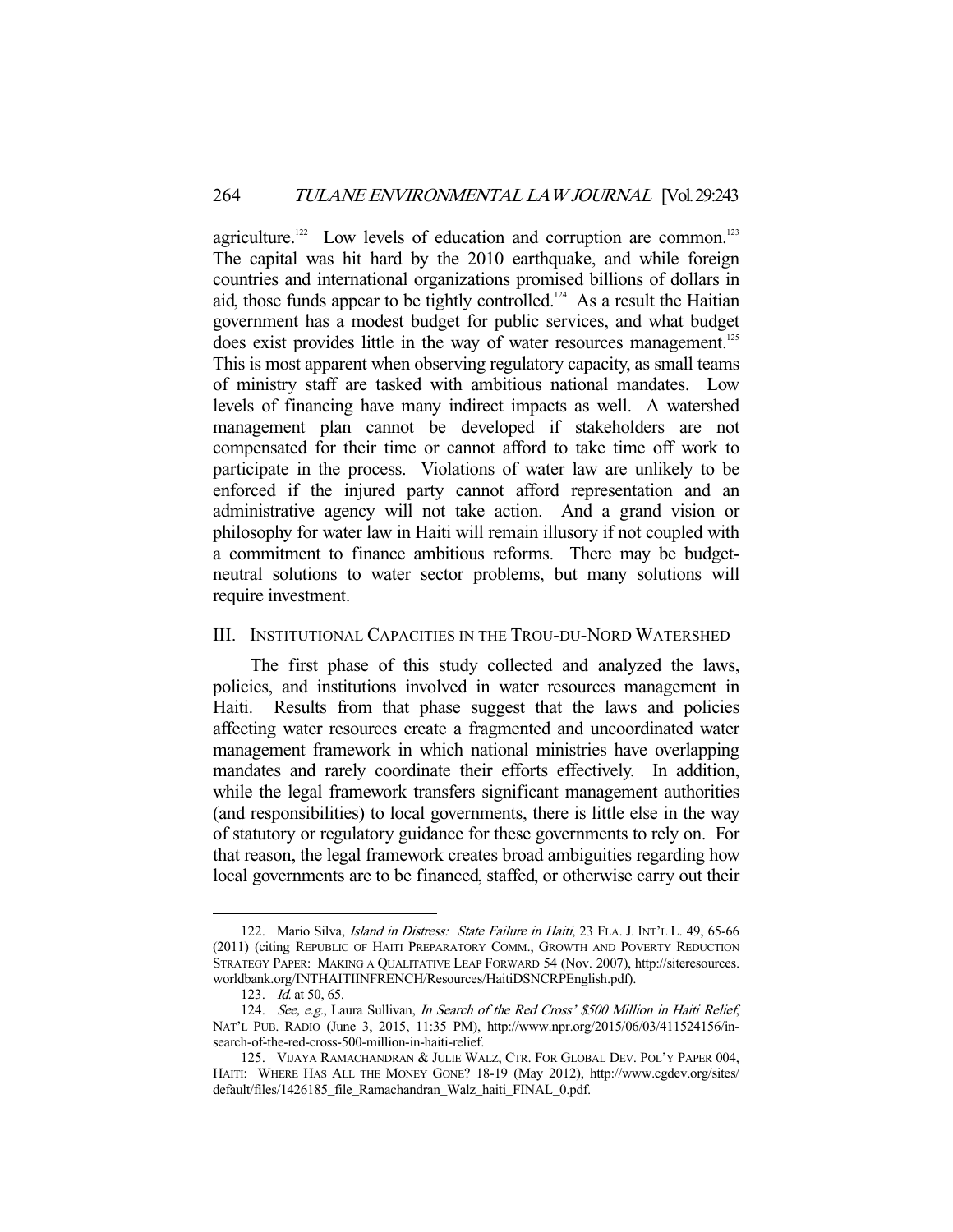water management duties. These uncertainties could, in theory, create the interpretational space needed for local governments to experiment with water management strategies and techniques in ways that foster resilience and increase sustainability.<sup>126</sup> In practice, it seems more likely that opaque legal mandates would create confusion and leave local governments ill-equipped to tackle the daunting challenges of water management.

 The following case study of institutional capacities in the Trou-du-Nord Watershed in northern Haiti suggests that most agencies and stakeholders have neither the human nor the financial resources in place to fulfill their mandates. Some, however, such as DINEPA's local representatives or the University of Limonade, are relatively well-staffed and exhibit the continuity of presence needed to justify targeted capacity building efforts. Others, such as the sections and communes in the region, may have low levels of capacity in water resources management but merit engagement in order to secure broad participation in water management planning efforts. The institutional capacity analysis that follows has been conducted with an eye toward informing the final component of the IDB project funding this study: an integrated water resources management plan for the Trou-du-Nord watershed.

#### A. Institutional Capacity Assessments

1. Communes<sup>127</sup>

-

 The Trou-du-Nord river is located in the Trou-du-Nord Arrondissement, a subdivision of the Northwest Department of Haiti.<sup>128</sup> The Arrondissement contains four communes: Caracol, Saint Suzanne, Terrier-Rouge, and Trou-du-Nord.<sup>129</sup> These communes comprise the local government bloc of stakeholders most integral to a participatory water management planning strategy, as they represent the core

<sup>126.</sup> See, e.g., Ryan Stoa, Florida Water Management Districts and the Florida Water Resources Act: The Challenges of Basin-Level Management, 7 KY. J. EQUINE, AGRIC. & NAT. RESOURCES L. 73 (2015).

 <sup>127.</sup> Data and information provided throughout this Subpart is attributed to the following sources: (1) field observations of the author and colleagues, in October 2014, March 2015, and June 2015; (2) stakeholder interviews conducted by Claudel Noel from May-July 2015 (unpublished) (on file with author); and (3) discussions arising from stakeholder review of this research in June 2015 (see Part IV below).

 <sup>128.</sup> 7300-Divisions Territoriales, HAITI-REFERENCE, http://www.haiti-reference.com/ pages/pian/geographic-et-tourisme/divisions-territoriales/ (last visited Feb. 16, 2016).

 <sup>129.</sup> 7320-Attonaissements et Communes D'Haiti, HAITI-REFERENCE, http://haitireference.com/pages/plan/geographie-et-tourisme/divisions-territoriales/arrondissements-etcommunes/ (last visited Feb. 21, 2016).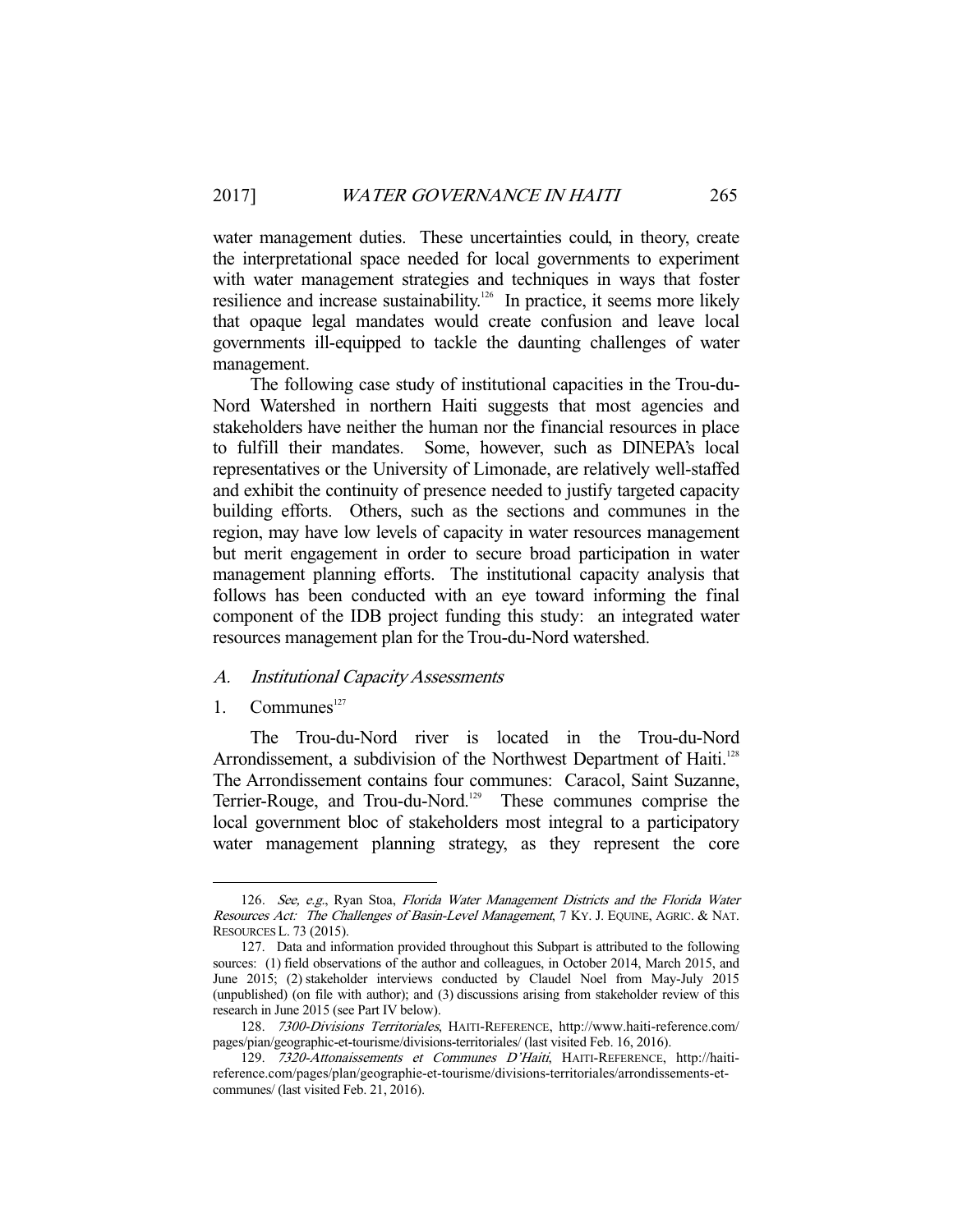geographic regions of the Watershed, while exhibiting a level of regulatory and management activity that lower levels of government (i.e., sections within the communes) lack. For the most part the four communes do not employ any full-time staff dedicated to water resources, though some activities fall within the broad scope of water management. More important, perhaps, is the local support and buy-in that would be needed from each commune to effectively carry out a water management plan that modifies the status quo in any meaningful way.

 Caracol is a flood-prone coastal commune on Caracol Bay, at the mouth of the Trou-du-Nord river. It is sparsely populated, but due to the Caracol Industrial Park's presence, demographics are in flux and electricity is reliable. The commune reports a total annual budget of less than  $$195,000$ ,<sup>130</sup> of which more than  $40\%$  comes from a European Union development project. $131$  The thirty-nine staff members receive an annual salary of around \$4320, but none are dedicated to water management per se. A significant portion of commune tasks pertain to waste management, accomplished with wheelbarrows and two motorcycles. There are no vehicles, nor is there a disposal site in the commune. While commune staff do not engage in water management themselves, they do work closely with DINEPA staff on water projects when necessary.

 On the opposite end of the watershed, the commune of Saint Suzanne sits at the source of the Trou-du-Nord river and comprises a significant portion of the watershed's catchment area. The overall budget and staff salaries are similar to those of Caracol, though in practice staff members are often not paid on time. The office has one functioning computer, one motorcycle, and no human or financial resources dedicated to water management. DINEPA's presence is minimal, supplemented by periodic wells drilled by international NGOs. Staff conduct street cleaning, but lack an official disposal site. Hygiene facilities are minimal to nonexistent.

 The communes of Terrier-Rouge and Trou-du-Nord lie between upstream Saint Suzanne and downstream Caracol. Terrier-Rouge is the eastern commune, sitting directly on the Route Nationale of the northern

 <sup>130.</sup> United States dollar figures throughout this Subpart are converted from Haitian Gourdes at the 7/31/15 exchange rate of 55.4 Gourdes/Dollar.

 <sup>131.</sup> See Délégation de l'Union Européene en Haiti, Fiche Projet: Programme Intérimare d'Appus à la Gouvernance et à Investissement Local (AGIL), EUR. EXTERNAL ACTION SERV., http://eeas.europa.eu/delegations/haiti/projects/list\_of\_projects/280311\_fr.htm (last visited Feb. 21, 2016).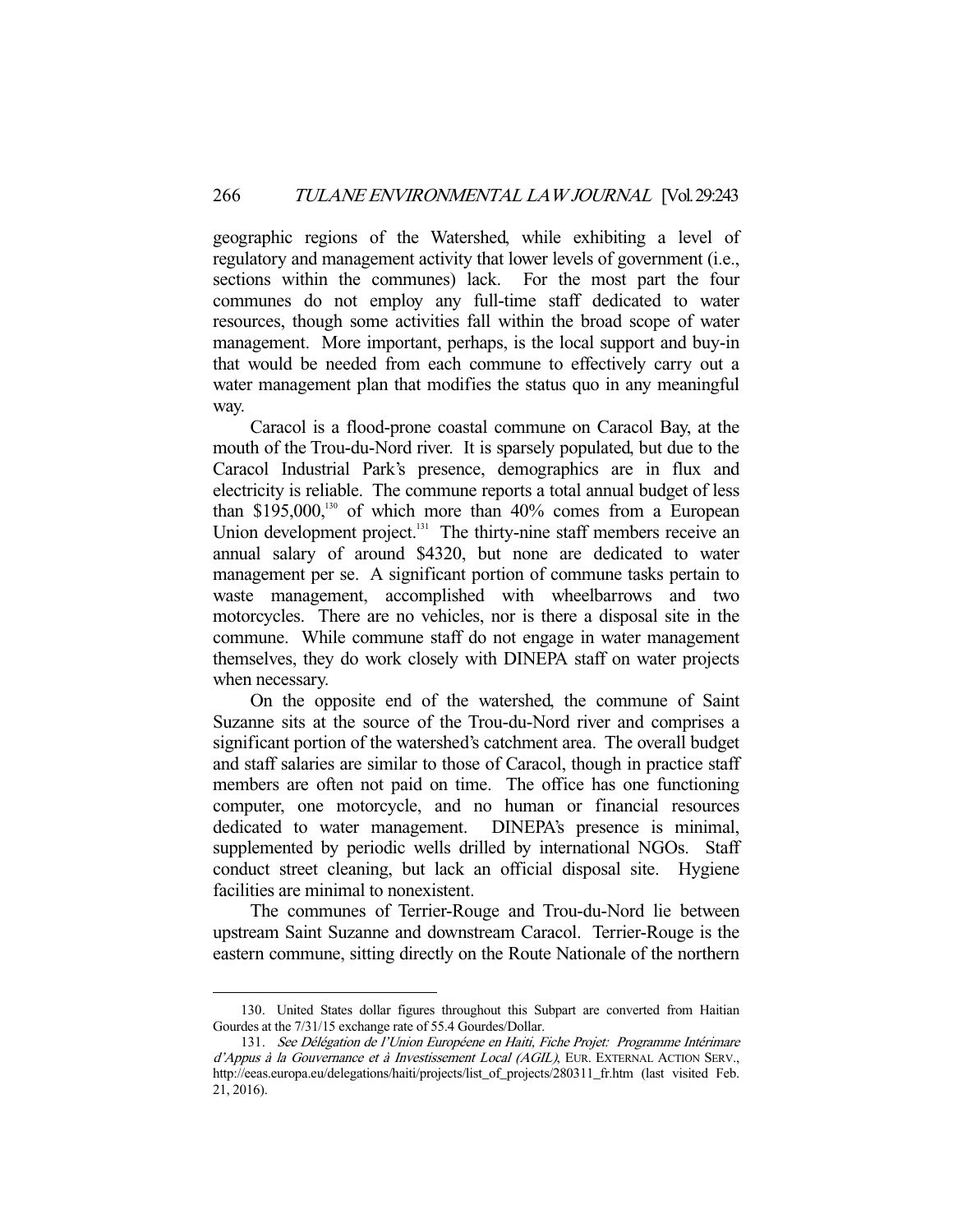transportation corridor. The industrial park has financed new housing projects and reliable electricity in the commune. A municipal engineer on staff facilitates the issuance of construction permits, and the commune has hired eight staff members to conduct reforestation work. Most other staff members are engaged in street cleaning. The commune lacks a waste disposal site, though plans are in place to build a site capable of serving multiple communes. DINEPA's presence, and hygiene facilities, are minimal and supplemented by international NGOs. The overall budget and staff salaries are similar to those of Caracol, with neither dedicated to water management in any meaningful way.

 Finally, the Trou-du-Nord commune forms the western flank of the watershed. The river flows through the commune before passing by the industrial park. While no housing projects have been constructed, its proximity to the park has enabled reliable electricity throughout the commune. The commune is relatively well-staffed, with an engineer on hand to issue construction permits and staff members engaged in waste management and small-scale hygiene projects. However, little infrastructure is available for these purposes, as the commune has only one tricycle and some wheelbarrows, no disposal site, and a dysfunctional water supply system.

# 2. National Ministries<sup>132</sup>

 The statutory or policy framework outlined in the first stage of this Article placed significant emphasis on the principle of subsidiarity, the idea that water management should take place at the lowest appropriate governance level.<sup>133</sup> The Framework Law on Water Supply, Environmental Management Decree, and Agricultural Watershed Management Policy envision a large role for local governments.<sup>134</sup> The Decentralization Decree explicitly addresses this strategy,<sup>135</sup> but even in 1984 the Rural Code tasked local governments with carrying out varied and relatively complex regulatory activities.<sup>136</sup> To implement decentralized policies, national ministries created regional offices with staff in place to represent the ministry and carry out its mandate. Local

 <sup>132.</sup> Data and information provided throughout this Subpart is attributed to the following sources: (1) field observations of the author and colleagues, in October 2014, March 2015, and June 2015; (2) stakeholder interviews conducted by Claudel Noel from May-July 2015 (unpublished) (on file with author); and (3) discussions arising from stakeholder review of this research in June 2015 (see Part IV below).

<sup>133.</sup> See also Stoa, supra note 95 (discussing the principle of subsidiarity).

<sup>134.</sup> See supra notes 93, 99 and 82.

 <sup>135.</sup> See Decret sur le cadre de la Decentralisation, supra note 94.

 <sup>136.</sup> See CODE RURAL (Haiti).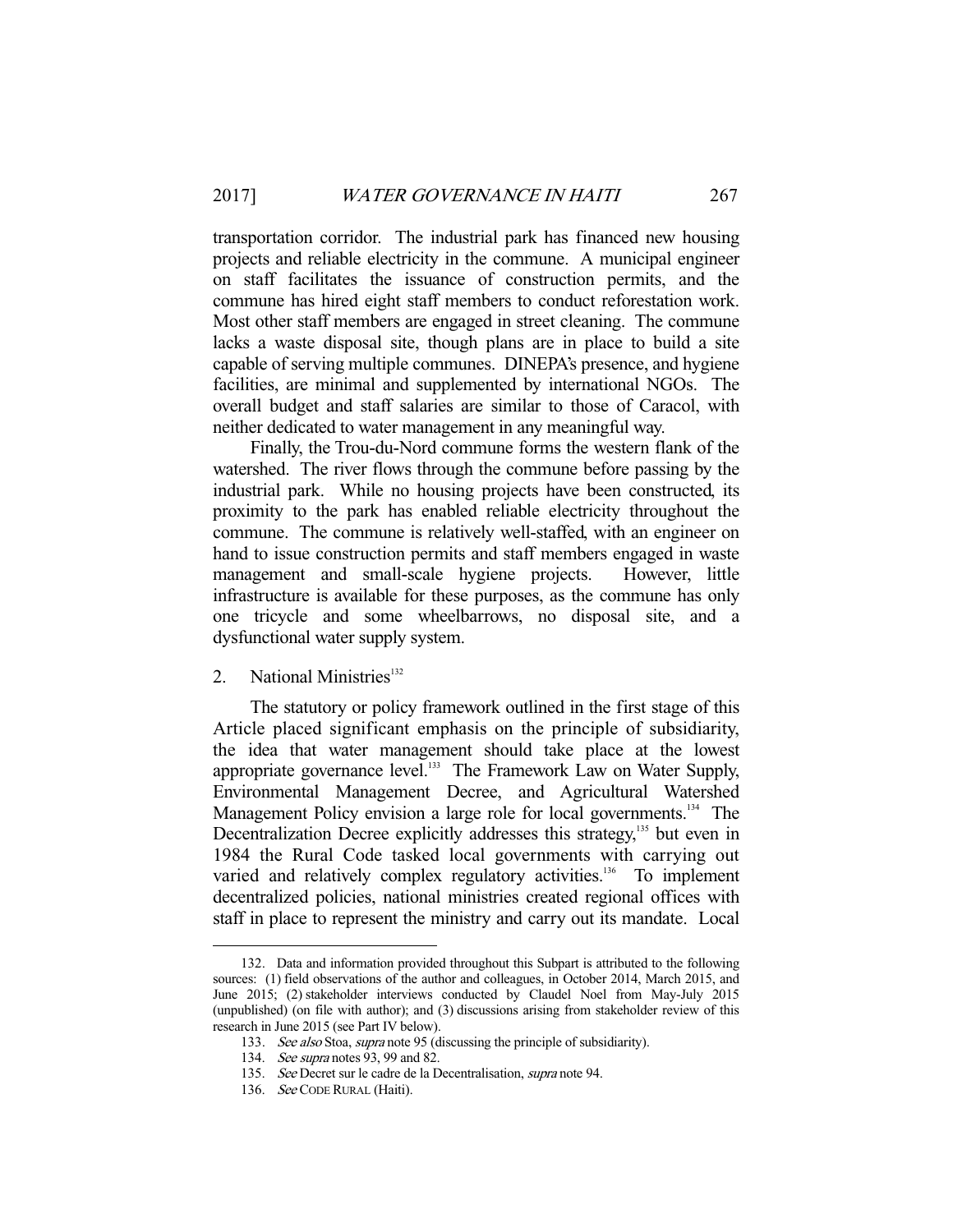representatives of national ministries in the Trou-du-Nord Watershed are therefore a potentially fruitful partner in the sense that they can marshal ministry resources toward local initiatives, while remaining knowledgeable of conditions on the ground. Unfortunately there is a stark contrast between the regional capacities of DINEPA and the Ministry of Agriculture, who are well-staffed in the region, and the Ministry of Environment, CIAT, and UTE, whose presence is marginal to nonexistent.

 The Ministry of the Environment, with statutory responsibilities over water resources management (and more broadly, natural resources management), environmental policy-making, enforcement, and interministerial coordination, has a conspicuously limited presence in the Trou-du-Nord watershed. The Ministry does not have a regional representative in the Northeastern Department, with only one staff member assigned to a regional office in nearby Cap-Haitien. The lone representative is unable to fulfill the broad mandates of the Ministry of the Environment in the region, nor is he capable of working closely with Arrondissements, Communes, or Sections to assist local governments with natural or water resources management planning.

 The same is true for CIAT and UTE, divisions of the Ministries of Planning and Economy, respectively. Although CIAT has been tasked with coordinating the water sector, it principally carries out those responsibilities in the capital city, Port au Prince. UTE, with oversight authority of the Caracol Industrial Park, has an occasional presence in the region but does not maintain a permanent office in the Department.

 DINEPA, by contrast, has a relatively strong presence in the Troudu-Nord Watershed. The agency has established a decentralized staffing structure, with regional organizations in place in each department, and many urban centers. Nonetheless, the twenty-nine DINEPA staff members overseeing the Trou-du-Nord Watershed reported a highly centralized decision-making process, in which officials at the Ministry's headquarters in Port au Prince dominate policy-making and dictate the entity's strategic direction. Still, DINEPA's water supply, sanitation, and hygiene provision mandate is well supported by staff in the watershed, all of whom are dedicated to these tasks, and therefore act as a component of water management. Staff make between \$6500-\$13,000 annually<sup>137</sup> and all have completed their secondary education. The transportation infrastructure is ample, complemented by basic laboratory equipment.

 <sup>137.</sup> Staff salary also includes benefits, such as a government pension, work insurance, vehicles and petty cash to conduct field work.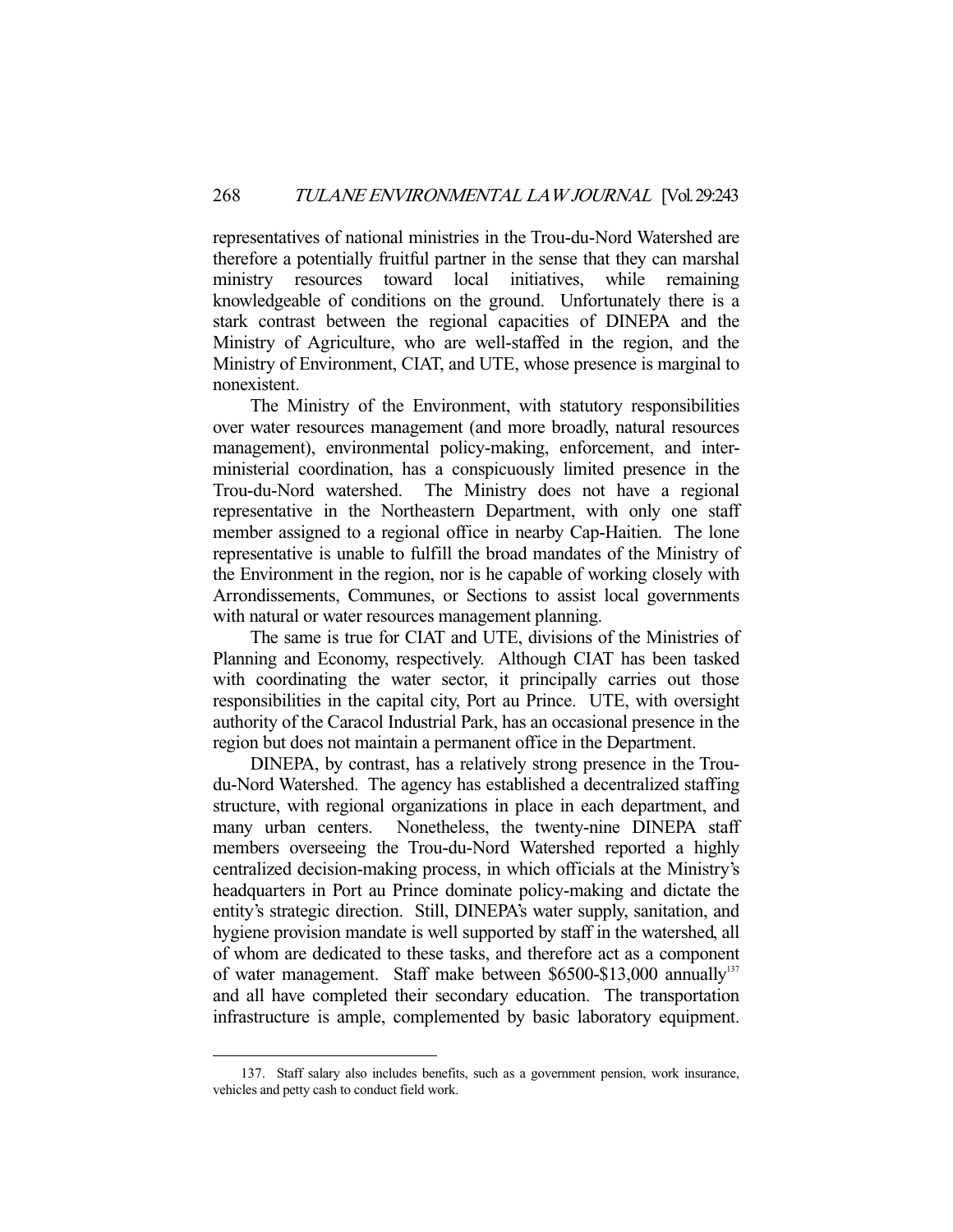Considering the scope of the challenge throughout Haiti, staff overseeing the Trou-du-Nord region are unsurprisingly outmatched, and little is being done to treat wastewater or monitor water quality in the Watershed. Still, the local staff are engaged in water management activities and equipped to carry out basic water supply projects.

 The Ministry of Agriculture is similarly well-represented in the Trou-du-Nord Watershed. The Ministry's northeastern regional office employs sixty staff members, including staff members placed in Communal Agriculture Bureaus (local offices for each commune in the department). Despite the decentralized nature of the Ministry's Watershed Management Policy, reports on the ground indicate that the National Office of the Ministry maintains tight control over policymaking and budgetary allocations, creating heavy reliance from regional offices on the Ministry's headquarters. Staff are compensated similarly to DINEPA officials, but the Ministry of Agriculture struggles to retain engineers or agronomists due to the higher wages paid by the many agricultural projects sponsored by international NGOs.<sup>138</sup> More than half of the Ministry's staff are dedicated to water management, most in terms of irrigation. Trou-du-Nord offices are hampered by limited access to data or modeling on climate, precipitation, surface flows, groundwater stores, or soil quality that would enhance agricultural planning. Nonetheless, the agency appears knowledgeable of local conditions and has a meaningful presence in the watershed.

# 3. Caracol Industrial Park<sup>139</sup>

-

 Perhaps the most significant development for the Trou-du-Nord watershed in recent history has been the construction and operation of the Caracol Industrial Park. While the park has yet to reach full capacity, it is already making an impact in the region. $140$  As a large apparel manufacturer, the Park represents both a challenge and an opportunity. A challenge because the scale of industrial and economic development

 <sup>138.</sup> The faculty of Agronomy and Veterinary Medicine at the State University of Haiti has a similar retention problem.

 <sup>139.</sup> Data and information provided throughout this Subpart is attributed to the following sources: (1) field observations of the author and colleagues, in Oct. 2014, Mar. 2015, and June 2015; and (2) stakeholder interviews conducted by Claudel Noel from May-July 2015 (unpublished) (on file with author).

<sup>140.</sup> See Mary Anastasia O'Grady, *Hillary's Half-Baked Haiti Project*, WALL ST. J. (Jan. 11, 2015, 6:18 PM), http://www.wsj.com/articles/mary-anastasia-ogrady-hillarys-half-bakedhaiti-project-1421018329 and Henri-Claude Müller-Poitevien, A WSJ's Columnist Disregarded About Haiti . . . The Facts, HUFFINGTON POST (Jan. 15, 2015, 9:52 AM), http://www.huffington post.com/henriclaudemullerhenriclaude-muellerpoitevien/what-the-wsjs-columnist-d\_b\_6459892. html for contrasting views on the early returns of the Park.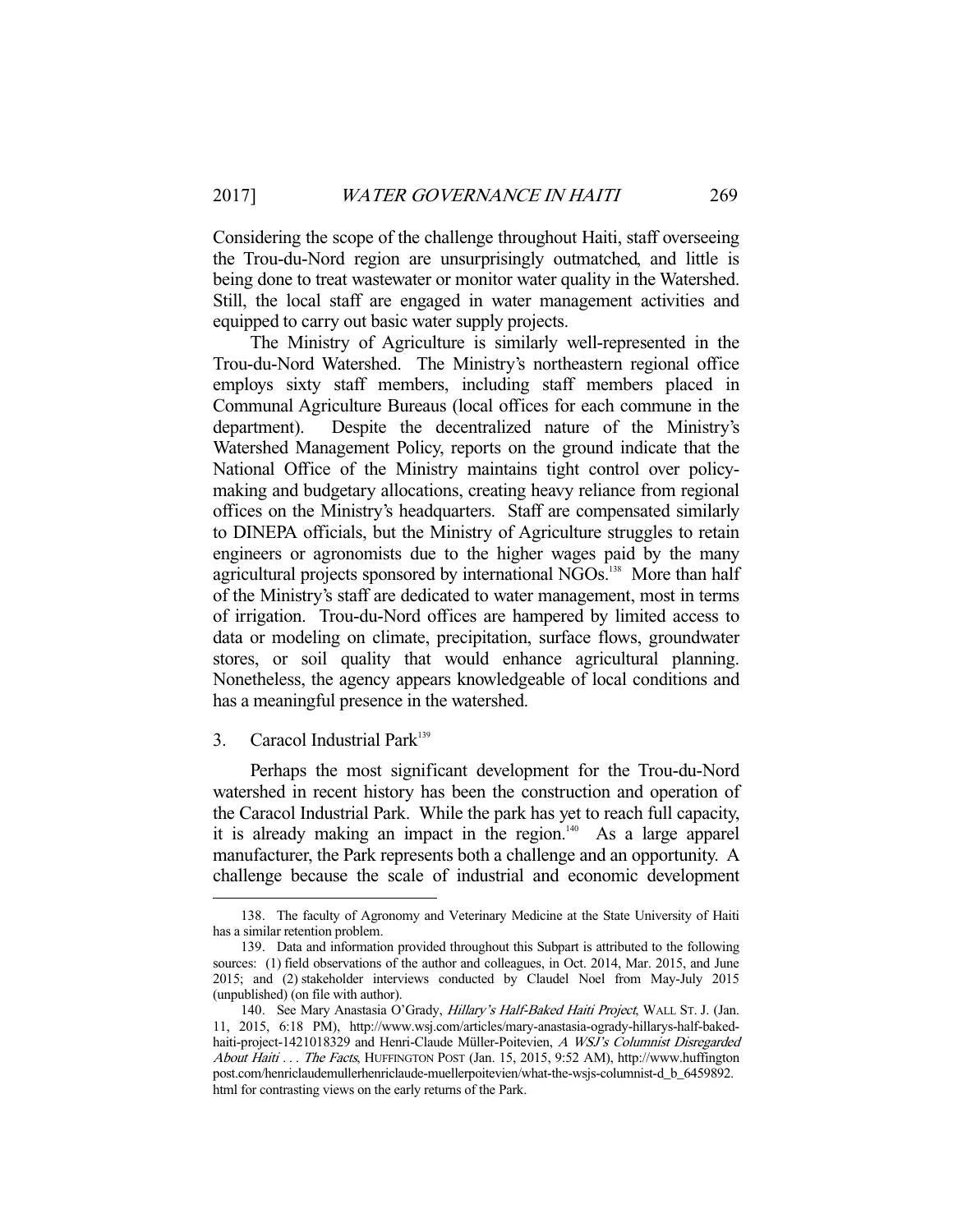projected for the Park at full capacity may have negative impacts on the watershed's resources. Water withdrawals may reduce freshwater flows in the Caracol Bay estuary, pollutant discharges may degrade water quality, and forest clearing may increase the risk of flooding. Fortunately these risks can be mitigated, in part due to the opportunity the Park represents for the watershed. With significant funding from the IDB, USAID, and foreign investors, the Park has the financial resources to carry out the watershed studies, monitoring programs, and mitigation projects that the aforementioned government officials cannot. The Park's dual nature as both threat and solution therefore makes it a vital stakeholder in the development of a watershed management plan.

 With regard to water management, the Park's structure breaks down into a water extraction division and a water treatment division. The water extraction team is employed by SONAPI and hired as consultants, without benefits, who focus on the three currently operating pumping stations that draw water from the Trou-du-Nord watershed. There are eight members of the extraction team, all relatively well-educated. The infrastructural resources are minimal, however, with no computers or vehicles to assist staff with maintaining the pumping stations. Procurement of parts is time-consuming as well, with policy mandating Haitian sourcing instead of the cheaper and more accessible parts coming from the Dominican Republic. The water treatment division is managed by a private contractor, who uses a modified wetlands treatment process to purify water released back into the Trou-du-Nord river and, ultimately, Caracol Bay. Staff consists of international experts and local Haitians, and infrastructure appears accessible and well-maintained.

4. Limonade University

-

 The State University of Haiti's Limonade campus opened in 2012, with \$30 million of investment contributed by the Dominican Republic.<sup>141</sup> It is the most modern and well-equipped university campus in northern Haiti and sits less than ten kilometers from the Trou-du-Nord river. While the academic functions of the University remain under development, the professional staff and students represent a promising partner for water management planning in the region. While the University does not directly engage in public water resources management, it has some capacity to contribute to management

<sup>141.</sup> Haiti Officially Opens Roi Henri Christophe Campus in Limonade, CARIBBEAN J. (Sept. 22, 2012, 6:50 PM), http://www.caribjournal.com/2012/09/22/haiti-officially-opens-roihenri-christophe-campus-in-limonade/#.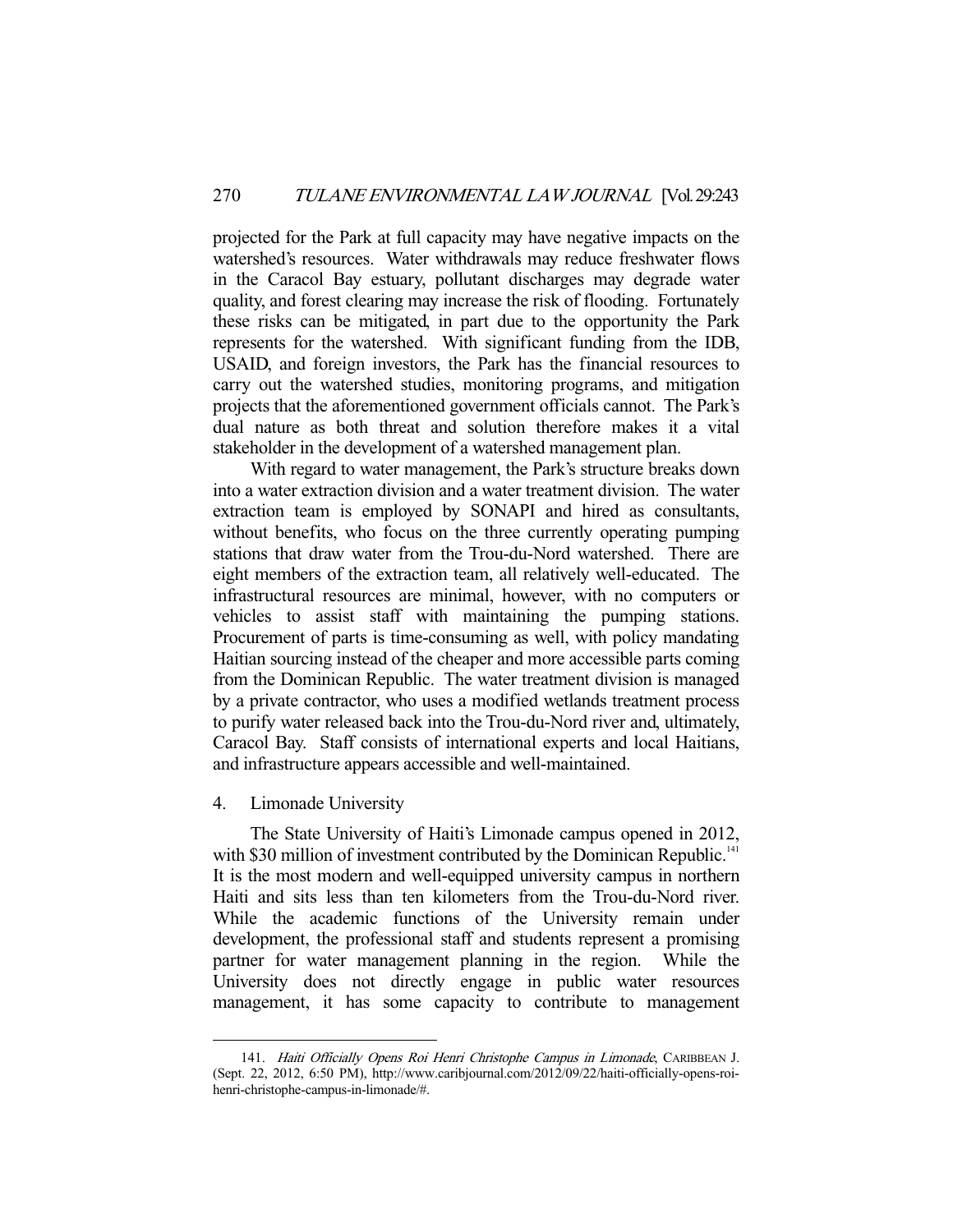planning. Faculty in the fields of hydrology, hydrogeology, and sustainable development are familiar with best practices in the field of water management.<sup>142</sup> The proximity of the University to the Trou-du-Nord makes the river an attractive study area for scholarly research and experiential student learning. The campus provides modern facilities within which water management planning can take place in a professional and efficient manner. The University is not a political agency with fluctuating interests, nor an international organization with little local history. While the laboratory facilities are undeveloped and incapable of carrying out periodic water quality or quantity testing in the watershed, there is interest to match future investments. Finally, there appears to be less turnover in an academic setting than in government offices, providing a potential source of continuity in the region.

# B. Implications for Water Resources Management Planning

 Field research conducted on institutional capacities should be understood in context. This study provides a snapshot of existing capacities as of 2015, but capacities shift from year to year.<sup>143</sup> Feedback provided suggests that the existing capacities reflect long-standing limitations in water governance. The dominance of the Ministry of Agriculture vis a vis the Ministry of the Environment, for example, has been the norm even since the Environmental Management Decree transferred many powers to the Ministry of the Environment.<sup>144</sup> In addition, while the institutions analyzed above were limited in their abilities to carry out sustainable water management policies, not to mention their statutory mandates, the deficit in human and financial resources is being periodically filled by the multitude of international NGOs and foreign donors in the region.<sup>145</sup>

 These organizations engage in a variety of water management activities, including drilling wells, building latrines, conducting research,

<sup>142.</sup> Such faculty include Claudel Noel & Virginie Deystunder. See l'UEH en Bref, UNIVERSITÉ D'ETAT D'HAITI, http://www.ueh.edu.ht/admueh/index.php (last visited Feb. 23, 2016) for general information about the University of Haiti.

 <sup>143.</sup> See Data: Haiti, supra note 17 for a snapshot of Haiti's shifting capacities across a variety of indicators.

<sup>144.</sup> Environment Mgmt. Decree (Oct. 12, 2005) (cited in Haiti: Le gouvernement adopte un décret sur la protection de l'environnement, ALTER PRESSE, http://www.alterpresse.org/spip. php?article3437#.WKINnW8rIdV. (last visited Feb. 13, 2017)).

<sup>145.</sup> See, e.g., Madeline Kristoff & Liz Panarelli, Haiti: A Republic of NGOs?, 23 U.S. INST. PEACE BRIEFS (Apr. 26, 2010), http://www.Usip.org.sites.default.files.PB7020237020Haiti 702097020Republic7020of7020NGOs.pdf; and Kathie Klarreich & Linda Polman, The NGO Republic of Haiti, NATION (Oct. 31, 2012), http://www.thenation.com/article/ngo-republic-haiti/.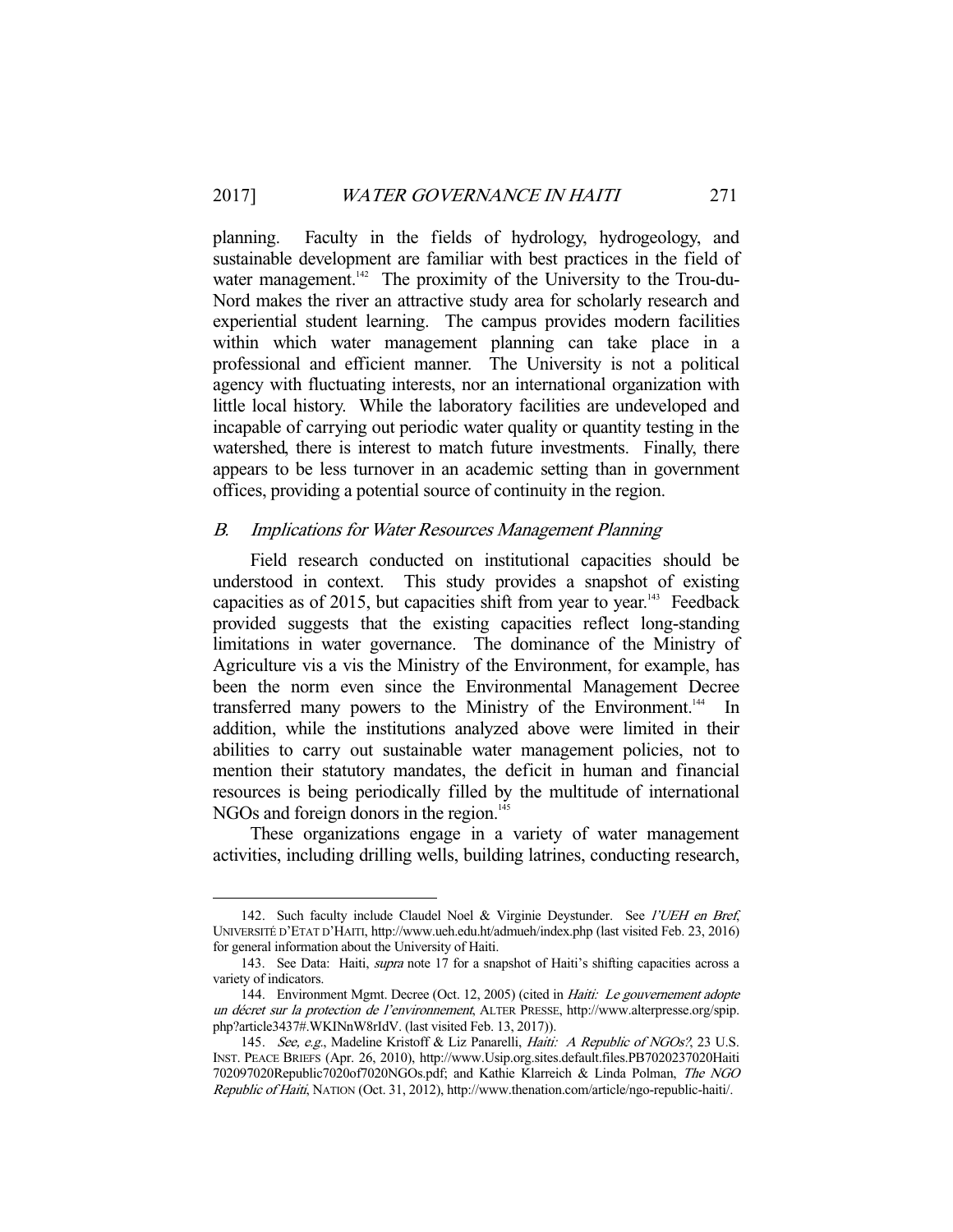providing training, and supporting government offices.<sup>146</sup> While influential, they were not the focus of this study in part because a robust water management plan for the Trou-du-Nord depends most crucially on leadership and engagement from domestic stakeholders. Furthermore, while government agencies may shift priorities or incur staff turnover, their presence and organizational structure remains relatively constant (or changes relatively slowly), while internationally managed projects often operate intensely in a region for a period of years before leaving, and are thus more difficult to comprehensively integrate into the water management framework. Nonetheless, international organizations remain key partners, with significant potential contributions to water governance.

## 1. Strategic Governance Capacity Building

 The capacity assessments of communes in the Trou-du-Nord Arrondissement, national ministries, the Caracol Industrial Park, and Limonade University suggest that capacity building aimed at improving water governance in the watershed be mindful of the characteristics and discrepancies between these organizations. At the moment, for example, it does not appear that CIAT, UTE, or most importantly, the Ministry of the Environment are able or willing to maintain a presence in northern Haiti, much less the watershed. This is problematic because the Ministry of the Environment is legally responsible for watershed management planning and would be the natural lead on a planning effort in the Troudu-Nord.147 However, it appears that whatever staff are present in northern Haiti are fully engaged and overwhelmed. This is not a conducive environment for a training-based approach to capacity building, as the opportunity costs of attending training may outweigh the benefits obtained. Even a staffing-based approach, in which external funds are dedicated to growing the labor force in the Ministry, may not be sufficient to reach a threshold in which the Trou-du-Nord receives sufficient regulatory attention.

 The Ministry of Agriculture, on the other hand, has ample staffing and local offices in each commune, creating a robust presence in the Watershed.<sup>148</sup> While staff are primarily focused on irrigation, the prevalence of agriculture in the region justifies a strong role for Ministry

 <sup>146.</sup> The institutions canvassed reported working with the IDB, USAID, Food and Agriculture Organization, European Union, Haiti Outreach, and Living Water International, among others.

 <sup>147.</sup> WATER GOVERNANCE REPORT VOL.II (on file with author).

 <sup>148.</sup> Id.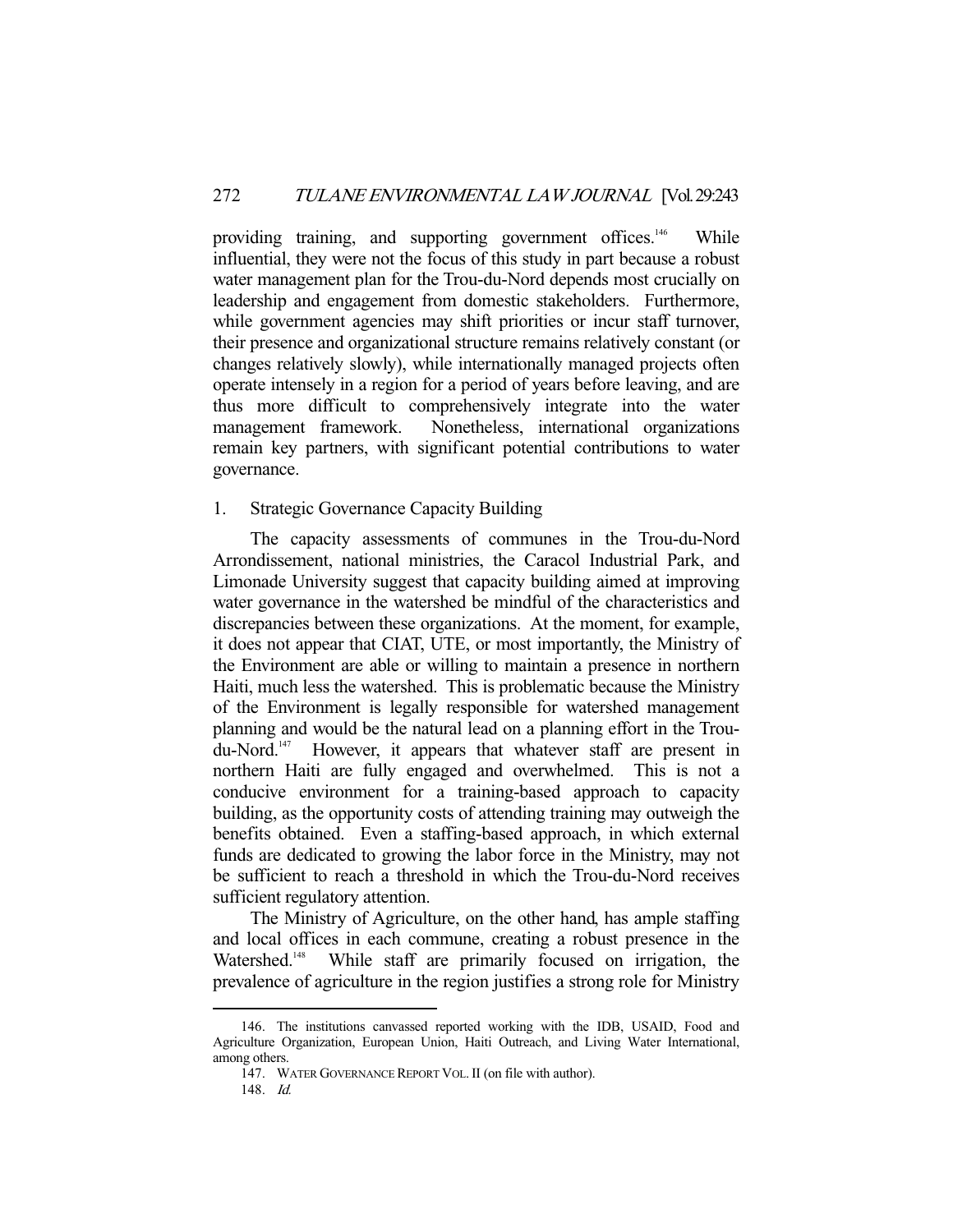officials in the planning effort. The centralization of policy-making and financial control is limiting, but should not impede efforts to diversify skill sets within local ministry offices.

 Similarly, DINEPA's strong presence in the region could be productively supplemented by training and experiential learning in water management. While this is already taking place with the help of international NGOs engaged in water supply, sanitation, and hygiene services, there is room for placing these activities within a broader water management paradigm. A consideration of the multiple uses and demands on water resources would benefit DINEPA and the Trou-du-Nord Watershed.

 Capacity building of communes—Caracol, Saint Suzanne, Terrier-Rouge, and Trou-du-Nord—is more than justified, but on a more general governance level than a water management-focused approach. Commune staff have little in the way of equipment, training, or policy influence.149 Attaining a level of capacity in which communes can issue permits, monitor compliance, and enforce violations would require significant investments and time that may not be available prior to development of the Trou-du-Nord water management plan. Whether or not these elements are needed to maintain a robust management plan remain to be seen, but for purposes of this project, a strategy of engagement is likely to be more appropriate at this stage.

 The Caracol Industrial Park is not an obvious beneficiary of capacity building arising from a Trou-du-Nord water management planning effort, despite its strong presence. Many of its staff members appear well-trained in water management, are focused on discrete roles, or do not appear likely to be permanent fixtures at the Park. The inverse is true of faculty and staff at Limonade University, where continuity is likely and interest is broad, but existing capacities do not approach the University's capacity ceiling. Because the University is a relatively impartial actor with a stake in the Trou-du-Nord Watershed's sustainability, it is an ideal target of capacity building, whether focused on faculty, students, or infrastructural resources.

# 2. Strategic Engagement

 A successful water management plan engages stakeholders to ensure broad participation, support, and long-term continuity.<sup>150</sup> Too

 <sup>149.</sup> Id.

 <sup>150.</sup> There is a wealth of research on the subject of stakeholder engagement, particularly with respect to natural resources and water resources management. See, e.g., Timothy Lynam et al., A Review of Tools for Incorporating Community Knowledge, Preferences, and Values Into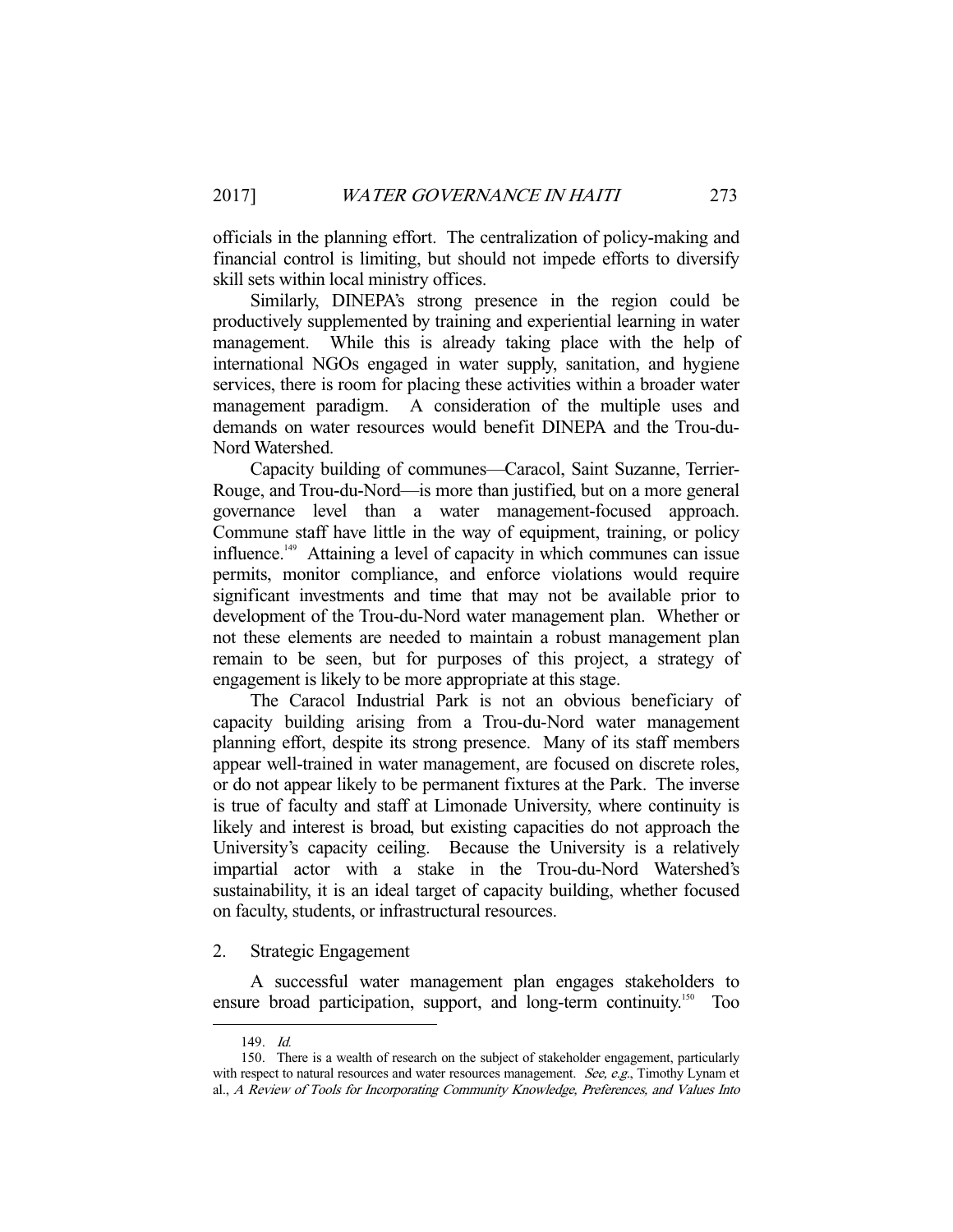often stakeholder engagement is a platitude, involving little more than public workshops. One of the objectives of this study, however, is to provide an institutional capacity analysis of water management in the Trou-du-Nord Watershed in order to foster a more thoughtful approach to stakeholder engagement. In this case, the various stakeholders bring unique contributions to the table, with implications for stakeholder engagement.

 The Ministry of the Environment's limited presence in the region as a whole, for example, creates a dilemma for the Trou-du-Nord planning effort. On the one hand, the Watershed would benefit from whatever attention the ministry can provide to it, considering the many other competing issues in front of its staff. On the other hand, it is not clear the Ministry can maintain a continuous presence throughout the planning process and beyond. The Ministry was unavailable for comment on this study, for example, and did not participate in validation meetings in June 2015. Most likely the Ministry should be continuously invited to participate in water management planning, but not extensively relied on to carry out planning functions.

 The four communes, however, have a large presence in the Watershed despite their limited governance capacities. This makes them ideally suited to focus on community mobilization and public-awareness raising as well as to provide continuous feedback on the water management plan from the citizens and water users they represent and interact with on a daily basis. The communes may play their own roles in the planning process as well. Saint Suzanne, as the "source" commune, may contribute by monitoring changes in land use or water demands in the catchment area that may influence downstream users. Caracol, similarly, can be equipped to monitor outflows as the "mouth" commune. Trou-du-Nord and Terrier-Rouge, as the more urban centers of the region, may be responsible for management functions such as the organization of watershed management council meetings.

 DINEPA and the Ministry of Agriculture, with their strong presence and ongoing water management activities in the Watershed, must be centrally involved. Both agencies would benefit from participation in an integrated, sector-wide planning process that considers the various competing demands on water resources. Both agencies have large staff

Decision Making in Natural Resources Management, 12 ECOLOGY & SOC'Y 5 (2007); Gregg B. Walker et al., From the Forest to the River: Citizens' View of Stakeholder Engagement, 13 HUM. ECOLOGY REV. 193 (2006); Emma L. Tompkins et al., Scenario-Based Stakeholder Engagement: Incorporating Stakeholders Preferences into Coastal Planning for Climate Change, 88 J. ENVTL. MGMT. 1580 (2008).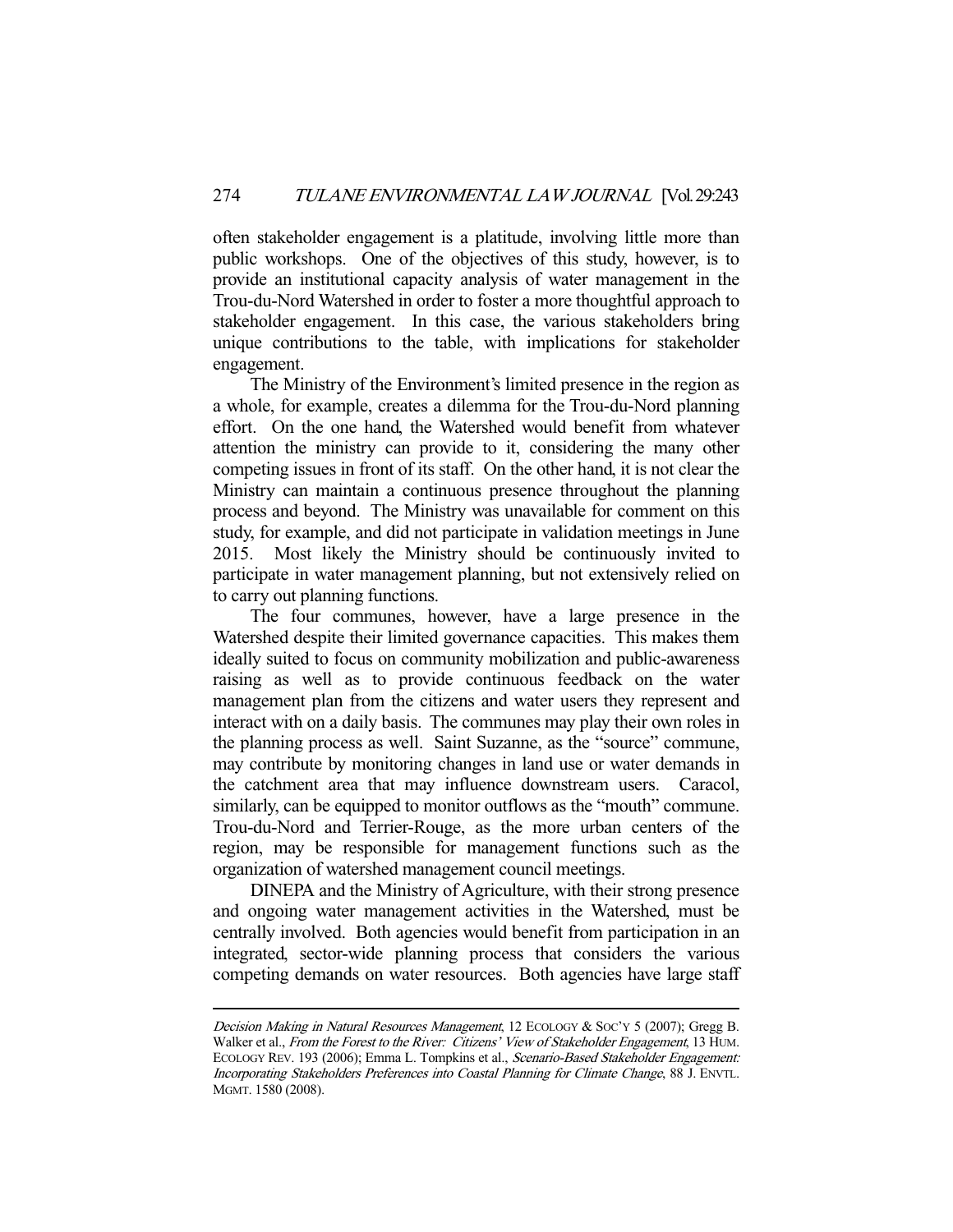in place to carry out their statutory mandates, suggesting that cooperation and synergistic potential is high. The influence of national offices in limiting policy-making and financial control is constrained, but can be overcome collectively more easily than alone. The agencies also have the greatest potential to enforce violations of the water management plan. Communes lack capacity and cross-jurisdictional authority, while SONAPI and Limonade University are less closely integrated with state functions.

 SONAPI and the Caracol Industrial Park, as the major economic actors in the Watershed, are equally important. While neither may be appropriate for capacity building efforts, ensuring that operators of the Park are engaged and buy into the Trou-du-Nord water management plan is a necessary element of the planning process. Without the Park's support and participation, the plan is unlikely to be carried out effectively, if at all. The Park's resources, as mentioned above, also represent an opportunity to initiate meaningful water quality and quantity testing in the Watershed.

 Finally, Limonade University's focus on research and education can be harnessed to serve as the intellectual, research, and training center of the water management planning process. Engaging faculty to participate in sponsored research, and encouraging students to learn water management skills, is a long-term investment in the Watershed.<sup>151</sup> The University is young, and successful engagement into the planning process may guide the University's academic and organizational priorities toward water resources, in the Trou-du-Nord Watershed and beyond.

# C. Toward a Water Management Plan for the Trou-du-Nord River Basin

 The results of this study form the basis for the creation of an institutional structure that will carry out a water management plan in the Trou-du-Nord watershed. The plan adopts a participatory approach, in which the stakeholders affected by, and affecting, water management in the region are full participants in the concept, design, planning, and implementation phases of the water management plan. A participatory approach is advantageous because stakeholders are likely to settle on a management structure that is realistic, while the participatory process

<sup>151.</sup> See, e.g., Bruce Missingham, Participatory Learning and Popular Education Strategies for Water Education, 150 J. CONTEMP. WATER RES. & EDUC. 34 (2013); L. Douglas James, A Historical Perspective on Water Resources Education, OPENSIUC, http://opensiuc. lib.siu.edu/cgi/viewcontent.cgi?article=1428&context=jcwre (last visited Feb. 23, 2016).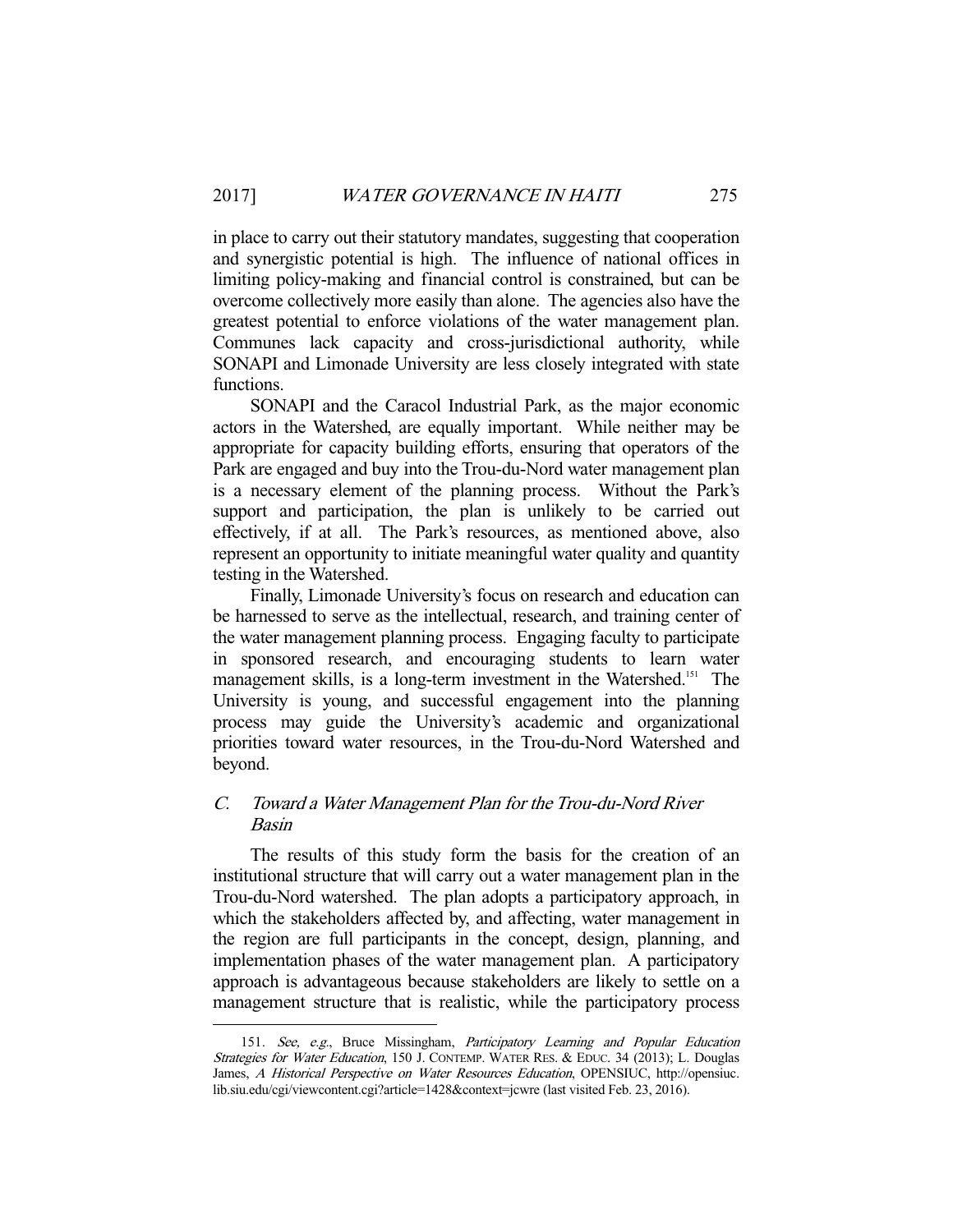increases the likelihood that stakeholders and communities feel a sense of ownership over the process and plan.

 That being said, it is possible to project how the various actors with roles in the planning process might interact, and how the planning structure itself might take shape. More than likely the collective will need to be institutionalized as a basin commission or council, with each stakeholder playing a role in council governance. In the Artibonite watershed, an Inter-Ministerial Commission was created for the Peligre Dam that has shown positive results by ensuring that the various needs and mandates of the ministries are incorporated into the multiple use management framework of the dam. It is not clear a similar approach would be as useful in the Trou-du-Nord because it lacks the nationallevel importance that could secure full participation from national ministries; at present only DINEPA and the Ministry of Agriculture are significantly active in the watershed. However, interministerial significantly active in the watershed. coordination between these two ministries, if none else, would represent positive change as domestic water supply and irrigation are two of the major water uses of the Trou-du-Nord.

 The four communes will necessarily play a major role in the Commission, as they represent the urban and rural communities whose water needs depend on the Trou-du-Nord's water resources. As mentioned above, the communes may come to the table with different interests. An upstream commune may desire a management plan that prioritizes water use, while a downstream commune may desire a management plan that prioritizes water quality. The management plan will need to balance these interests in an equitable way by allowing reasonable water uses, while implementing water quality programs or monitoring that provide some protection to downstream users. The communes may also be incentivized to work together on common issues by collectively forming a water users association or comprising a major voting bloc in the basin Commission.

 A central challenge for the institutionalization of the water management plan will be leadership. Simply put, who will be in charge of coordination, implementation, and enforcement? There are two approaches to addressing this challenge. The first approach involves the direction of a clear leader for the plan. This can be one institution in perpetuity, or a rotating chair. The advantage of this approach is that there is no ambiguity regarding roles and responsibilities. One disadvantage is that it can be difficult to identify one institution to take on these major tasks. In the Trou-du-Nord, for example, the University of Limonade is somewhat independent, but not a major water user, so the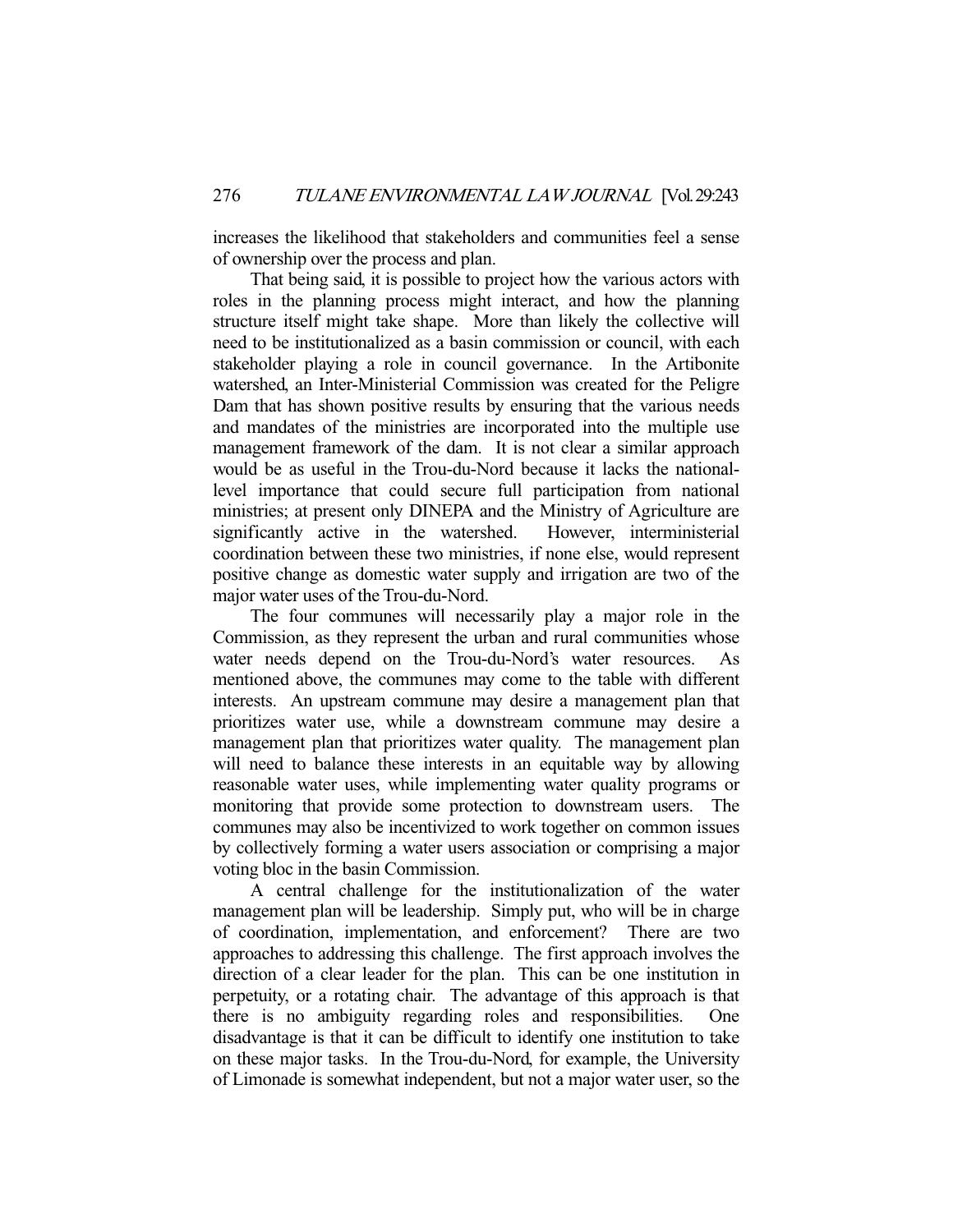other users may be hesitant to give the University broad management powers. The PIC, on the other hand, is a major user, but is not as integrated with surrounding Haitian communities historically. The communes may not have the capacity to undertake basin commission leadership. For these reasons, the Trou-du-Nord basin commission leadership may follow the second approach, in which roles and responsibilities are shared between stakeholders. The university, for example, may be put in charge with coordination and administration, as well as research and training. DINEPA and the Ministry of Agriculture may be responsible for enforcement of water supply or irrigation violations and policy-making. The communes may be responsible for community engagement and water monitoring. The PIC, finally, is wellplaced to mobilize funds and sustain interest in the management plan. Other actors, like NGOs or donor-funded projects, may participate and contribute to the planning and implementation process when their projects and priorities allow for significant engagement in the Trou-du-Nord.

 Ultimately, a successful and sustainable water management plan must come from the stakeholders. This study has identified the strengths, weaknesses, and potential roles of the various actors in the Trou-du-Nord watershed, but the process of water management continues. This study has identified a potential structure and roles for a basin commission, as well as significant potential for coordination between stakeholders to reap rewards for all water users. How the water management plan moves forward will depend on a continuous and meaningful participatory approach.

# IV. RESULTS VALIDATION AND FURTHER RESEARCH

 An integral component of legal and institutional field research is results validation. Particularly for a study of this nature, in which the legal or official backdrop is contrasted by realities on the ground, stakeholders play a large role in complementing and calibrating research results. While this study was reviewed by outside experts, two validation workshops were conducted in Haiti in mid-June 2015. Stakeholders were presented with the preliminary results of the legal and institutional analysis, as well as data collected during the institutional capacity assessment phase. Finally, stakeholders were given a list of oft-cited and potential reforms in order to gauge priorities and reform efforts likely to receive a high return on investment. These reform options included the following: establish water use priorities, consolidate authority, strengthen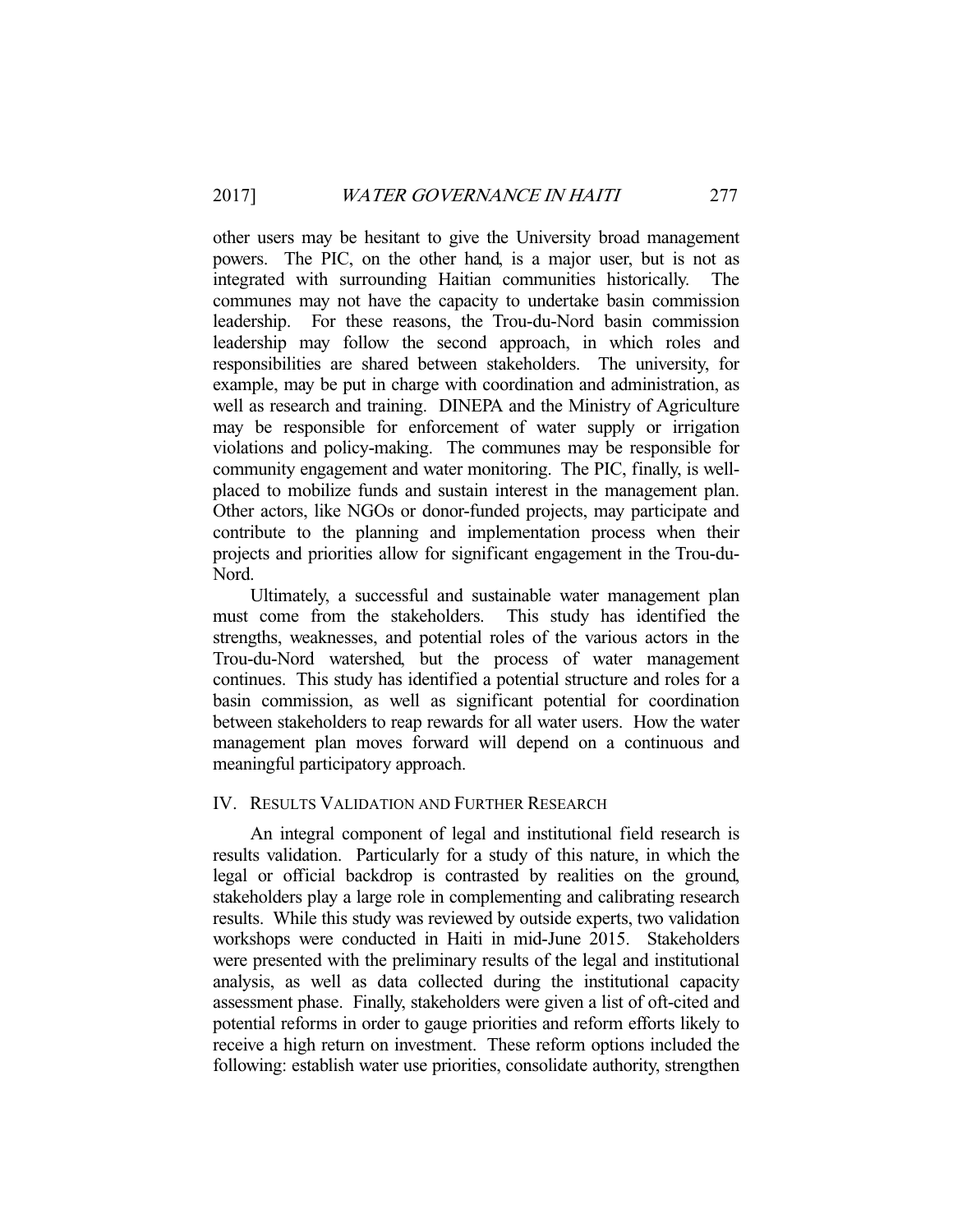coordination, build capacity, increase financing, and promote subsidiarity.

Establish Water Use Priorities. A national water strategy is lacking at present in Haiti. This is not particularly unique—the United States infamously lacks a national strategy for water management, for example.<sup>152</sup> But a water strategy that prioritizes water uses and articulates a vision or philosophy for water resource management could help guide decision-makers when allocating financial or human resources, approving permits, or when prioritizing enforcement of violations. Haiti might, for example, deem water supply, sanitation, and hygiene a priority use over all other water uses. That would be in line with customary international water law, as instruments such as the 1997 United Nations Watercourses Convention or the 2004 Berlin Rules on Water Resources identify vital human needs as a priority over all other water uses.<sup>153</sup> Going further, a national strategy could prioritize agriculture/irrigation or environmental protection to be a priority over industrial, commercial, recreational, or energy uses.

 Articulating priority of use is the easy part. However, carrying out that vision is challenging on a number of fronts: (1) it may require restructuring of the national budget and human resources; (2) the established priority of use may not be in the public interest in each instance in which it is applied; and (3) enforcement of the strategy and priorities requires cooperation from ministries and local governments. Merely articulating priority of uses may still make an impact however. Ministries (e.g., Agriculture, Environment, Public Works) that issue permits for using water resources would have a guide from which to base decisions and national priorities, and courts will have a persuasive legislative source of authority to resolve conflicts between water users.

Consolidate Authority. As proposed by Emmanuel and Dubus in  $1998$ ,<sup>154</sup> Haiti could consolidate authority over water resources management into one national-level ministry. Consolidating authority in this manner would confer several advantages. First, it would reduce the need for enhanced coordination between the various ministries with a role in water resources management, since those activities would be consolidated into one ministry. While the ministry itself would need to

<sup>152.</sup> See generally Ryan Stoa, Droughts, Floods, and Wildfires: Paleo Perspectives on Disaster Law in the Anthropocene, 27 GEO. INT'L ENVTL. L. REV. 393 (2015).

 <sup>153.</sup> Convention on the Law of the Non-Navigational Uses of International Watercourses, G.A. Res 51/229, Annex, U.N. GAOR, 51st Sess. Supp. No. 49, U.N. Doc. A/51/49 art. 10 (opened for signature May 21, 1997; Int'l Law Ass'n, Berlin Rules on Water Resources and Commentary, 71 INT'L L. ASS'N REP.CONF. 334 art. 14 (2004)).

<sup>154.</sup> EMMANUEL & DUBUS, *supra* note 19, at 7.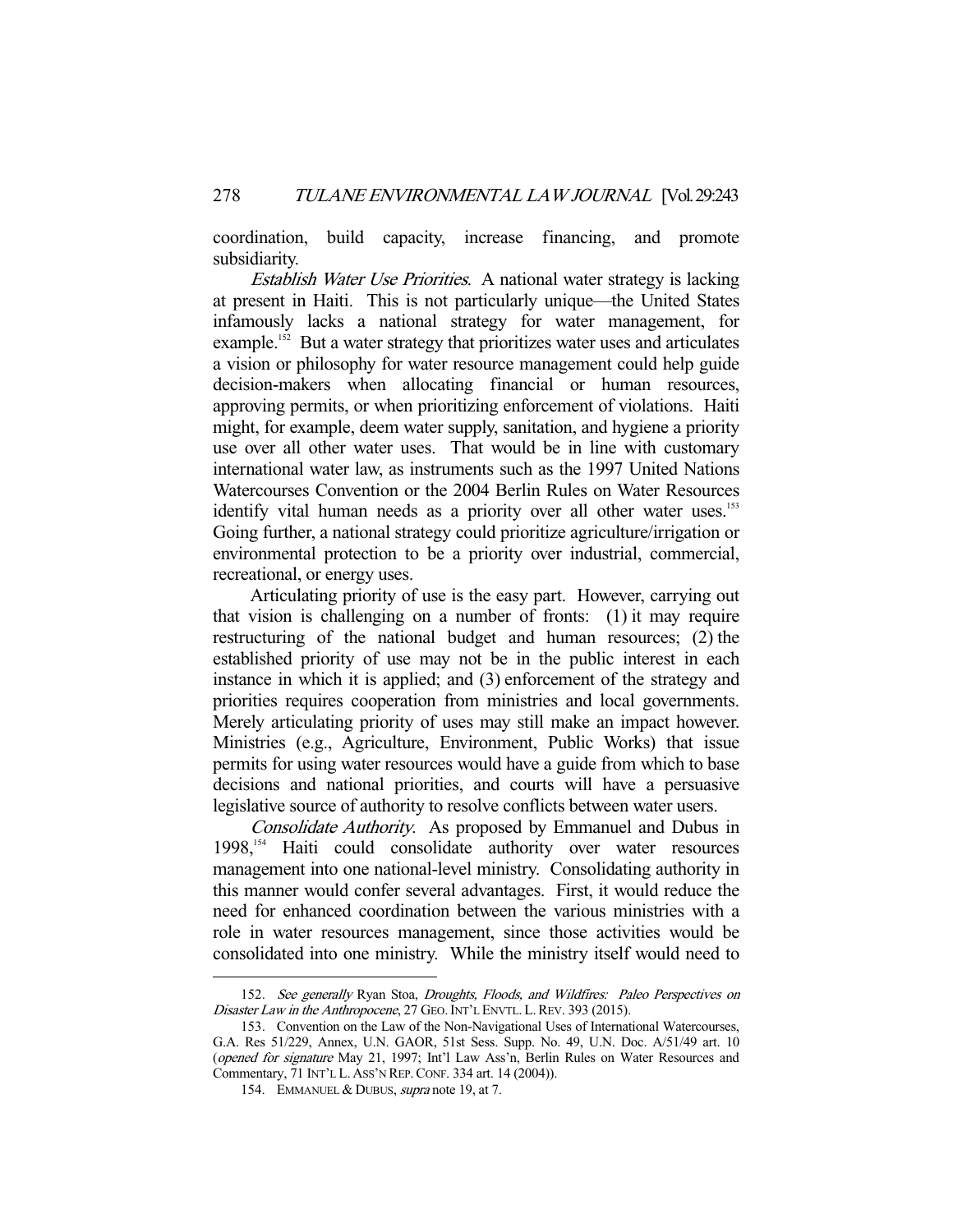ensure coordination internally, it is likely that it could do so more efficiently than is presently the case and might benefit from the opportunity to build synergies between, for example, staff tasked with hydrological data monitoring and urban water suppliers. Second, a water ministry would give foreign donors—who have a significant presence in the water sector—with one point of contact (or at least far fewer points of contact) with which to collaborate and carry out water projects. Donors often carry out their projects without capitalizing on opportunities to work with national ministries, and a single water ministry would increase the potential for Haitian involvement in foreign projects.<sup>155</sup> Similarly, a water ministry would be an elegant way to build relationships between the national and local governments. There is confusion at present regarding the obligations of local governments and whom at the national level they should be working with. A single water ministry may clarify the roles and responsibilities of local officials, and generally streamline the working relationship between national and local governments.

 Of course, a restructuring of this nature has several costs. For one, existing ministries would have to give up certain powers over water management. In some cases that might not be strategic. The Ministries of Agriculture and Public Works already have significant expertise on irrigation and water supply, respectively, and transferring those powers to a single water ministry may disrupt existing administrative structures that are working well enough. It is also not clear what role the Ministry of the Environment would have in water resources management if a water ministry were created. The Ministry of the Environment is ostensibly responsible for many aspects of water management already, but struggles to carry out its mandate. Removing that authority and placing it in a new ministry may not overcome the obstacles the Ministry of the Environment is facing—the new ministry may simply inherit those problems.

Strengthen Coordination. As mentioned above, the water sector in Haiti struggles with a lack of coordination between national ministries (horizontal) and between national and local governments (vertical). Stakeholders also complain about a lack of coordination between them and foreign donors. Accordingly, attention can be paid to creating a coordinating body for water resources management in Haiti. Ministry of Planning and its CIAT currently occupy this space, but they are tasked with coordinating all inter-ministerial and donor activities. Given that all-encompassing mandate, it is not surprising that water

 <sup>155.</sup> See id. at 7-8.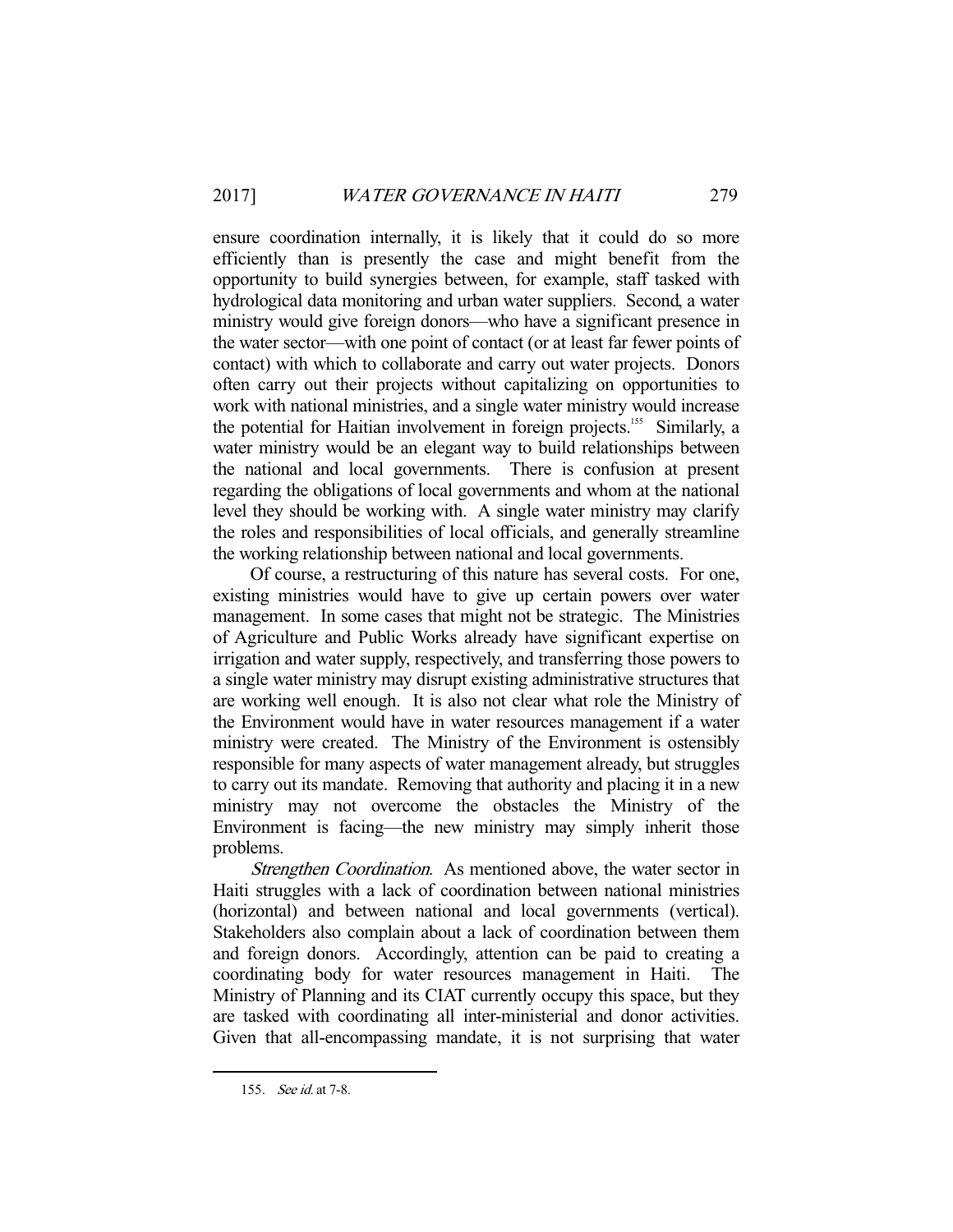sector coordination receives insufficient attention. Creating a body whose sole task is to coordinate between water sector stakeholders would presumably lead to opportunities for collaboration, increased learning outcomes, and fewer redundant initiatives. The coordinating body could be a stand-alone, independent government body, or logically placed in the Ministry of Planning or a newly created water ministry.

 Like any coordinating or inter-institutional body, an inter-ministerial entity specific to the water sector is only as productive as its participating members want it to be. The coordinating body is unlikely to wield powers capable of compelling action; rather, action will depend on members seeking to collaborate and improve water resources management. It is likely that "win-win" opportunities exist in Haiti's water sector that are not being capitalized on due to a failure of communication between stakeholders. In those cases a coordinating body would prove successful. But just as likely is the reality that some water resource reforms are a "win-lose" proposition, and in those cases, a coordinating body will struggle to persuade potential losers to take action. As such, a coordinating body will represent an empty forum for talk and little action.

Build Capacity. Building capacity is a popular and uncontroversial recommendation for many institutions in many countries and is a favored approach to development by many foreign donors.<sup>156</sup> Building capacity often means improving the quality and quantity of human resources in key institutions. The Ministry of the Environment, for example, has the power to manage natural resources in Haiti, but little in the way of qualified environmental experts capable of assessing resource issues and acting to remediate them. This is a recurring problem throughout the water sector, as local governments lack appropriate expertise to manage water resources and ministries lack the staff (or tools) to carry out their mandates. Therefore, building capacity by investing in people and water education in Haiti is a promising opportunity. This can be accomplished in a few different ways, including investments in Haitian educational

<sup>156.</sup> See, e.g., United Nations Dep't of Econ. & Soc. Affairs, International Networking for Capacity Building in Integrated Water Resources Management (Cap-net), SUSTAINABLE DEV., https://sustainabledevelopment.un.org/partnership/?p=1560 (last visited Feb 23, 2016); Projects & Operations: GZ-Water Sector Capacity Building, WORLD BANK, http://www.worldbank.org/ projects/P117443/gz-water-sector-capacity-building?lang=en (last visited Feb. 23, 2016); Projects & Operations: Technical Assistance for Water-Sector Capacity Building, WORLD BANK, http://www.worldbank.org/projects/P112097/technical-assistance-water-sector-capacity-building? lang=en;&tab=overview (last visited Feb. 23, 2016); Water and Development Strategy 2013-<sup>2018</sup>, U.S. AGENCY FOR INT'L DEV. (2013), https://www.usaid.gov/sites/default/files/ documents/1865/USAID\_Water\_Strategy\_3.pdf.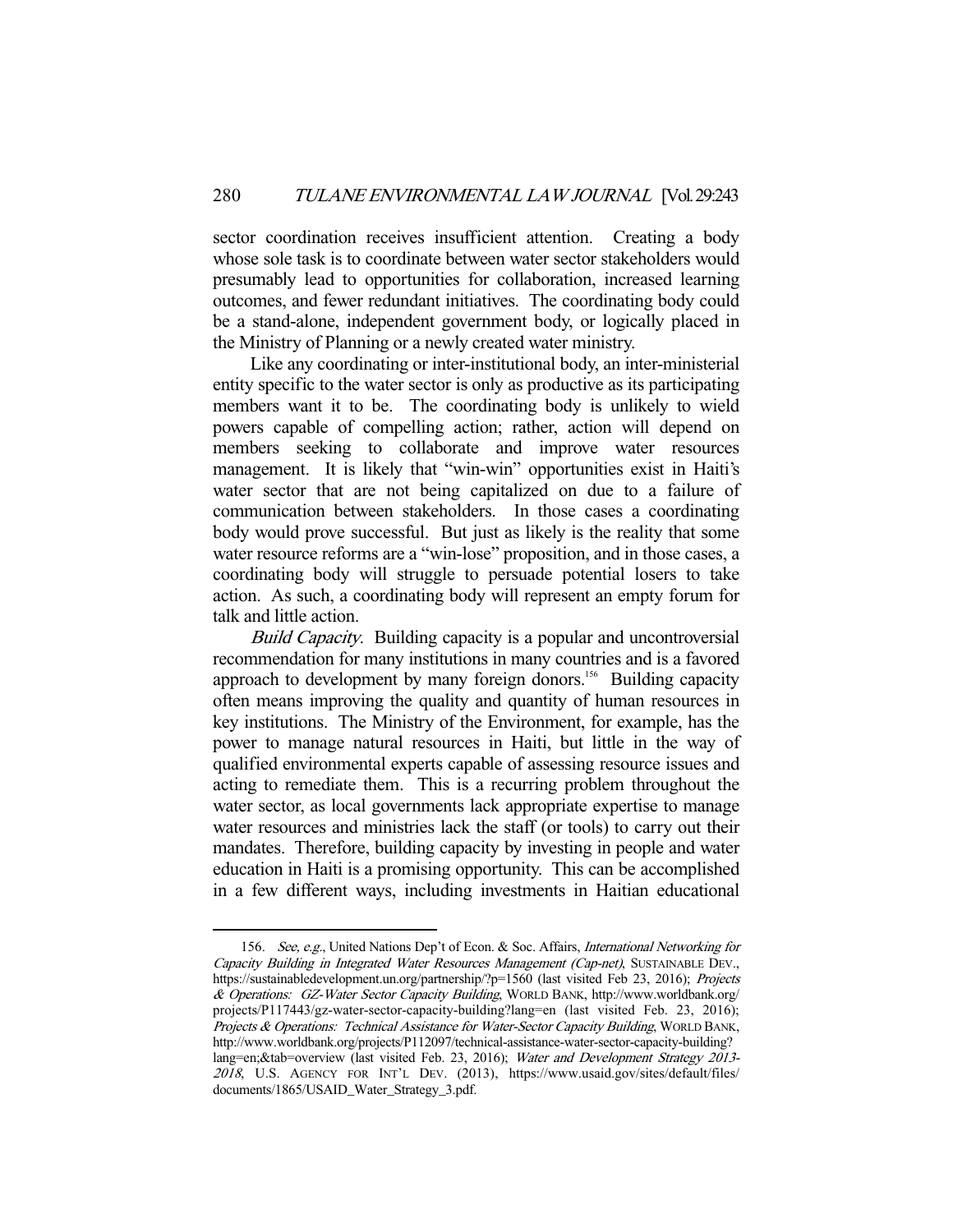institutions (supporting university courses in water resources management, for example), short courses for water sector professionals, and incentives for highly-qualified experts to take and stay in government positions.

 As much as capacity building is favored by the donor community, it still remains an elusive goal. It is difficult to quantify or monitor investments in human resources and the impacts they might have, and the results can often take years or decades to come to fruition.<sup>157</sup> Furthermore, building capacity runs into a brain drain dilemma for investors: once someone receives training and expands their skill-set, they increase their market value and may find more lucrative employment elsewhere, thereby negating the impact of the original investment.<sup>158</sup> This effect can be dampened by focusing on building a long-term source for water education (e.g., universities), but that approach is less likely to produce the immediate impacts donor projects may be looking for.

Increase Financing. The Haitian government and foreign donors must make budgetary decisions that allocate funds between a myriad of worthy sectors and projects. Ideally each sector would receive funding amounts commensurate with the total needed to create a healthy economy and a healthy environment, but that is not always the case. It may be that the Haitian water sector does not have structural or policy issues but simply an imbalance between the costs needed to sustainably manage water resources and the funding it actually receives. Costs can incur in the short-term (paying staff salaries), while benefits emerge in the long-term (building capacity). Either way, a well-functioning public sector requires financing, and injecting more into the water sector would alleviate many concerns.

 Of course, funding is scarce and budget allocations have an opportunity cost. Investing more money in water resources management might mean less money for primary education or public healthcare. The benefits of sustainable water resources management confer on future generations, but politicians have concerns rooted in the present. Haiti is

<sup>157.</sup> See, e.g., SARAH FORD ET AL., U.S. AGENCY FOR INT'L DEV., TECHNICAL BRIEF NO. 1, CHALLENGES ENCOUNTERED IN CAPACITY BUILDING: A REVIEW OF LITERATURE AND SELECTED TOOLS (Apr. 2010).

<sup>158.</sup> Segun Joshua, Ilemobola P. Olanrewaju & Onome Ebiri, Leadership, Brain Drain and Human Capacity Building in Africa: The Nigerian Experience, 3 RES. J. ORGANIZATIONAL PSYCHOL.& EDUC. STUD. 283 (2014).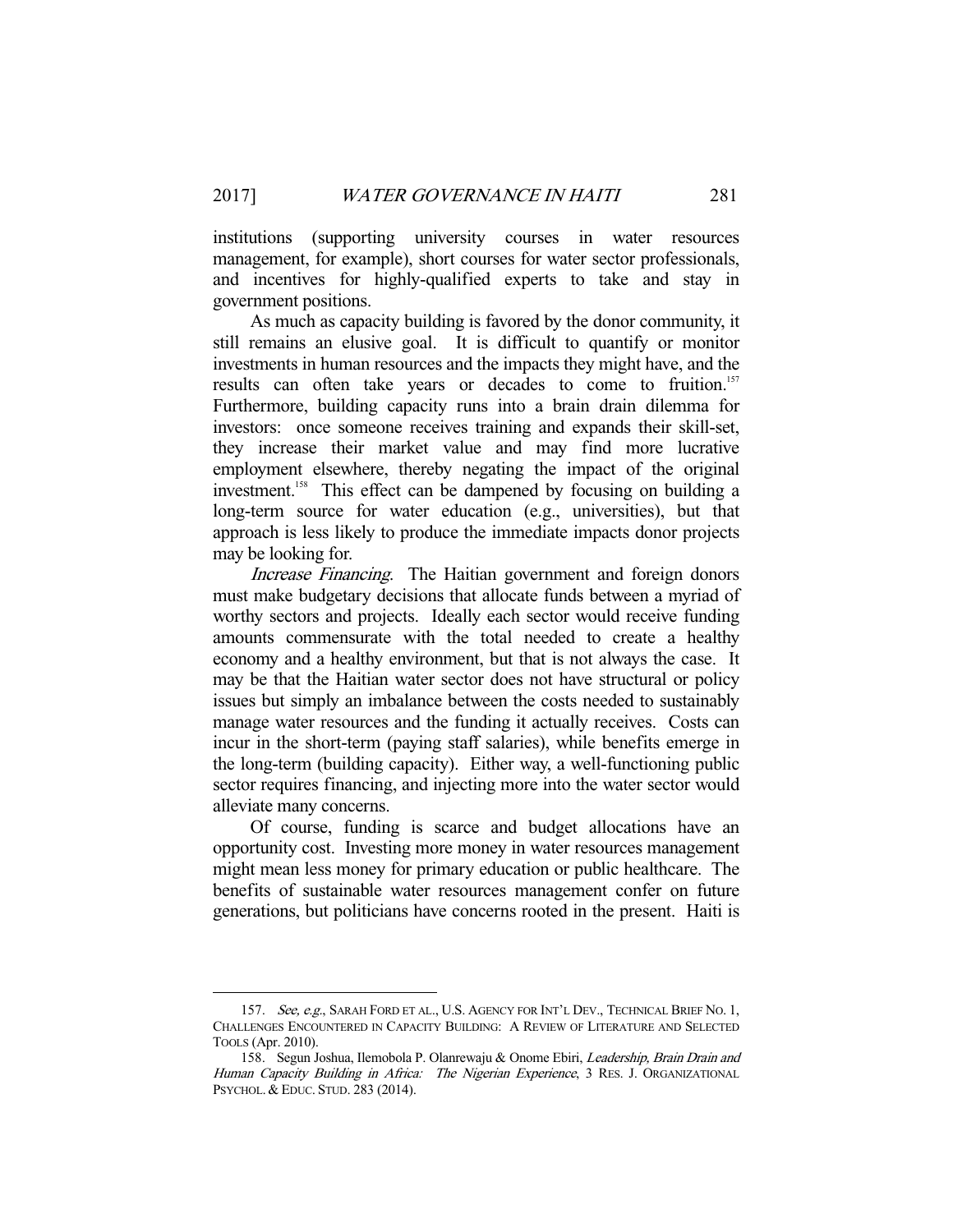by many metrics the poorest country in the Western Hemisphere,<sup>159</sup> and public funds are lacking in many sectors.<sup>160</sup> Donors may provide relief but necessarily have their own interests to be mindful of. Finally, there is no guarantee that an increased investment in the water sector would lead to a sustainably improved environment if other structural issues persist.

Promote Subsidiarity. A central tenet of Integrated Water Resources Management (IWRM)—an emerging and popular water management philosophy—is that water management should take place at the lowest appropriate governance level (echoing the principle of subsidiarity).<sup>161</sup> In theory, this would place decision-making authority in the hands of stakeholders with the most localized knowledge of a particular water resource, foster innovation and management tailored to the local environment, reduce inefficiencies of national level bureaucracy, reduce transboundary conflicts by creating institutions around the boundaries of the water resource itself, and encourage local stakeholder involvement. Decentralization need not be a zero-sum game in which national level ministries lose out either—national administrative agencies are often happy to share responsibilities with local governments.

In practice, however, decentralization can lead to perverse results.<sup>162</sup> Local governments in Haiti are already responsible for a wide variety of tasks related to water resources management and often fail to fulfill those obligations. At the heart of the failure is a lack of financial and human resources being dedicated to support local governments in carrying out these obligations. If these entities are not equipped to handle an increase in responsibility, decentralization merely shifts the burden of public responsibility from one agency to another. In Haiti, a strong push for decentralization must be accompanied by a commensurate increase in financial and human support.

# A. Stakeholder Review: Limonade, Haiti, June 16, 2015

 The first stakeholder workshop was conducted at the State University of Haiti Limonade campus on June  $16, 2015$ .<sup>163</sup> The workshop

<sup>159.</sup> See Silva, supra note 122, at 65 (citing The World Factbook: Haiti, CENT. INTELLIGENCE AGENCY, http://www.cia.gov/library/publications/the-world-factbook/geov/ha.html (last visited Feb. 23, 2016).

<sup>160.</sup> See, e.g., EMMANUEL PINTO MOREIRA, WORLD BANK COUNTRY STUDY NO. 44651, HAITI—PUBLIC EXPENDITURE MANAGEMENT AND FINANCIAL ACCOUNTABILITY REVIEW (Aug. 7, 2008), http://www.documents.worldbank.org/curated/en/2008/06/9660607/Haiti-publicexpenditure-management-financial-accountability-review.

 <sup>161.</sup> See, e.g., Stoa, supra note 95.

<sup>162.</sup> *Id.* at 32.

 <sup>163.</sup> WATER GOVERNANCE REPORT VOL.III (on file with author).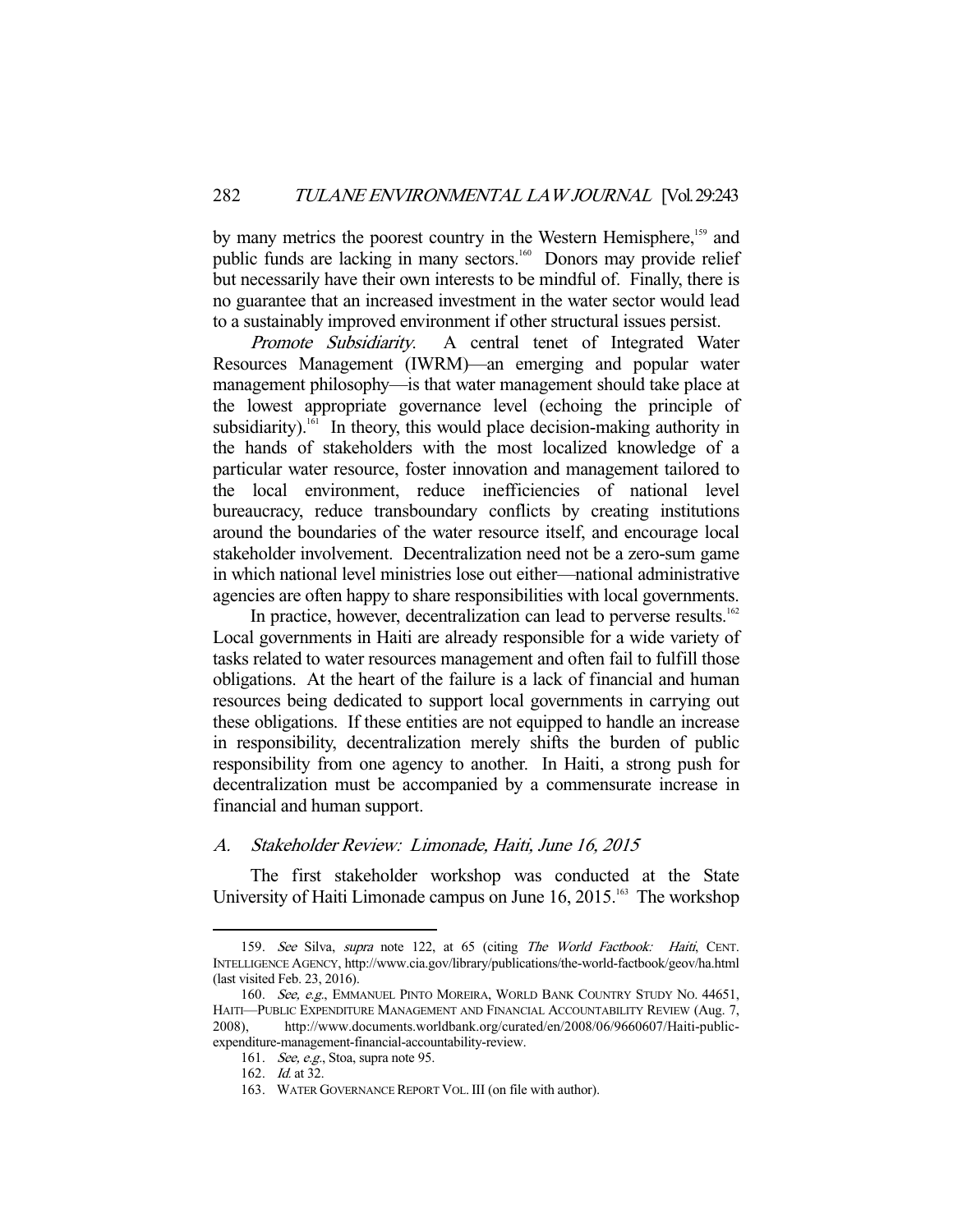brought together four of the five core institutions identified in this study as most crucial to ensure successful implementation of a Trou-du-Nord water management plan: representatives from the communes, DINEPA, the Ministry of Agriculture, and Limonade University were in attendance.<sup>164</sup> The objectives of the workshop were three-fold:  $(1)$  to solicit feedback from local communities and ministry officials on the preliminary results of the legal and institutional framework analysis, (2) to solicit feedback from local communities and ministry officials on the preliminary results of the institutional capacity assessments, and (3) to initiate the Trou-du-Nord water management planning process through direct stakeholder engagement and lay the foundation for future collaboration.165

 Stakeholder feedback can be consolidated into three broad reactions. First, there was general agreement that the conclusions of the legal analysis (again, that water governance in Haiti is fragmented across national ministries and local governments and that statutory ambiguities frustrate coordination and implementation) are accurate and reflect the realities of water governance in Haiti and in the Trou-du-Nord region. Stakeholders expressed frustration that procedures for implementation are not provided by implementing legislation or national regulations, while national ministries provide little in the way of guidance or capacity support. Second, despite the absence of the Ministry of the Environment, the importance of ecosystem services and environmental principles were repeatedly mentioned as an important aspect of water management that is currently lacking in Haiti. Finally, when pressed to identify sector-wide reforms that would be likely to improve water governance in Haiti, stakeholders concentrated on two. First, the lack of agency capacity was repeatedly mentioned as a limiting factor in, and partly responsible for preventing, effective water governance. Second, the creation of a Ministry of Water was promoted as a more effective mechanism to consolidate water management authority and coordinate the sector. The feedback from stakeholders largely validates the preliminary research of this study, but also suggests that water management planning in the Troudu-Nord Watershed should take advantage of the breadth of stakeholder knowledge available.

 <sup>164.</sup> Representatives from the Caracol Industrial Park did not attend, nor did staff from the Ministry of the Environment.

 <sup>165.</sup> A report of this workshop, prepared by Professor Claudel Noel of Limonade University, is not published but is on file with the author and available upon request.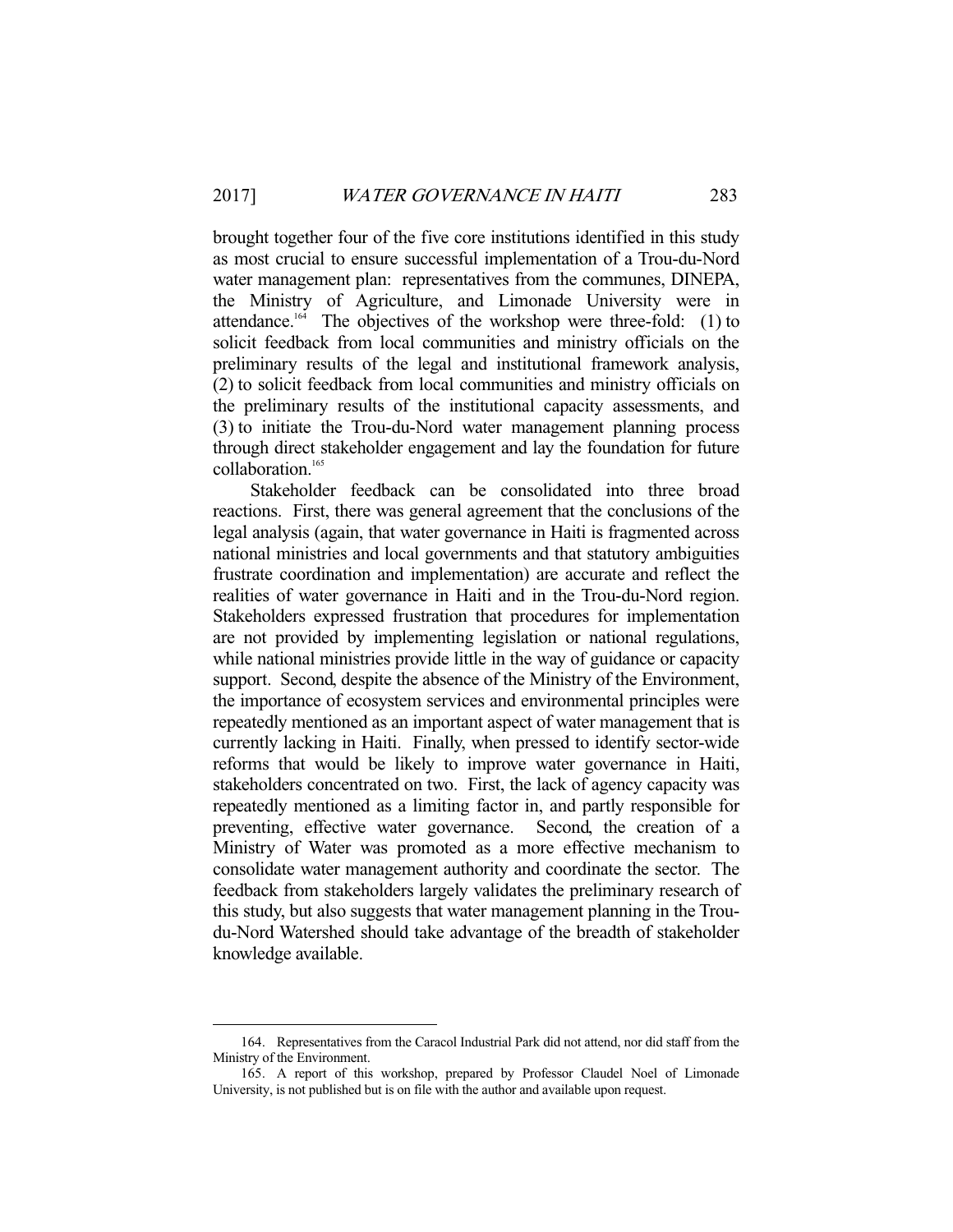#### B. Stakeholder Review: Port au Prince, Haiti, June 18, 2015

 The second stakeholder workshop was conducted in Petionville, on the outskirts of Port au Prince, on June 18, 2015.<sup>166</sup> The workshop was attended by most of the national agencies involved in water management, including the Ministries of Agriculture, Environment, Public Works (DINEPA), Planning (CIAT), and Economy (UTE). Given the participation of national-level ministry officials, however, this workshop was less focused on the Trou-du-Nord Watershed area. Instead, the national implications of the legal and institutional research results were prioritized, with an eye toward how national policies would have a "downstream" impact on local governments tasked with carrying out extensive mandates they generally lack the capacity to fulfill.

 Just as stakeholders in the Trou-du-Nord Watershed affirmed the preliminary results of this study, so too did the representatives from national ministries. However, the points of emphasis diverged somewhat, with national ministries placing more emphasis on insufficient capacities (such as infrastructure, technology, and experienced staff) rather than incoherent or contradictory statutory mandates as a reason for dysfunctional water governance in Haiti. The discussions suggested that national ministries adhere more to some policies than to others, and largely adopt their own internal priorities (e.g., the Ministry of Agriculture's Watershed Management Policy). This may be a response to the lack of enforcement or coordination in the sector as a whole. Stakeholders were also concerned about their reliance on international NGOs and foreign donors for capacity support. This dynamic is not new in Haiti,<sup>167</sup> but it bears consideration that self-sufficiency in the water sector is an expressed goal of both donors and national ministries. Regarding potential reforms, the national ministries were less enthusiastic about a Ministry of Water than the local governments and ministry representatives, but echoed the need for enhanced agency capacities.

# C. Suggestions for Further Research

-

 The results of this water governance study have several implications for further research. This study showed that, on paper, water laws and policies are contradictory and fragment the sector, while isolating local governments from resources needed to carry out their mandates in a

 <sup>166.</sup> A report of this workshop, prepared by Professor Urbain Fifi of Quisqueya University, is not published but is on file with the author and available upon request.

<sup>167.</sup> See Kristoff & Panarelli, *supra* note 145; Klarreich & Polman, *supra* note 145.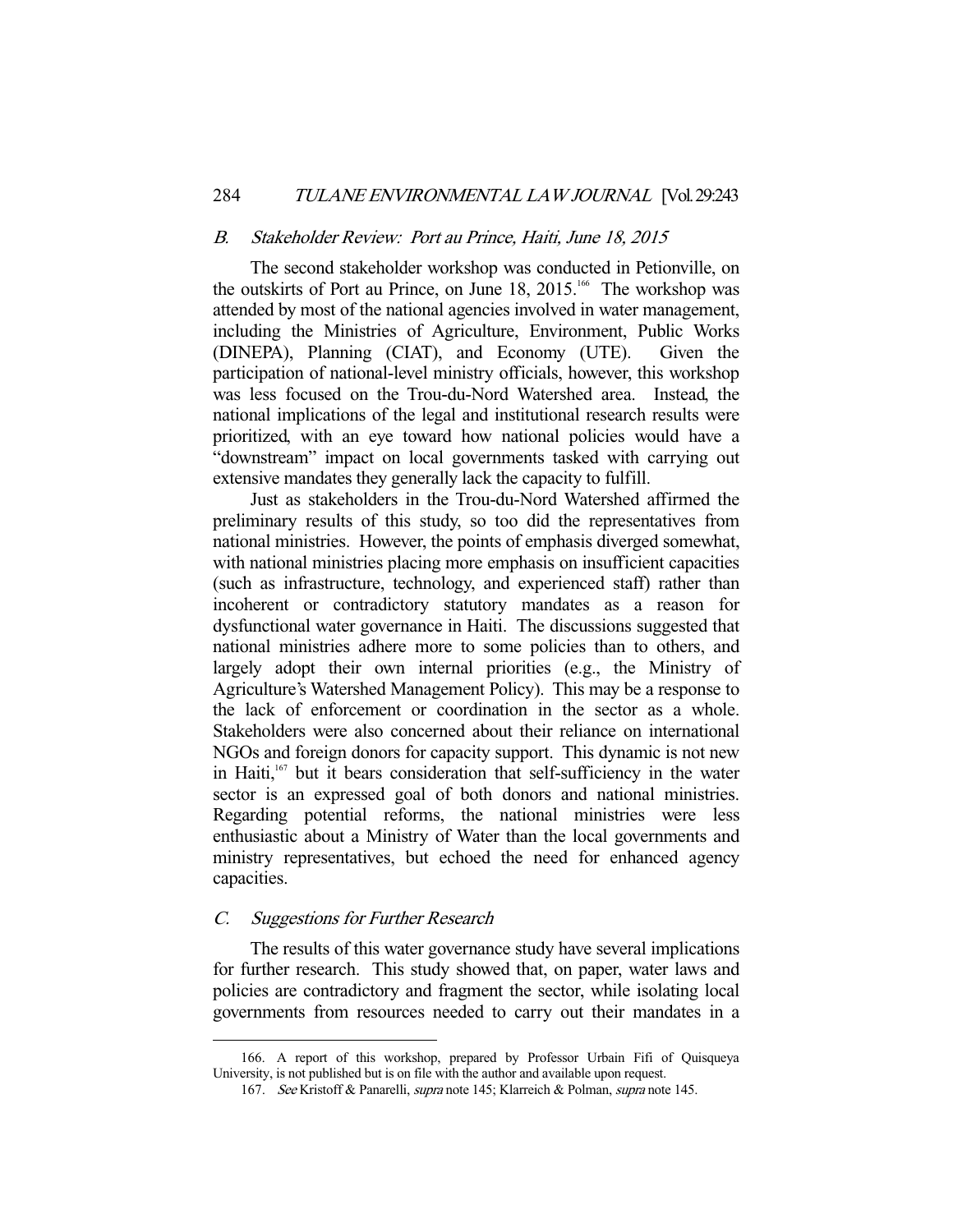supposed decentralization framework. In addition, the case study of the Trou-du-Nord Watershed demonstrated that institutional capacities to manage water resources sustainably and in an integrated way are limited. Several lines of research extend from these conclusions.

 First, while this study was able to analyze national-level institutions and agencies in a general way (e.g., the Ministry of the Environment does not have sufficient capacity to set and enforce environmental policy), a comprehensive and detailed analysis of institutional capacities at the national level is needed to broaden understanding of water governance in Haiti. Similarly, this study's results paint a picture of a dysfunctional water sector, but it is not clear if the dysfunction is the result of factors unique to the sector or if cross-cutting governance challenges throughout Haitian political life manifest themselves just as well in the water sector. Most likely cross-cutting challenges appear in the sector along with unique characteristics that present obstacles to water governance in many countries, but ascertaining the primary sources of dysfunction may prove useful to future development efforts. Finally, while this study has investigated the laws, institutions, and institutional capacities related to water governance, other natural resources have received little research attention to date. Coastal resources management, for example, is the focus of several recent development projects,<sup>168</sup> but a comprehensive assessment of the major governance forces shaping coastal zone management is lacking. Governance may be the most important element of natural resources management, but in Haiti, the most basic questions (What law governs? Who is in charge? What is being done?) often go unanswered. This study has attempted to answer some of those questions for water governance, but much research and implementation lies ahead.

#### V. CONCLUSION

-

 This study comprised three distinct yet integrated research phases. In the first phase, the legal and institutional analysis paints the picture of a water sector in Haiti that is highly fragmented and lacks coordination. While some laws are reasonably constituted, many others lack specificity with respect to roles and responsibilities. In addition, many laws do not realistically take into account the institutional capacities of national ministries or local governments. As a result, the legal framework for

<sup>168.</sup> See, e.g., New Marine Protected Area Created in Northeastern Haiti, CRITICAL ECOSYSTEM PARTNERSHIP FUND (Jan. 28, 2014), http://www.cepf.net/news/top\_stories/Pages/ New-marine-protected-area-created-in-northeastern-Haiti.aspx.